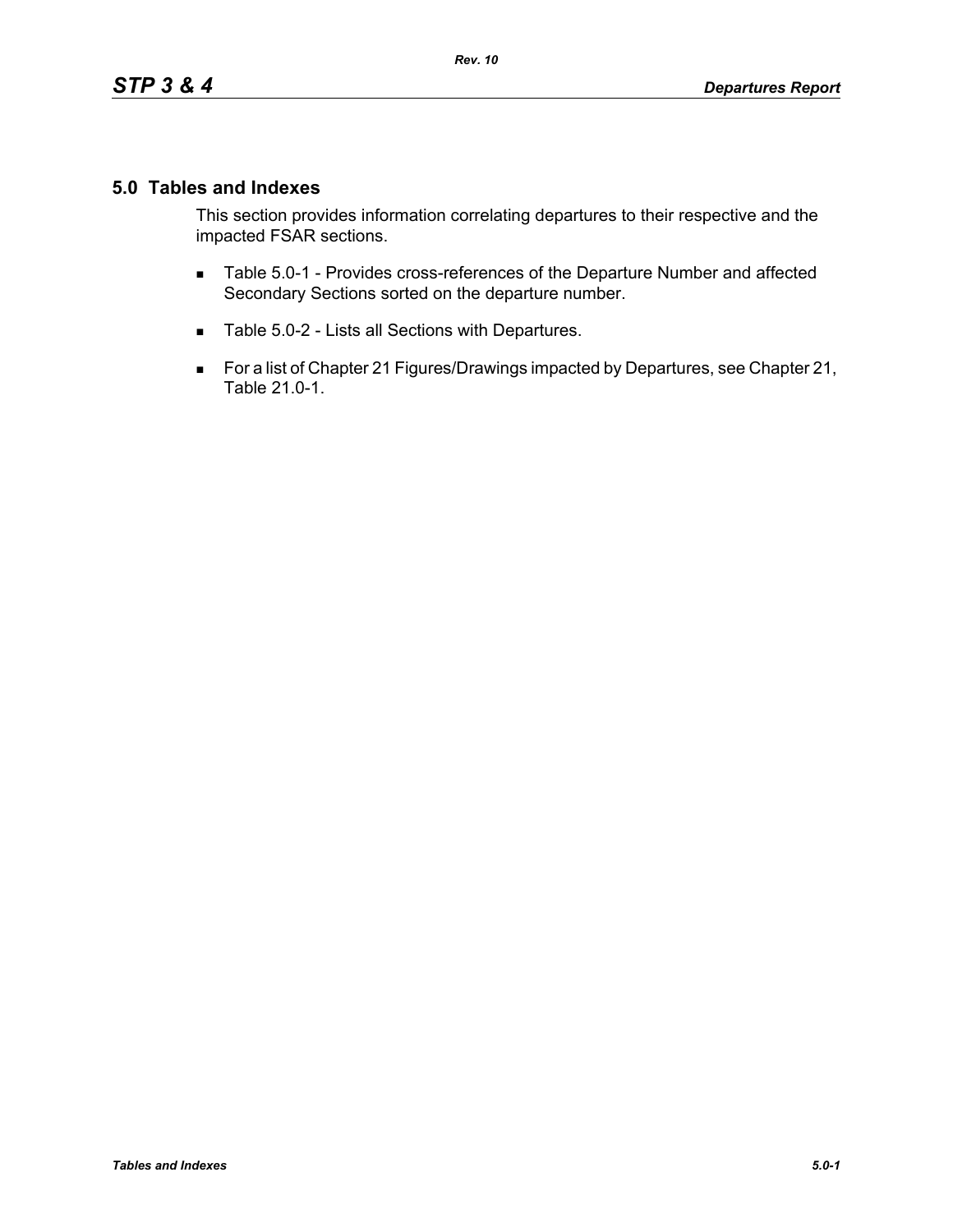| <b>Departure Numbers</b> | <b>Sections</b>            |
|--------------------------|----------------------------|
| <b>STD DEP T1 1.1-1</b>  | Tier 1 Section 1.1         |
| STD DEP T1 2.1-2         | Tier 1 Section 2.1         |
| STD DEP T1 2.1-2         | Tier 2 Section 5.3         |
| STD DEP T1 2.2-1         | Tier 1 Section 2.2         |
| STD DEP T1 2.3-1         | Tier 1 Section 2.3         |
| STD DEP T1 2.3-1         | Tier 1 Section 2.7         |
| STD DEP T1 2.3-1         | Tier 2 Appendix 1A         |
| STD DEP T1 2.3-1         | Tier 2 Section 1.2         |
| STD DEP T1 2.3-1         | Tier 2 Section 15.2        |
| STD DEP T1 2.3-1         | Tier 2 Section 16.3.3.1.1  |
| STD DEP T1 2.3-1         | Tier 2 Section 16.3.3.6.1  |
| STD DEP T1 2.3-1         | Tier 2 Section 16B.3.3.1.1 |
| STD DEP T1 2.3-1         | Tier 2 Section 16B.3.3.6.1 |
| STD DEP T1 2.3-1         | Tier 2 Section 3.4         |
| <b>STD DEP T1 2.3-1</b>  | Tier 2 Section 5.2         |
| STD DEP T1 2.3-1         | Tier 2 Section 7.1         |
| STD DEP T1 2.3-1         | Tier 2 Section 7.2         |
| STD DEP T1 2.3-1         | Tier 2 Section 7.3         |
| STD DEP T1 2.3-1         | Tier 2 Section 7.5         |
| STD DEP T1 2.3-1         | Tier 2 Section 7.6         |
| STD DEP T1 2.3-1         | Tier 2 Section 6.2         |
| STD DEP T1 2.3-1         | Tier 2 Section 7.6         |
| STD DEP T1 2.3-1         | Tier 2 Section 11.5        |
| STD DEP T1 2.3-1         | Tier 2 Appendix 18F        |
| STD DEP T1 2.3-1         | Tier 2 Appendix 18H        |
| STD DEP T1 2.4-1         | Tier 1 Section 2.4         |
| STD DEP T1 2.4-1         | Tier 1 Section 2.6         |
| STD DEP T1 2.4-1         | Tier 2 Appendix 19L        |
| STD DEP T1 2.4-1         | Tier 2 Appendix 19Q        |
| STD DEP T1 2.4-1         | Tier 2 Appendix 1AA        |
| STD DEP T1 2.4-1         | Tier 2 Appendix 3MA        |
| STD DEP T1 2.4-1         | Tier 2 Section 3.1         |
| STD DEP T1 2.4-1         | Tier 2 Section 3.9         |
| STD DEP T1 2.4-1         | Tier 2 Section 5.4         |
| STD DEP T1 2.4-1         | Tier 2 Section 6.3         |
| STD DEP T1 2.4-1         | Tier 2 Section 6.6         |

**Table 5.0-1 Tier 1 Departures and All Affected Sections**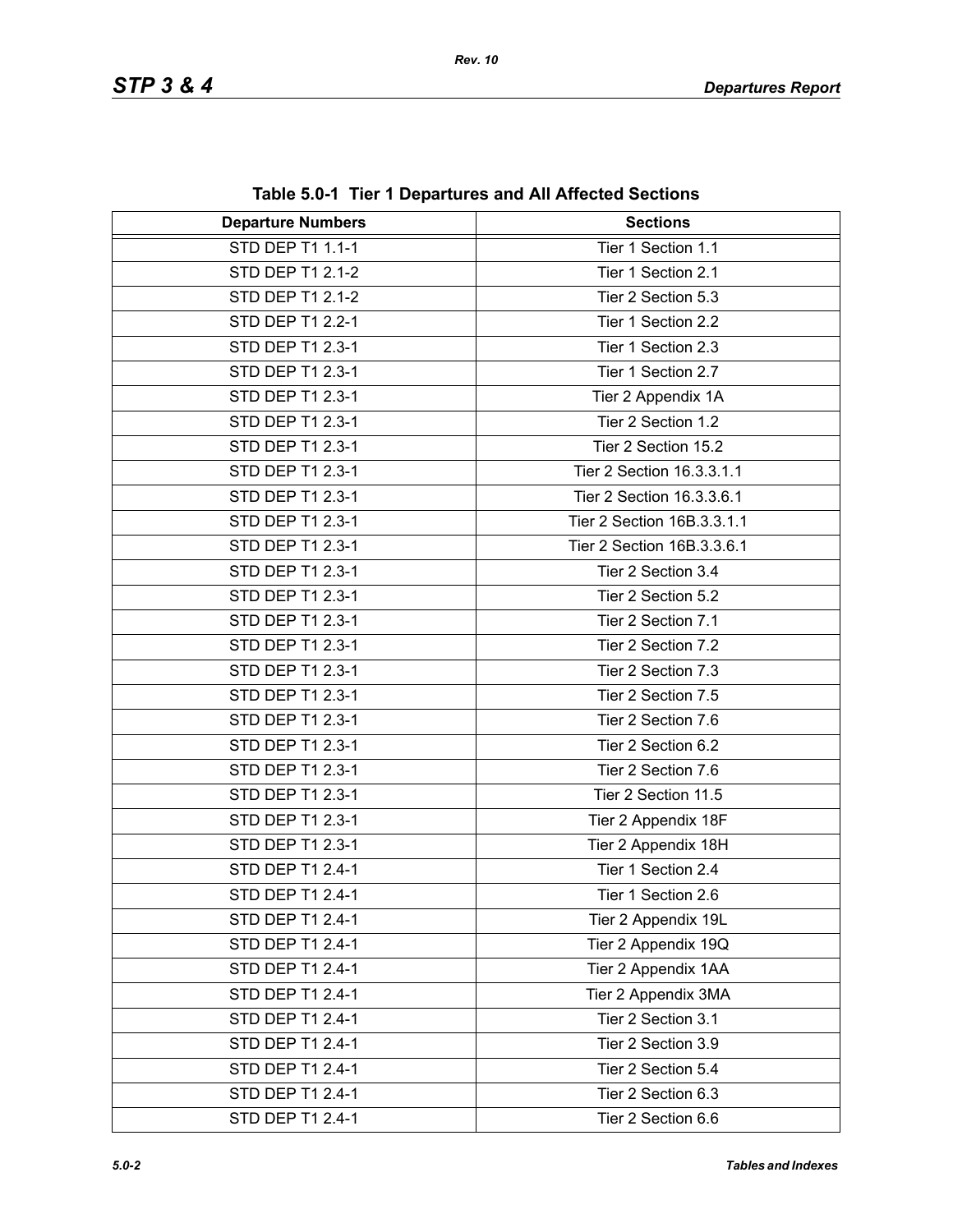| <b>Departure Numbers</b> | <b>Sections</b>            |
|--------------------------|----------------------------|
| <b>STD DEP T1 2.4-1</b>  | Tier 2 Section 7.3         |
| STD DEP T1 2.4-1         | Tier 2 Section 7.4         |
| STD DEP T1 2.4-1         | Tier 2 Section 9.1         |
| STD DEP T1 2.4-1         | Tier 2 Appendix 9A         |
| STD DEP T1 2.4-2         | Tier 1 Section 2.4         |
| STD DEP T1 2.4-2         | Tier 2 Section 10.2        |
| STD DEP T1 2.4-2         | Tier 2 Section 16.3.3.1.1  |
| STD DEP T1 2.4-2         | Tier 2 Section 16B.3.3.1.1 |
| STD DEP T1 2.4-2         | Tier 2 Section 5.2         |
| STD DEP T1 2.4-2         | Tier 2 Section 6.2         |
| STD DEP T1 2.4-2         | Tier 2 Section 7.3         |
| STD DEP T1 2.4-2         | Tier 2 Section 8.1         |
| STD DEP T1 2.4-2         | Tier 2 Section 8.3         |
| STD DEP T1 2.4-2         | Tier 2 Section 16.3.3.1.4  |
| STD DEP T1 2.4-2         | Tier 2 Section 16B.3.3.1.4 |
| STD DEP T1 2.4-3         | Tier 1 Section 2.4         |
| STD DEP T1 2.4-3         | Tier 2 Appendix 19K        |
| STD DEP T1 2.4-3         | Tier 2 Appendix 19M        |
| STD DEP T1 2.4-3         | Tier 2 Appendix 1A         |
| STD DEP T1 2.4-3         | Tier 2 Appendix 3B         |
| STD DEP T1 2.4-3         | Tier 2 Appendix 3M         |
| STD DEP T1 2.4-3         | Tier 2 Appendix 3MA        |
| STD DEP T1 2.4-3         | Tier 2 Section 14.2        |
| STD DEP T1 2.4-3         | Tier 2 Section 16.3.3.1.4  |
| STD DEP T1 2.4-3         | Tier 2 Section 16B.3.3.1.4 |
| STD DEP T1 2.4-3         | Tier 2 Section 19.11       |
| STD DEP T1 2.4-3         | Tier 2 Section 19.3        |
| STD DEP T1 2.4-3         | Tier 2 Section 3.2         |
| STD DEP T1 2.4-3         | Tier 2 Section 3.9         |
| STD DEP T1 2.4-3         | Tier 2 Section 5.4         |
| STD DEP T1 2.4-3         | Tier 2 Section 6.2         |
| STD DEP T1 2.4-3         | Tier 2 Section 6.3         |
| STD DEP T1 2.4-3         | Tier 2 Section 7.3         |
| STD DEP T1 2.4-3         | Tier 2 Section 16.3.3.1.1  |
| STD DEP T1 2.4-3         | Tier 2 Section 16B.3.3.1.1 |
| STD DEP T1 2.4-3         | Tier 2 Section 19.13       |

**Table 5.0-1 Tier 1 Departures and All Affected Sections**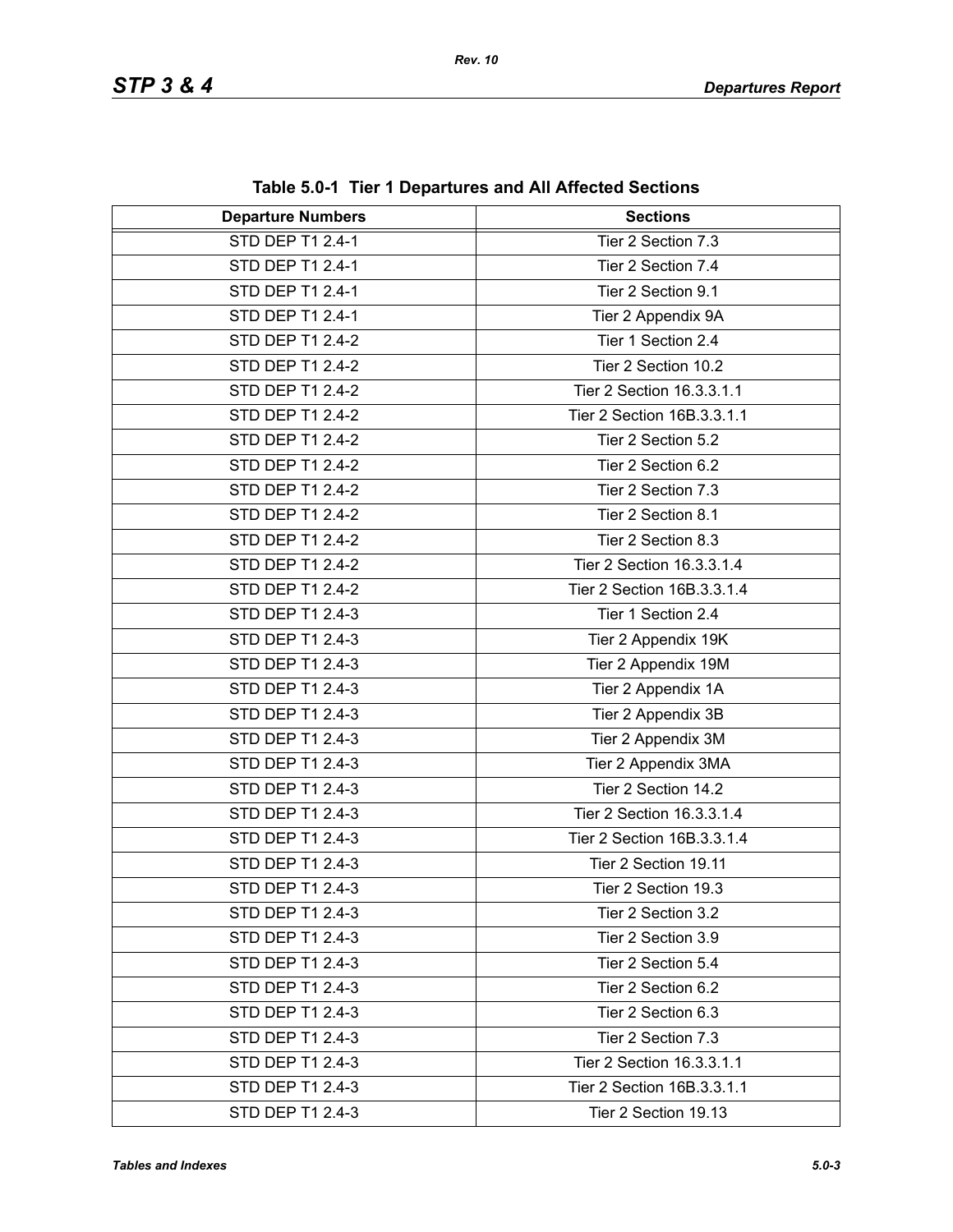| <b>Departure Numbers</b> | $\frac{1}{2}$ and $\frac{1}{2}$ . The TDepartures and All Anected Sections<br><b>Sections</b> |
|--------------------------|-----------------------------------------------------------------------------------------------|
| <b>STD DEP T1 2.4-3</b>  | Tier 2 Section 19.9                                                                           |
| STD DEP T1 2.4-3         |                                                                                               |
|                          | Tier 2 Appendix 3M                                                                            |
| STD DEP T1 2.4-3         | Tier 2 Appendix 9A                                                                            |
| STD DEP T1 2.4-4         | Tier 1 Section 2.4                                                                            |
| STD DEP T1 2.4-4         | Tier 2 Section 5.4                                                                            |
| STD DEP T1 2.4-4         | Tier 2 Section 6.2                                                                            |
| STD DEP T1 2.4-4         | Tier 2 Section 6.3                                                                            |
| STD DEP T1 2.4-4         | Tier 2 Appendix 6C                                                                            |
| STD DEP T1 2.4-4         | Tier 2 Section 14.2                                                                           |
| STP DEP T1 2.5-1         | Tier 1 Section 2.5                                                                            |
| STP DEP T1 2.5-1         | Tier 2 Section 1.2                                                                            |
| STP DEP T1 2.5-1         | Tier 2 Section 3.1                                                                            |
| STP DEP T1 2.5-1         | Tier 2 Section 9.1                                                                            |
| STP DEP T1 2.5-1         | Tier 2 Section 12.3                                                                           |
| STP DEP T1 2.5-1         | Tier 2 Section 16.4.3.1.2                                                                     |
| STD DEP T1 2.10-1        | Tier 1 Section 2.10                                                                           |
| STD DEP T1 2.12-1        | Tier 1 Section 2.12                                                                           |
| STD DEP T1 2.12-2        | Tier 1 Section 2.12                                                                           |
| STD DEP T1 2.12-2        | Tier 2 Section 8.1                                                                            |
| STD DEP T1 2.12-2        | Tier 2 Section 16B.3.8.9                                                                      |
| STD DEP T1 2.12-2        | Tier 2 Section 8.3                                                                            |
| STD DEP T1 2.12-2        | Tier 2 Appendix 19L                                                                           |
| STD DEP T1 2.12-2        | Tier 2 Section 19Q                                                                            |
| STD DEP T1 2.14-1        | Tier 1 Section 2.14                                                                           |
| STD DEP T1 2.14-1        | Tier 1 Section 2.15                                                                           |
| STD DEP T1 2.14-1        | Tier 1 Section 2.2                                                                            |
| STD DEP T1 2.14-1        | Tier 1 Section 2.3                                                                            |
| STD DEP T1 2.14-1        | Tier 1 Section 2.4                                                                            |
| STD DEP T1 2.14-1        | Tier 1 Appendix 2.7                                                                           |
| STD DEP T1 2.14-1        | Tier 2 Section 2.11                                                                           |
| STD DEP T1 2.14-1        | Tier 2 Appendix 15A                                                                           |
| STD DEP T1 2.14-1        | Tier 2 Appendix 18A                                                                           |
| STD DEP T1 2.14-1        | Tier 2 Appendix 18B                                                                           |
| STD DEP T1 2.14-1        | Tier 2 Appendix 18F                                                                           |
| STD DEP T1 2.14-1        | Tier 2 Appendix 18H                                                                           |
| STD DEP T1 2.14-1        | Tier 2 Appendix 19A                                                                           |

**Table 5.0-1 Tier 1 Departures and All Affected Sections**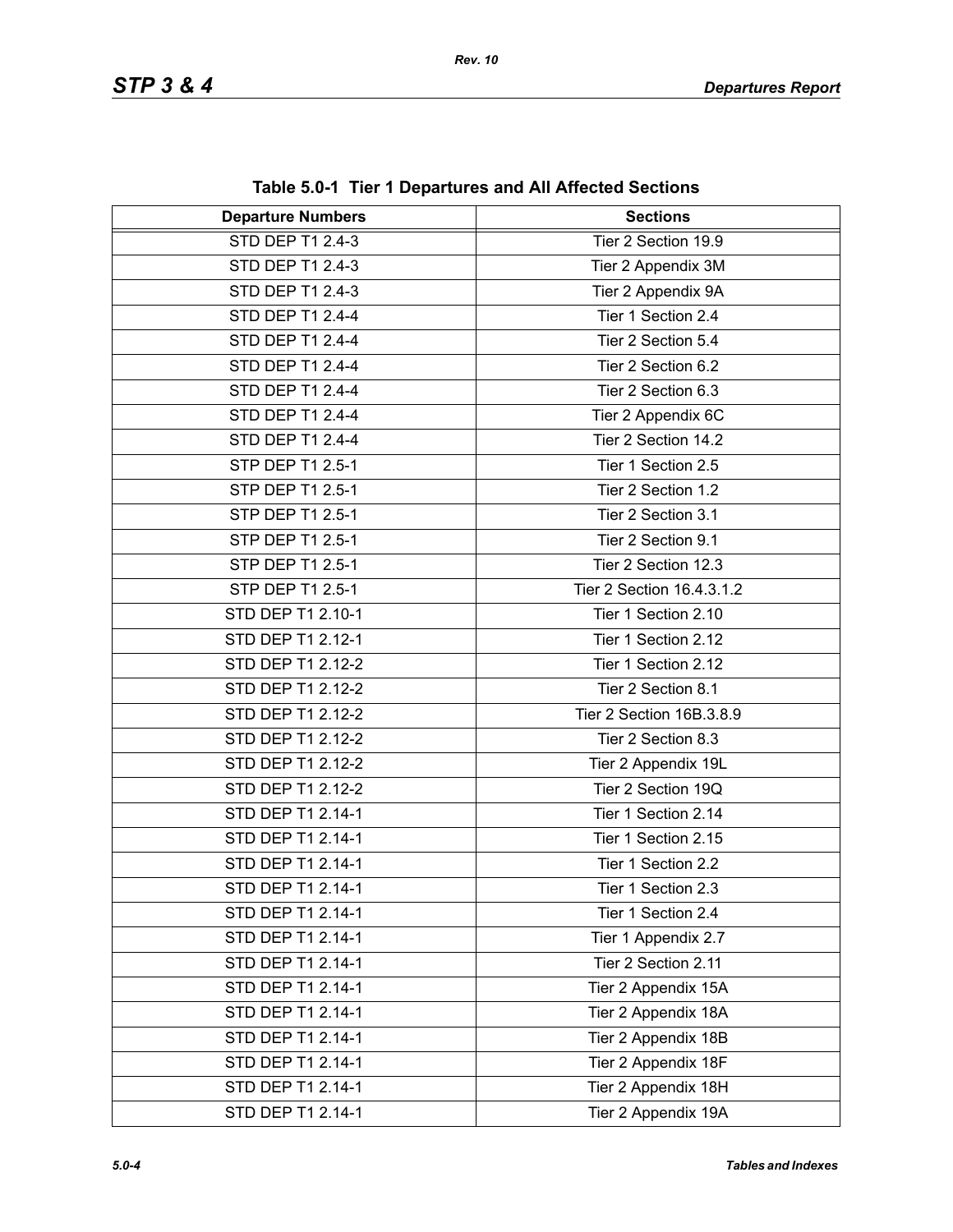| rable 5.0-1 Tier T Departures and All Anected Sections |                            |
|--------------------------------------------------------|----------------------------|
| <b>Departure Numbers</b>                               | <b>Sections</b>            |
| STD DEP T1 2.14-1                                      | Tier 2 Appendix 19B        |
| STD DEP T1 2.14-1                                      | Tier 2 Appendix 19E        |
| STD DEP T1 2.14-1                                      | Tier 2 Appendix 19M        |
| STD DEP T1 2.14-1                                      | Tier 2 Appendix 1A         |
| STD DEP T1 2.14-1                                      | Tier 2 Appendix 1AA        |
| STD DEP T1 2.14-1                                      | Tier 2 Appendix 3I         |
| STD DEP T1 2.14-1                                      | Tier 2 Appendix 3MA        |
| STD DEP T1 2.14-1                                      | Tier 2 Appendix 9A         |
| STD DEP T1 2.14-1                                      | Tier 2 Section 1.2         |
| STD DEP T1 2.14-1                                      | Tier 2 Section 14.2        |
| STD DEP T1 2.14-1                                      | Tier 2 Section 16.3.3.6.1  |
| STD DEP T1 2.14-1                                      | Tier 2 Section 16.3.3.6.2  |
| STD DEP T1 2.14-1                                      | Tier 2 Section 16.3.6.3.1  |
| STD DEP T1 2.14-1                                      | Tier 2 Section 1.7         |
| STD DEP T1 2.14-1                                      | Tier 2 Section 1.8         |
| STD DEP T1 2.14-1                                      | Tier 2 Appendix 7A         |
| STD DEP T1 2.14-1                                      | Tier 2 Section 8.3         |
| STD DEP T1 2.14-1                                      | Tier 2 Section 12.3        |
| STD DEP T1 2.14-1                                      | Tier 2 Section 13.5        |
| STD DEP T1 2.14-1                                      | Tier 2 Section 16.5.5      |
| STD DEP T1 2.14-1                                      | Tier 2 Section 16.5.0      |
| STD DEP T1 2.14-1                                      | Tier 2 Section 16B.3.3.6.1 |
| STD DEP T1 2.14-1                                      | Tier 2 Section 16B.3.3.6.2 |
| STD DEP T1 2.14-1                                      | Tier 2 Section 16B.3.6.3.1 |
| STD DEP T1 2.14-1                                      | Tier 2 Section 16B.3.6.3.2 |
| STD DEP T1 2.14-1                                      | Tier 2 Section 3.2         |
| STD DEP T1 2.14-1                                      | Tier 2 Section 3.9         |
| STD DEP T1 2.14-1                                      | Tier 2 Section 5.2         |
| STD DEP T1 2.14-1                                      | Tier 2 Section 5.4         |
| STD DEP T1 2.14-1                                      | Tier 2 Section 6.2         |
| STD DEP T1 2.14-1                                      | Tier 2 Section 6.5         |
| STD DEP T1 2.14-1                                      | Tier 2 Section 6.6         |
| STD DEP T1 2.14-1                                      | Tier 2 Section 7.1         |
| STD DEP T1 2.14-1                                      | Tier 2 Section 7.3         |
| STD DEP T1 2.14-1                                      | Tier 2 Section 7.4         |
| STD DEP T1 2.14-1                                      | Tier 2 Section 7.5         |

**Table 5.0-1 Tier 1 Departures and All Affected Sections**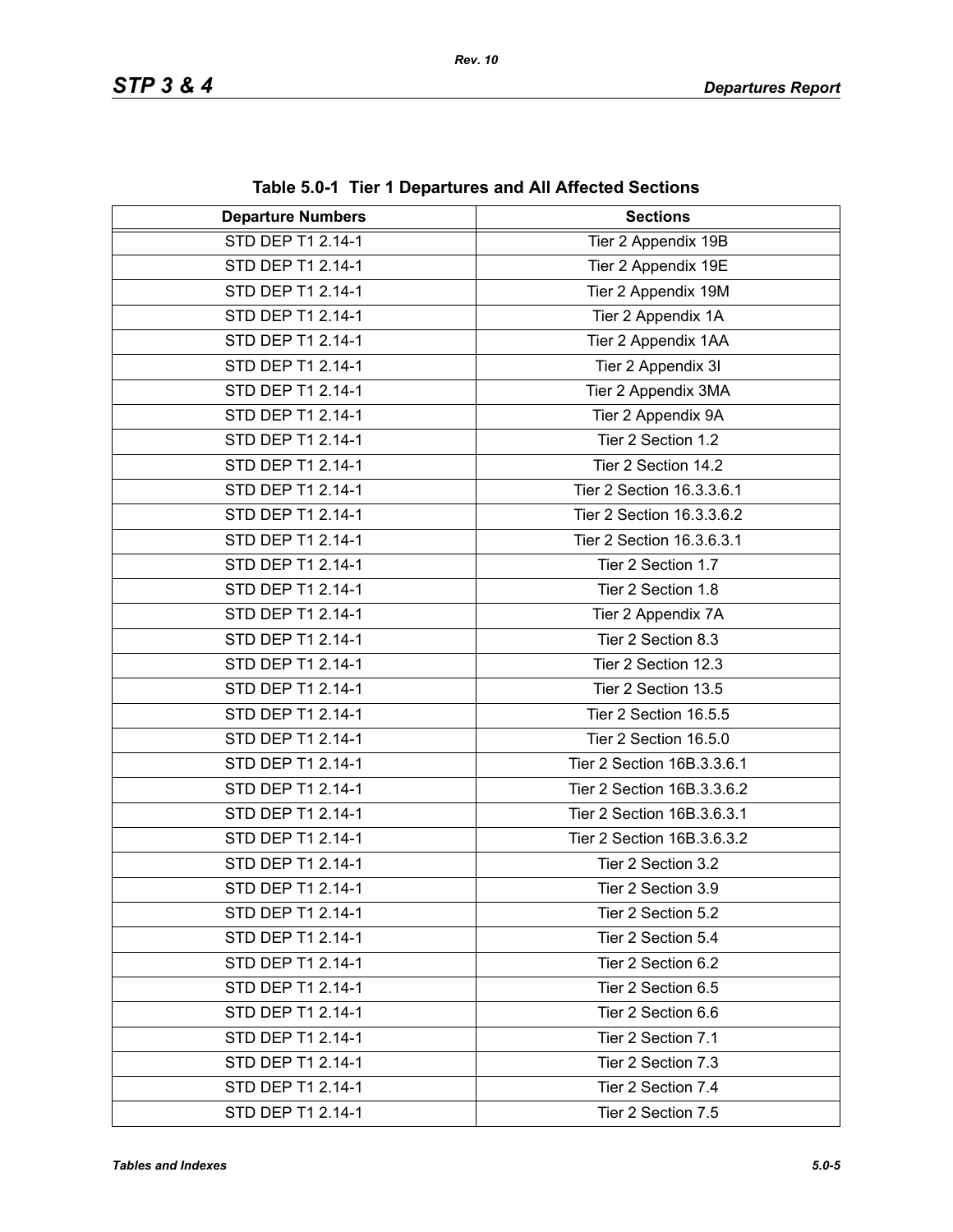| <b>Departure Numbers</b> | $1000$ v.v. The TD begin turbs and Amaphotod Occupits<br><b>Sections</b> |
|--------------------------|--------------------------------------------------------------------------|
| STD DEP T1 2.14-1        | Tier 2 Section 7.6                                                       |
| STD DEP T1 2.14-1        | Tier 2 Section 9.2                                                       |
| STD DEP T1 2.14-1        | Tier 2 Section 9.4                                                       |
| STD DEP T1 2.14-1        | Tier 2 Appendix 18H                                                      |
| STD DEP T1 2.15-1        | Tier 1 Section 2.15                                                      |
| STD DEP T1 2.15-1        | Tier 2 Section 2.0                                                       |
| STD DEP T1 2.15-1        | Tier 2 Section 2.4S.13                                                   |
| STD DEP T1 2.15-1        | Tier 2 Section 2.5S.04                                                   |
| STD DEP T1 2.15-1        | Tier 2 Section 3, List of Tables                                         |
| STD DEP T1 2.15-1        | Tier 2 Section 3, List of Figures                                        |
| STD DEP T1 2.15-1        | Tier 2 Section 3.1                                                       |
| STD DEP T1 2.15-1        | Tier 2 Section 3.2                                                       |
| STD DEP T1 2.15-1        | Tier 2 Section 3.3                                                       |
| STD DEP T1 2.15-1        | Tier 2 Section 3.4                                                       |
| STD DEP T1 2.15-1        | Tier 2 Section 3.7                                                       |
| STD DEP T1 2-15-1        | Tier 2 Section 3.8                                                       |
| STD DEP T1 2.15-1        | Tier 2 Appendix 3C                                                       |
| STD DEP T1 2.15-1        | Tier 2 Appendix 3H                                                       |
| STD DEP T1 2.15-1        | Tier 2 Section 12.2                                                      |
| STD DEP T1 2.15-1        | Tier 2 Section 14.3                                                      |
| STD DEP T1 2.15-1        | Tier 2 Section 15.7                                                      |
| STD DEP T1 2.15-1        | Tier 2 Section 19.4                                                      |
| STD DEP T1 2.15-1        | Tier 2 Appendix 3I                                                       |
| STD DEP T1 2.15-1        | Tier 2 Appendix 19H                                                      |
| STD DEP T1 2.15-2        | Tier 1 Section 2.15                                                      |
| STD DEP T1 2.15-2        | Tier 2 Section 9.4                                                       |
| STD DEP T1 3.4-1         | Tier 1 Section 2.2                                                       |
| STD DEP T1 3.4-1         | Tier 1 Section 2.7                                                       |
| STD DEP T1 3.4-1         | Tier 1 Section 3.4                                                       |
| STD DEP T1 3.4-1         | Tier 1 Section 9.5                                                       |
| STD DEP T1 3.4-1         | Tier 1 Section 9A                                                        |
| STD DEP T1 3.4-1         | Tier 1 Appendix 9B                                                       |
| STD DEP T1 3.4-1         | Tier 2 Section 1.2                                                       |
| STD DEP T1 3.4-1         | Tier 2 Section 3.1                                                       |
| STD DEP T1 3.4-1         | Tier 2 Section 3.2                                                       |
| STD DEP T1 3.4-1         | Tier 2 Section 3.13                                                      |

**Table 5.0-1 Tier 1 Departures and All Affected Sections**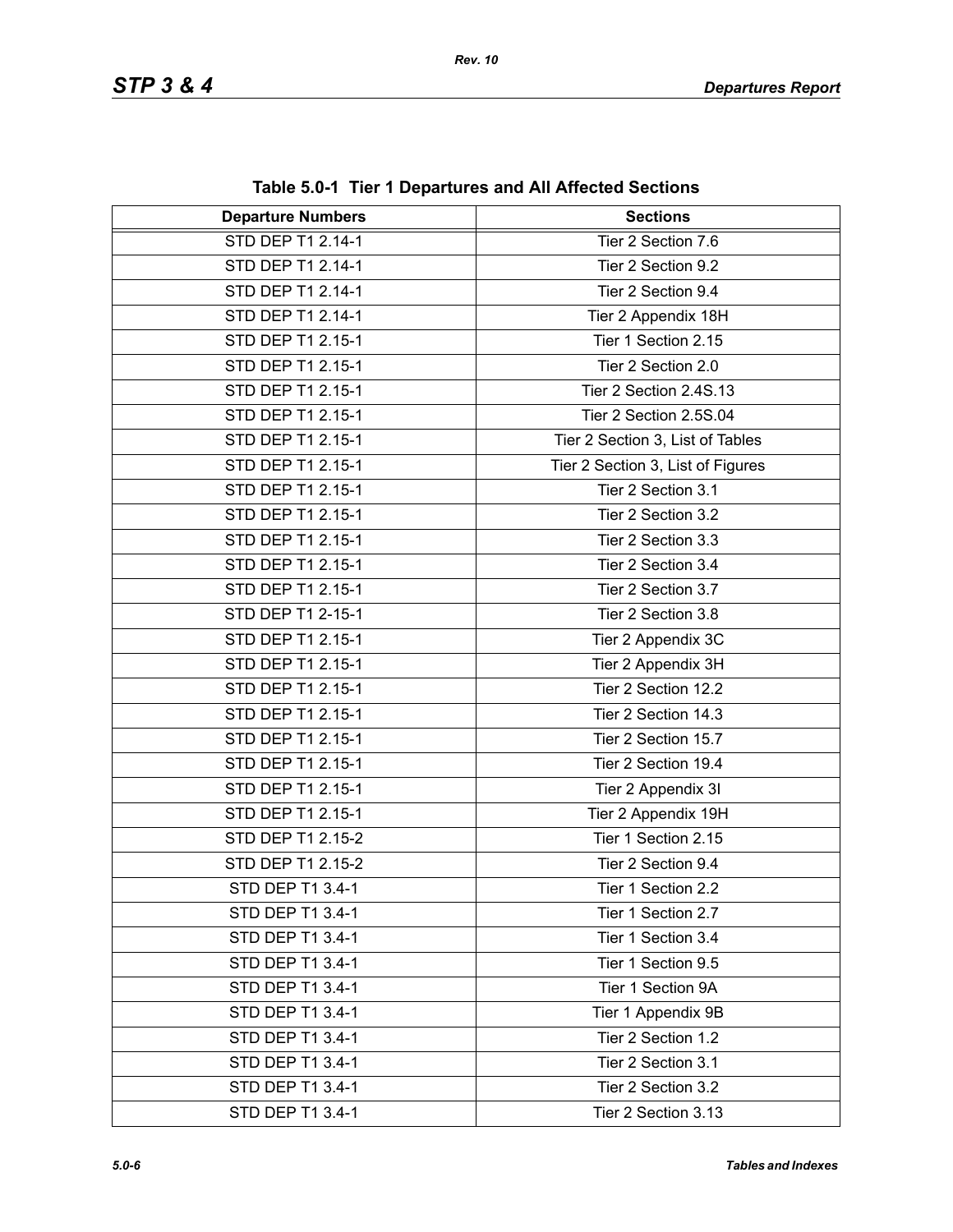| <b>Departure Numbers</b> | rable J.0-1 Tier T Departures and All Affected Occupits<br><b>Sections</b> |
|--------------------------|----------------------------------------------------------------------------|
| STD DEP T1 3.4-1         | Tier 2 Section 6.2                                                         |
| STD DEP T1 3.4-1         | Tier 2 Section 7.1                                                         |
| STD DEP T1 3.4-1         | Tier 2 Section 7.2                                                         |
| STD DEP T1 3.4-1         | Tier 2 Section 7.3                                                         |
| STD DEP T1 3.4-1         | Tier 2 Section 7.4                                                         |
| STD DEP T1 3.4-1         | Tier 2 Section 7.6                                                         |
| STD DEP T1 3.4-1         | Tier 2 Section 7.7                                                         |
| STD DEP T1 3.4-1         | Tier 2 Section 7.8                                                         |
| STD DEP T1 3.4-1         | Tier 2 Appendix 7A                                                         |
| STD DEP T1 3.4-1         | Tier 2 Appendix 7C                                                         |
| STD DEP T1 3.4-1         | Tier 2 Section 10.1                                                        |
| STD DEP T1 3.4-1         | Tier 2 Section 10.4                                                        |
| STD DEP T1 3.4-1         | Tier 2 Section 11.5                                                        |
| STD DEP T1 3.4-1         | Tier 2 Section 11.5                                                        |
| STD DEP T1 3.4-1         | Tier 2 Section 12.3                                                        |
| STD DEP T1 3.4-1         | Tier 2 Section 12.3                                                        |
| STD DEP T1 3.4-1         | Tier 2 Section 14.2                                                        |
| STD DEP T1 3.4-1         | Tier 2 Section 14.2                                                        |
| STD DEP T1 3.4-1         | Tier 2 Section 16.1.0                                                      |
| STD DEP T1 3.4-1         | Tier 2 Section 16.3.3.1.4                                                  |
| STD DEP T1 3.4-1         | Tier 2 Section 16.3.3.3.1                                                  |
| STD DEP T1 3.4-1         | Tier 2 Section 16.5.0                                                      |
| STD DEP T1 3.4-1         | Tier 2 Section 16B.3.3.1.1                                                 |
| STD DEP T1 3.4-1         | Tier 2 Section 16B.3.3.1.4                                                 |
| STD DEP T1 3.4-1         | Tier 2 Section 16B.3.3.3.1                                                 |
| STD DEP T1 3.4-1         | Tier 2 Section 16B.3.3.4.1                                                 |
| STD DEP T1 3.4-1         | Tier 2 Section 16B.3.3.5.1                                                 |
| STD DEP T1 3.4-1         | Tier 2 Section 16B.3.3.6.1                                                 |
| STD DEP T1 3.4-1         | Tier 2 Section 16B.3.3.6.2                                                 |
| STD DEP T1 3.4-1         | Tier 2 Section 16B.3.8.4                                                   |
| STD DEP T1 3.4-1         | Tier 2 Section 18.4                                                        |
| STD DEP T1 3.4-1         | Tier 2 Section 18.6                                                        |
| STD DEP T1 3.4-1         | Tier 2 Section 18.8                                                        |
| STD DEP T1 3.4-1         | Tier 2 Section 19.1                                                        |
| STD DEP T1 3.4-1         | Tier 2 Section 19.3                                                        |
| STD DEP T1 3.4-1         | Tier 2 Section 19.7                                                        |

**Table 5.0-1 Tier 1 Departures and All Affected Sections**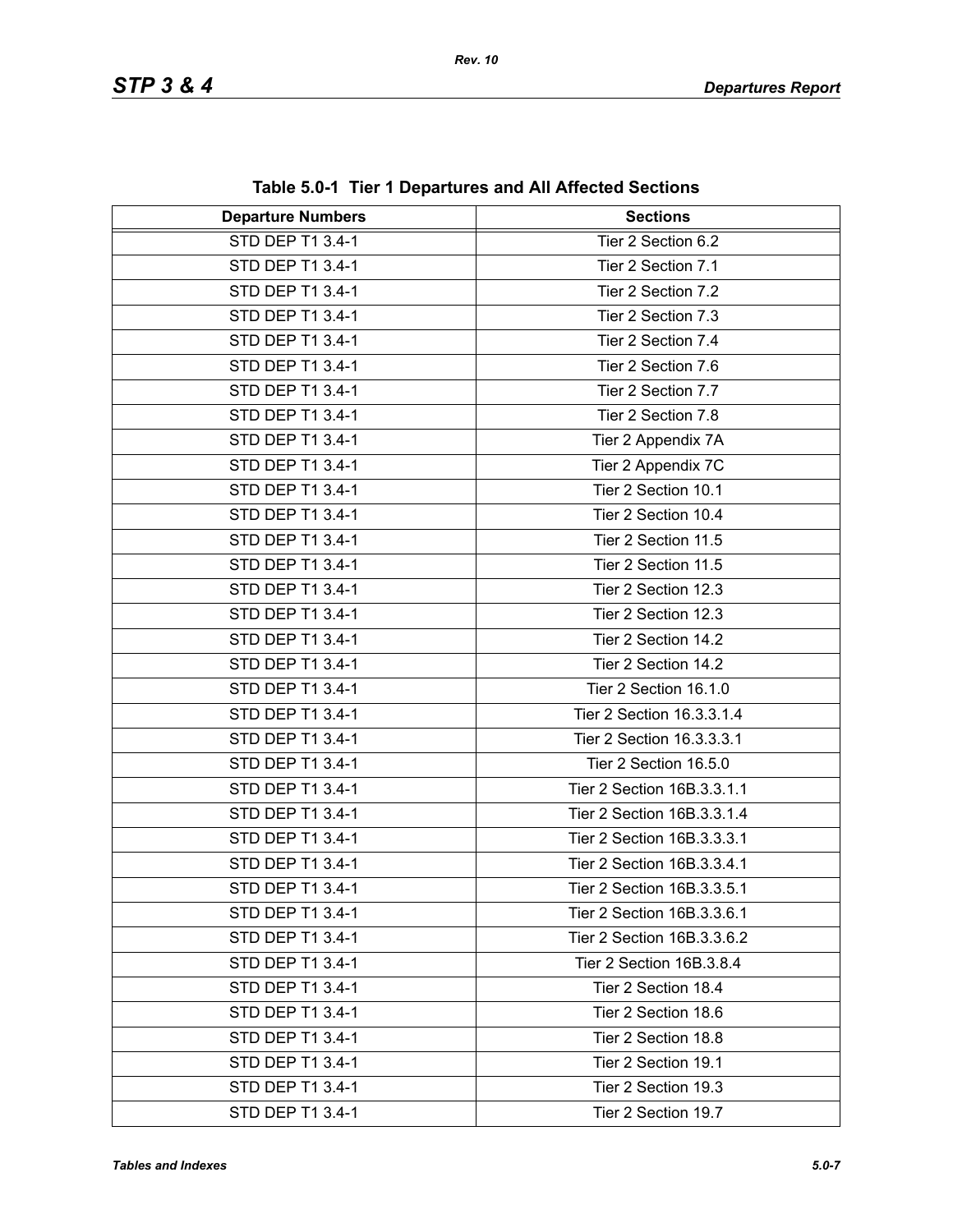| <b>Departure Numbers</b> | <b>Sections</b>      |
|--------------------------|----------------------|
| <b>STD DEP T1 3.4-1</b>  | Tier 2 Section 19.8  |
| STD DEP T1 3.4-1         | Tier 2 Section 19.9  |
| STD DEP T1 3.4-1         | Tier 2 Section 19.11 |
| STD DEP T1 3.4-1         | Tier 2 Appendix 7A   |
| STD DEP T1 3.4-1         | Tier 2 Appendix 7C   |
| STD DEP T1 3.4-1         | Tier 2 Appendix 15B  |
| STD DEP T1 3.4-1         | Tier 2 Appendix 15E  |
| STD DEP T1 3.4-1         | Tier 2 Appendix 18C  |
| STD DEP T1 3.4-1         | Tier 2 Appendix 18E  |
| STD DEP T1 3.4-1         | Tier 2 Appendix 19K  |
| STD DEP T1 3.4-1         | Tier 2 Appendix 19M  |
| STD DEP T1 3.4-1         | Tier 2 Appendix 19N  |
| STD DEP T1 3.4-1         | Tier 2 Appendix 19Q  |
| STD DEP T1 3.4-1         | Tier 2 Appendix 19QC |
| STD DEP 3B-2             | Tier 2 Appendix 3B   |
| STP DEP T1 5.0-1         | Tier 1 Section 5.0   |
| STP DEP T1 5.0-1         | Tier 2 Section 2.2   |
| STP DEP T1 5.0-1         | Tier 2 Section 3.1   |
| STP DEP T1 5.0-1         | Tier 2 Section 3.4   |
| STP DEP T1 5.0-1         | Tier 2 Appendix 3H   |
| STP DEP T1 5.0-1         | Tier 2 Section 9.4   |
| STP DEP T1 5.0-1         | Tier 2 Section 19.3  |
| STP DEP T1 5.0-1         | Tier 2 Section 19.8  |
| STP DEP T1 5.0-1         | Tier 2 Section 19.9  |
| STP DEP T1 5.0-1         | Tier 2 Section 19.13 |
| STP DEP T1 5.0-1         | Tier 2 Appendix 19K  |
| STP DEP T1 5.0-1         | Tier 2 Appendix 19Q  |
| STP DEP T1 5.0-1         | Tier 2 Appendix 19R  |

**Table 5.0-1 Tier 1 Departures and All Affected Sections**

**Table 5.0-1 Tier 2\* Departures and All Affected Sections**

| <b>Departure Numbers</b> | <b>Sections</b>    |
|--------------------------|--------------------|
| STD DEP 1.8-1            | Tier 2 Section 1.8 |
| STD DEP 1.8-1            | Tier 2 Appendix 1C |
| STD DEP 1.8-1            | Tier 2 Section 3.7 |
| STD DEP 1.8-1            | Tier 2 Section 3.8 |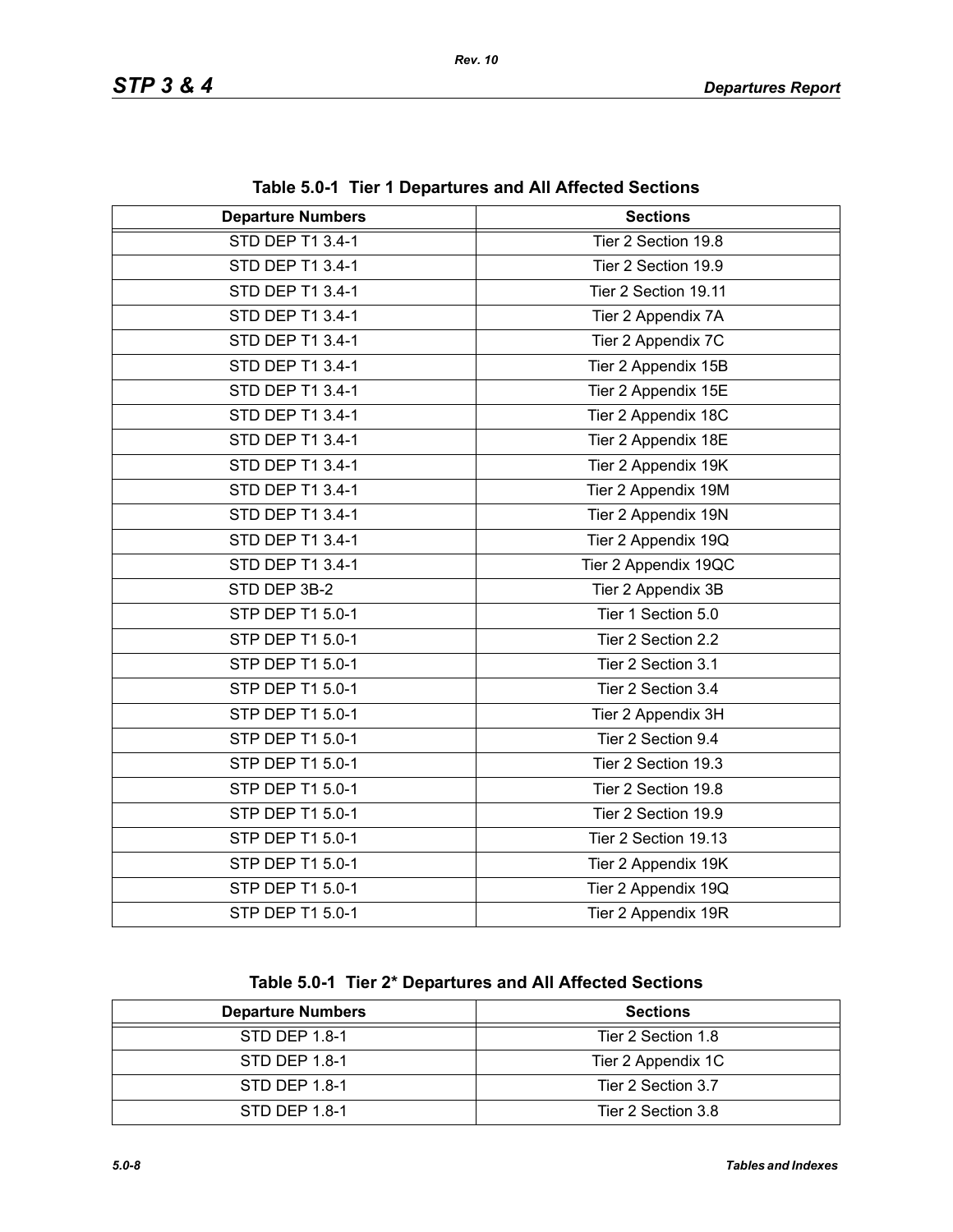| Table 5.0-1 Tiel 2 Departules and All Allected Sections |                     |
|---------------------------------------------------------|---------------------|
| <b>Departure Numbers</b>                                | <b>Sections</b>     |
| STD DEP 1.8-1                                           | Tier 2 Section 3.9  |
| STD DEP 1.8-1                                           | Tier 2 Appendix 3H  |
| STD DEP 1.8-1                                           | Tier 2 Section 5.2  |
| STD DEP 1.8-1                                           | Tier 2 Appendix 7A  |
| STD DEP 1.8-1                                           | Tier 2 Section 7.1  |
| STD DEP 1.8-1                                           | Tier 2 Section 7.2  |
| STD DEP 1.8-1                                           | Tier 2 Section 7.3  |
| STD DEP 1.8-1                                           | Tier 2 Section 7.4  |
| STD DEP 1.8-1                                           | Tier 2 Section 7.5  |
| STD DEP 1.8-1                                           | Tier 2 Section 7.6  |
| STD DEP 1.8-1                                           | Tier 2 Section 7.7  |
| STD DEP 1.8-1                                           | Tier 2 Section 7A   |
| STD DEP 1.8-1                                           | Tier 2 Section 12.3 |
| STD DEP 1.8-1                                           | Tier 2 Appendix 18E |

**Table 5.0-1 Tier 2\* Departures and All Affected Sections**

| <b>Departure Numbers</b> | <b>Sections</b>     |
|--------------------------|---------------------|
| <b>STP DEP 1.1-1</b>     | Tier 2 Section 1.1  |
| <b>STP DEP 1.1-2</b>     | Tier 2 Section 1.1  |
| <b>STP DEP 1.1-2</b>     | Tier 2 Section 1.2  |
| STP DEP 1.1-2            | Tier 2 Section 3.1  |
| <b>STP DEP 1.1-2</b>     | Tier 2 Section 7.3  |
| <b>STP DEP 1.1-2</b>     | Tier 2 Section 7.4  |
| <b>STP DEP 1.1-2</b>     | Tier 2 Section 7.6  |
| <b>STP DEP 1.1-2</b>     | Tier 2 Section 8.1  |
| <b>STP DEP 1.1-2</b>     | Tier 2 Section 8.2  |
| <b>STP DEP 1.1-2</b>     | Tier 2 Section 8.3  |
| <b>STP DEP 1.1-2</b>     | Tier 2 Section 9.2  |
| <b>STP DEP 1.1-2</b>     | Tier 2 Section 9.3  |
| STP DEP 1.1-2            | Tier 2 Section 9.5  |
| STP DEP 1.1-2            | Tier 2 Section 10.2 |
| <b>STP DEP 1.1-2</b>     | Tier 2 Appendix 8A  |
| <b>STP DEP 1.1-2</b>     | Tier 2 Appendix 19B |
| <b>STP DEP 1.1-2</b>     | Tier 2 Appendix 19I |
| <b>STP DEP 1.1-2</b>     | Tier 2 Appendix 19L |
| STP DEP 1.1-2            | Tier 2 Appendix 19M |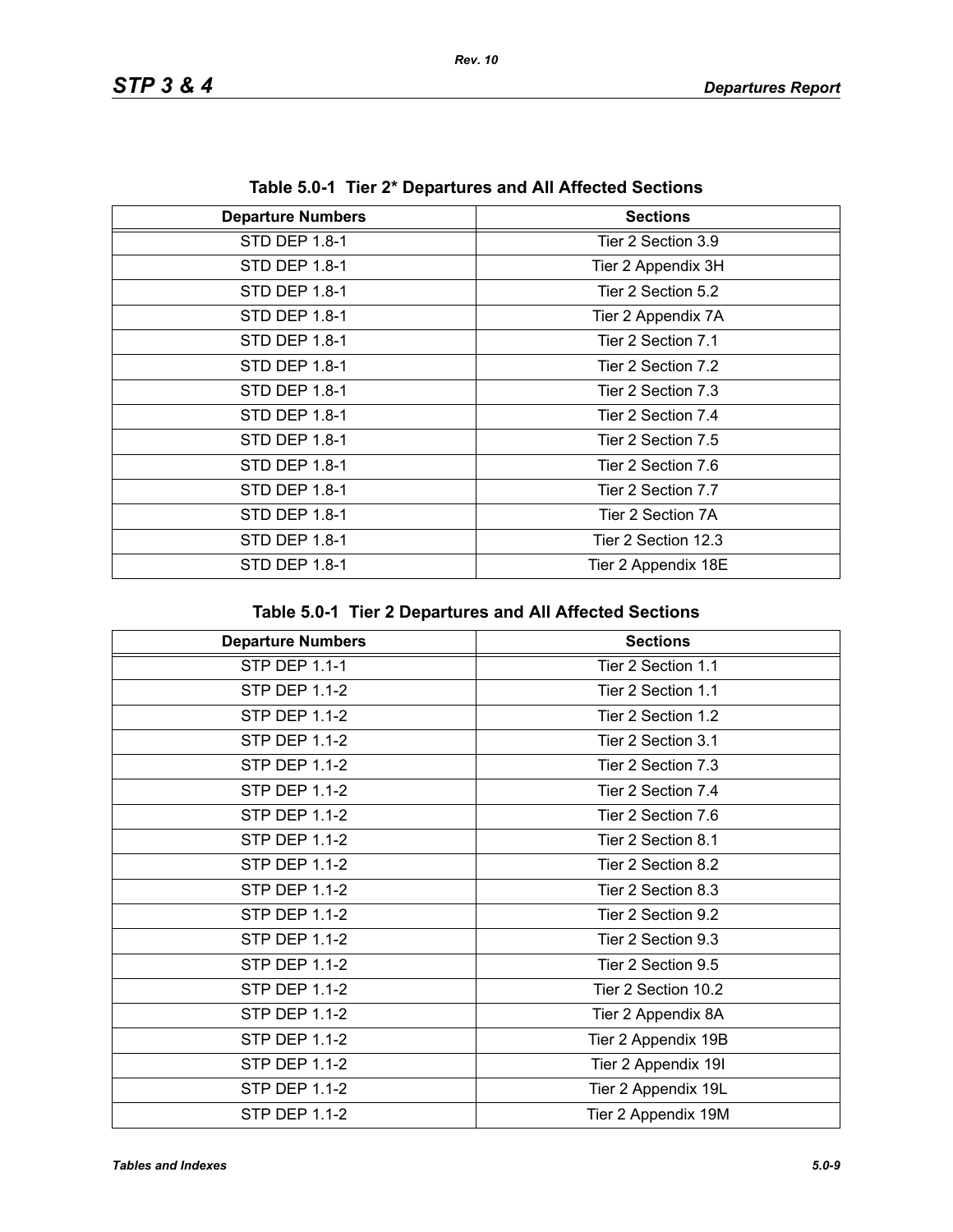| <b>Departure Numbers</b> | <b>Sections</b>     |
|--------------------------|---------------------|
| <b>STP DEP 1.1-2</b>     | Tier 2 Appendix 19Q |
| <b>STD DEP 1.2-1</b>     | Tier 2 Section 1.2  |
| <b>STD DEP 1.2-1</b>     | Tier 2 Appendix 9A  |
| <b>STD DEP 1.2-1</b>     | Tier 2 Appendix 19M |
| <b>STP DEP 1.2-2</b>     | Tier 2 Section 1.2  |
| <b>STP DEP 1.2-2</b>     | Tier 2 Section 3.4  |
| <b>STP DEP 1.2-2</b>     | Tier 2 Section 10.4 |
| <b>STP DEP 1.2-2</b>     | Tier 2 Section 12.3 |
| <b>STP DEP 1.2-2</b>     | Tier 2 Appendix 9A  |
| <b>STP DEP 1.2-2</b>     | Tier 2 Appendix 19M |
| <b>STP DEP 1.2-2</b>     | Tier 2 Appendix 19R |
| STD DEP 1AA-1            | Tier 2 Appendix 1AA |
| <b>STD DEP 2.2-5</b>     | Tier 2 Section 19.3 |
| <b>STD DEP 2.2-5</b>     | Tier 2 Section 2.2  |
| <b>STD DEP 2.2-5</b>     | Tier 2 Appendix 19E |
| <b>STP DEP 3.5-1</b>     | Tier 2 Section 3.5  |
| STP DEP 3.6-1            | Tier 2 Section 3.6  |
| STD DEP 3.8-1            | Tier 2 Section 1.2  |
| STD DEP 3.8-1            | Tier 2 Section 3.4  |
| STD DEP 3.8-1            | Tier 2 Section 12.3 |
| STD DEP 3.8-1            | Tier 2 Appendix 9A  |
| STD DEP 3.9-1            | Tier 2 Section 3.9  |
| STD DEP 3B-1             | Tier 2 Appendix 3B  |
| STD DEP 3H-1             | Tier 2 Appendix 3H  |
| STD DEP 3I-1             | Tier 2 Appendix 3I  |
| STD DEP 3I-2             | Tier 2 Appendix 3I  |
| STD DEP 3MA-1            | Tier 2 Appendix 3MA |
| STD DEP 4.5-1            | Tier 2 Section 4.5  |
| STD DEP 4.5-1            | Tier 2 Section 5.2  |
| STD DEP 4.6-1            | Tier 2 Section 4.6  |
| STD DEP 4.6-1            | Tier 2 Section 14.2 |
| <b>STD DEP 5.2-2</b>     | Tier 2 Section 5.2  |
| <b>STD DEP 5.3-1</b>     | Tier 2 Section 5.3  |
| <b>STD DEP 5.4-1</b>     | Tier 2 Section 5.4  |
| <b>STD DEP 5.4-1</b>     | Tier 2 Section 5.1  |
| <b>STD DEP 5.4-1</b>     | Tier 2 Section 7.7  |

**Table 5.0-1 Tier 2 Departures and All Affected Sections**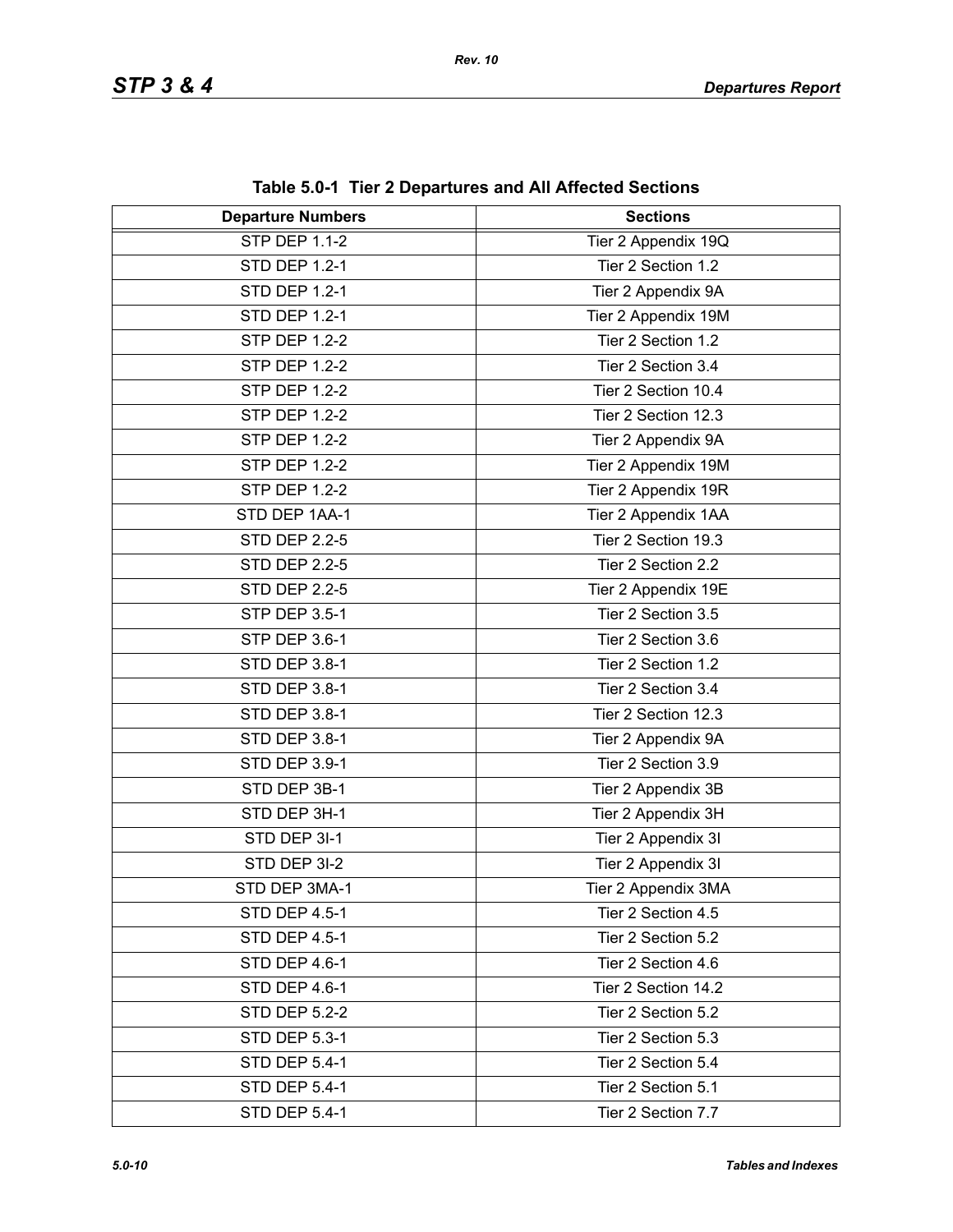| <b>Departure Numbers</b> | $\frac{1}{2}$ and $\frac{1}{2}$ and $\frac{1}{2}$ behaviored the summary control of $\frac{1}{2}$<br><b>Sections</b> |
|--------------------------|----------------------------------------------------------------------------------------------------------------------|
| <b>STD DEP 5.4-1</b>     | Tier 2 Section 12.2                                                                                                  |
| <b>STD DEP 5.4-1</b>     | Tier 2 Appendix 19L                                                                                                  |
| STD DEP 5.4-1            | Tier 2 Appendix 19Q                                                                                                  |
| <b>STD DEP 5.4-1</b>     | Tier 2 Appendix 19QB                                                                                                 |
| <b>STD DEP 5.4-2</b>     | Tier 2 Section 5.4                                                                                                   |
| <b>STD DEP 5.4-5</b>     | Tier 2 Section 5.1                                                                                                   |
| <b>STD DEP 5.4-5</b>     | Tier 2 Section 5.4                                                                                                   |
| STD DEP 5A-1             | Tier 2 Section 5.2                                                                                                   |
| STD DEP 5A-1             | Tier 2 Appendix 5A                                                                                                   |
| STD DEP 5B-1             | Tier 2 Section 5.4                                                                                                   |
|                          |                                                                                                                      |
| STD DEP 5B-1             | Tier 2 Appendix 5B                                                                                                   |
| STD DEP 6.2-2            | Tier 2 Section 6.2                                                                                                   |
| <b>STD DEP 6.2-2</b>     | Tier 2 Section 16B.3.6.1.1                                                                                           |
| STD DEP 6.2-2            | Tier 2 Section 16B.3.6.1.2                                                                                           |
| STD DEP 6.2-2            | Tier 2 Section 16B.3.6.1.4                                                                                           |
| STD DEP 6.2-3            | Tier 2 Section 6.2                                                                                                   |
| STD DEP 6.6-1            | Tier 2 Section 6.6                                                                                                   |
| STD DEP 6.6-2            | Tier 2 Section 6.6                                                                                                   |
| STD DEP 6C-1             | Tier 2 Section 1.8                                                                                                   |
| STD DEP 6C-1             | Tier 2 Appendix 6C                                                                                                   |
| STD DEP 6C-1             | Tier 2 Section 5.4                                                                                                   |
| STD DEP 6C-1             | Tier 2 Section 6.2                                                                                                   |
| STD DEP 6C-1             | Tier 2 Section 6.3                                                                                                   |
| STD DEP 6C-1             | Tier 2 Appendix 19L                                                                                                  |
| STD DEP 6C-1             | Tier 2 Appendix 19Q                                                                                                  |
| <b>STD DEP 7.1-1</b>     | Tier 2 Section 7.1                                                                                                   |
| STD DEP 7.1-1            | Tier 2 Section 7.2                                                                                                   |
| <b>STD DEP 7.1-1</b>     | Tier 2 Section 7.3                                                                                                   |
| <b>STD DEP 7.1-1</b>     | Tier 2 Section 7.6                                                                                                   |
| STD DEP 7.1-1            | Tier 2 Section 11.5                                                                                                  |
| <b>STD DEP 7.1-1</b>     | Tier 2 Appendix 6B                                                                                                   |
| <b>STD DEP 7.1-1</b>     | Tier 2 Appendix 7A                                                                                                   |
| <b>STD DEP 7.1-2</b>     | Tier 2 Section 7.1                                                                                                   |
| <b>STD DEP 7.1-2</b>     | Tier 2 Section 7.6                                                                                                   |
| <b>STD DEP 7.2-4</b>     | Tier 2 Section 7.2                                                                                                   |
| <b>STD DEP 7.2-6</b>     | Tier 2 Section 7.2                                                                                                   |

**Table 5.0-1 Tier 2 Departures and All Affected Sections**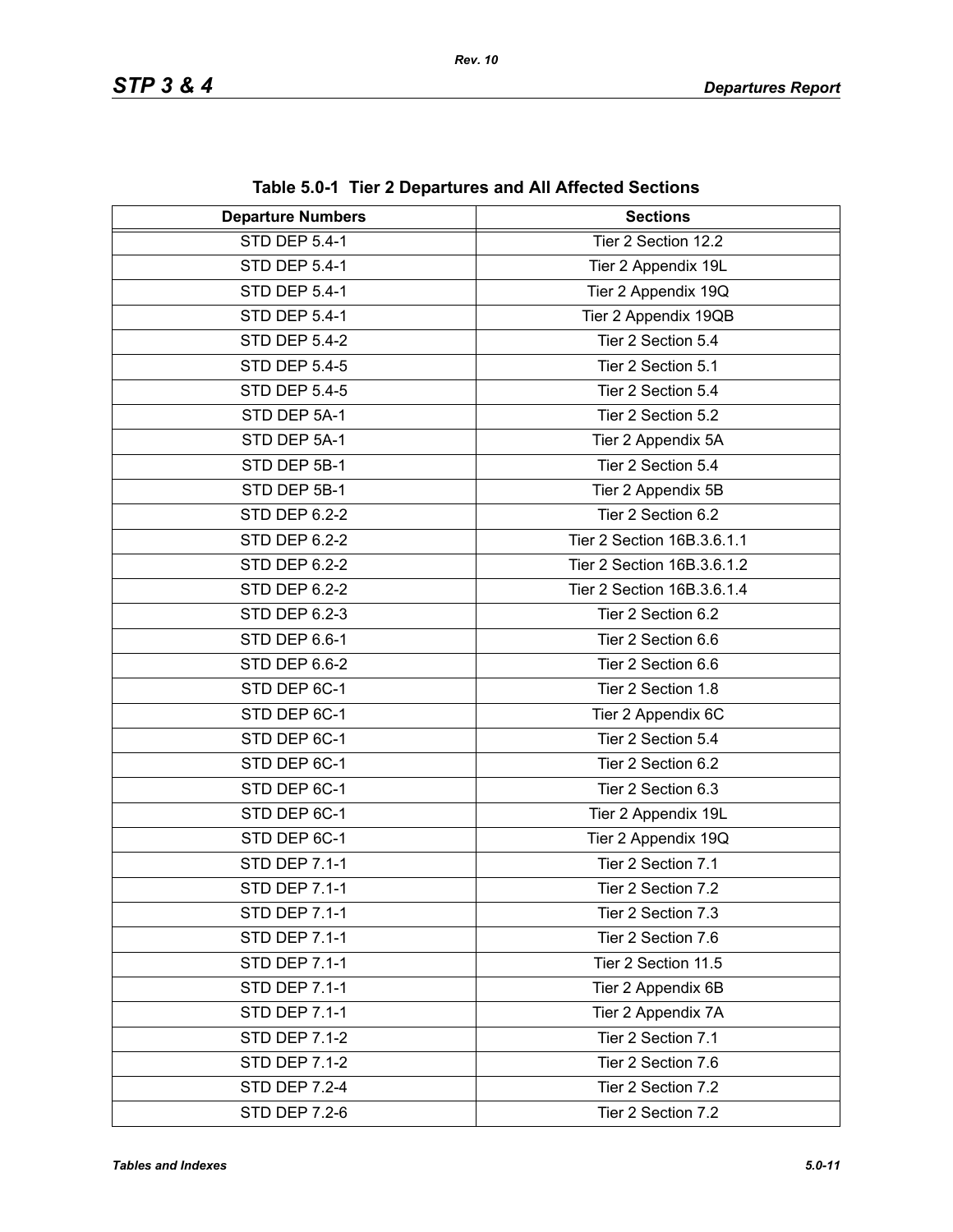| <b>Departure Numbers</b> | <b>Sections</b>            |
|--------------------------|----------------------------|
| <b>STD DEP 7.3-1</b>     | Tier 2 Section 7.3         |
| STD DEP 7.3-10           | Tier 2 Section 7.3         |
| <b>STD DEP 7.3-11</b>    | Tier 2 Section 5.2         |
| STD DEP 7.3-11           | Tier 2 Section 7.3         |
| STD DEP 7.3-11           | Tier 2 Appendix 3E         |
| STD DEP 7.3-12           | Tier 2 Section 5.2         |
| STD DEP 7.3-12           | Tier 2 Section 7.3         |
| STD DEP 7.3-12           | Tier 2 Section 16.3.4.3    |
| STD DEP 7.3-12           | Tier 2 Section 16B.3.4.3   |
| STD DEP 7.3-13           | Tier 2 Section 7.3         |
| STD DEP 7.3-14           | Tier 2 Section 7.3         |
| STD DEP 7.3-15           | Tier 2 Section 7.3         |
| STD DEP 7.3-16           | Tier 2 Section 7.3         |
| STD DEP 7.3-17           | Tier 2 Section 7.3         |
| STD DEP 7.3-17           | Tier 2 Section 16B.3.3.1.4 |
| <b>STD DEP 7.3-2</b>     | Tier 2 Section 7.3         |
| <b>STD DEP 7.3-4</b>     | Tier 2 Section 7.3         |
| <b>STD DEP 7.3-5</b>     | Tier 2 Section 7.3         |
| <b>STD DEP 7.3-6</b>     | Tier 2 Section 7.3         |
| <b>STD DEP 7.3-6</b>     | Tier 2 Section 5.1         |
| <b>STD DEP 7.3-7</b>     | Tier 2 Section 7.3         |
| <b>STD DEP 7.3-9</b>     | Tier 2 Section 7.3         |
| STD DEP 7.3-11           | Tier 2 Section 5.1         |
| <b>STD DEP 7.4-1</b>     | Tier 2 Section 7.1         |
| <b>STD DEP 7.4-1</b>     | Tier 2 Section 7.4         |
| <b>STD DEP 7.4-2</b>     | Tier 2 Section 7.4         |
| STD DEP 7.5-1            | Tier 2 Section 7.5         |
| STD DEP 7.5-1            | Tier 2 Section 16.3.3.6.1  |
| <b>STD DEP 7.5-1</b>     | Tier 2 Section 16B.3.3.6.1 |
| <b>STD DEP 7.5-1</b>     | Tier 2 Section 18.4        |
| STD DEP 7.6-1            | Tier 2 Section 7.2         |
| STD DEP 7.6-1            | Tier 2 Section 7.6         |
| STD DEP 7.6-2            | Tier 2 Section 7.6         |
| STD DEP 7.6-3            | Tier 2 Section 7.6         |
| <b>STD DEP 7.6-4</b>     | Tier 2 Section 7.6         |
| <b>STD DEP 7.7-1</b>     | Tier 2 Section 4.6         |

**Table 5.0-1 Tier 2 Departures and All Affected Sections**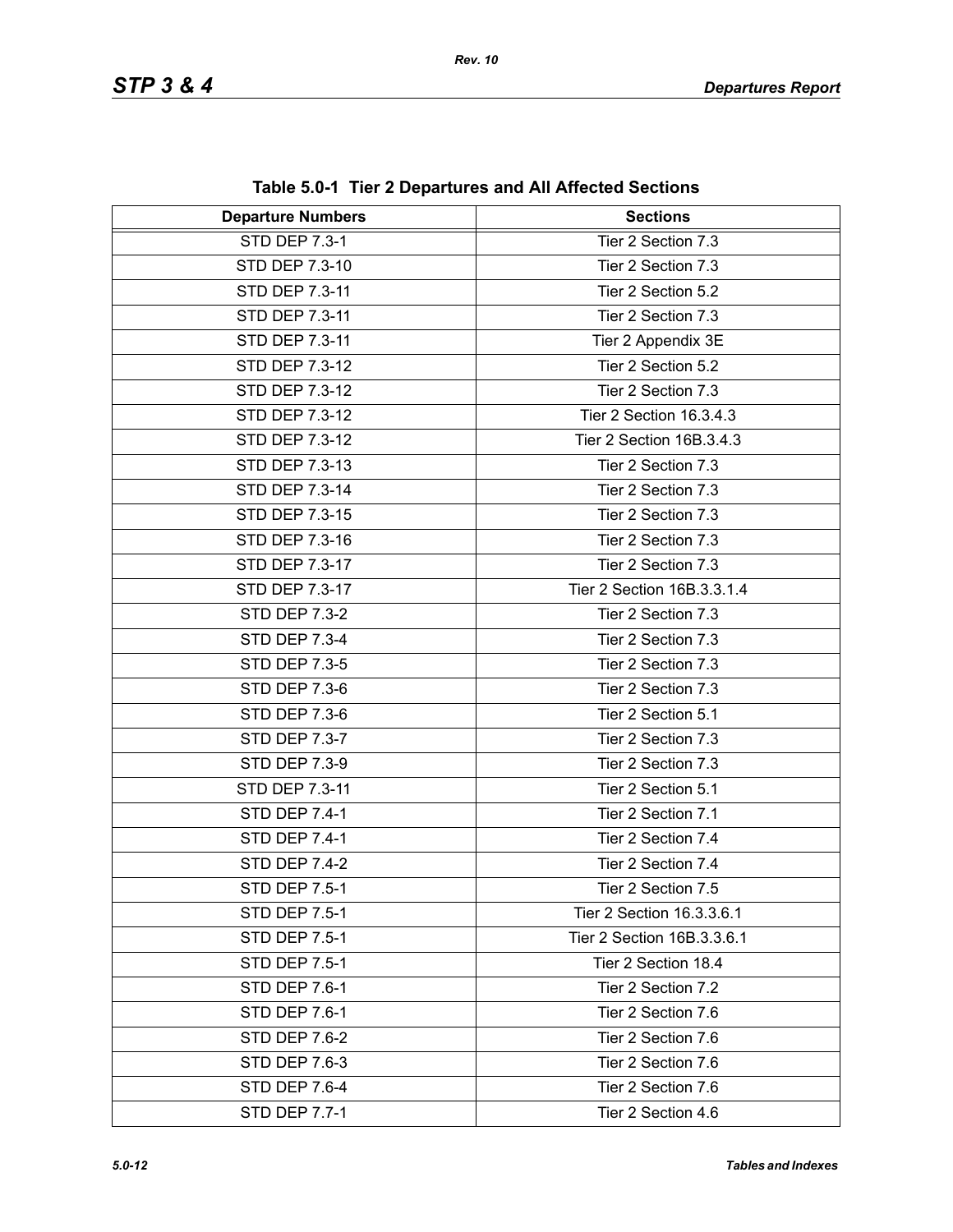| <b>Departure Numbers</b> | <b>Sections</b>           |
|--------------------------|---------------------------|
| <b>STD DEP 7.7-1</b>     | Tier 2 Section 7.7        |
| <b>STD DEP 7.7-1</b>     | Tier 2 Appendix 15B       |
| STD DEP 7.7-10           | Tier 2 Section 7.7        |
| STD DEP 7.7-10           | Tier 2 Section 16B.3.9.4  |
| STD DEP 7.7-11           | Tier 2 Section 7.7        |
| <b>STD DEP 7.7-12</b>    | Tier 2 Section 7.7        |
| STD DEP 7.7-13           | Tier 2 Section 7.7        |
| <b>STD DEP 7.7-14</b>    | Tier 2 Section 7.7        |
| STD DEP 7.7-18           | Tier 2 Section 7.7        |
| STD DEP 7.7-18           | Tier 2 Section 16B.3.9.3  |
| STD DEP 7.7-18           | Tier 2 Section 16B.3.10.3 |
| STD DEP 7.7-18           | Tier 2 Section 16B.3.10.4 |
| STD DEP 7.7-18           | Tier 2 Section 16B.3.10.5 |
| <b>STD DEP 7.7-2</b>     | Tier 2 Section 7.3        |
| STD DEP 7.7-2            | Tier 2 Section 7.7        |
| STD DEP 7.7-20           | Tier 2 Section 7.7        |
| <b>STD DEP 7.7-22</b>    | Tier 2 Section 7.7        |
| STD DEP 7.7-23           | Tier 2 Section 7.7        |
| STD DEP 7.7-24           | Tier 2 Section 7.7        |
| STD DEP 7.7-27           | Tier 2 Section 7.7        |
| STD DEP 7.7-3            | Tier 2 Section 7.7        |
| STD DEP 7.7-3            | Tier 2 Section 10.4       |
| <b>STD DEP 7.7-4</b>     | Tier 2 Section 7.7        |
| STD DEP 7.7-5            | Tier 2 Section 7.7        |
| STD DEP 7.7-6            | Tier 2 Section 7.7        |
| STD DEP 7.7-7            | Tier 2 Section 7.7        |
| STD DEP 7.7-9            | Tier 2 Section 7.7        |
| <b>STP DEP 8.2-1</b>     | Tier 2 Section 3.1        |
| <b>STP DEP 8.2-1</b>     | Tier 2 Section 8.2        |
| <b>STD DEP 8.3-1</b>     | Tier 2 Section 1.2        |
| <b>STD DEP 8.3-1</b>     | Tier 2 Appendix 1C        |
| <b>STD DEP 8.3-1</b>     | Tier 2 Section 3.2        |
| <b>STD DEP 8.3-1</b>     | Tier 2 Section 7.2        |
| <b>STD DEP 8.3-1</b>     | Tier 2 Section 7.4        |
| <b>STD DEP 8.3-1</b>     | Tier 2 Section 7.7        |
| <b>STD DEP 8.3-1</b>     | Tier 2 Section 8.1        |

**Table 5.0-1 Tier 2 Departures and All Affected Sections**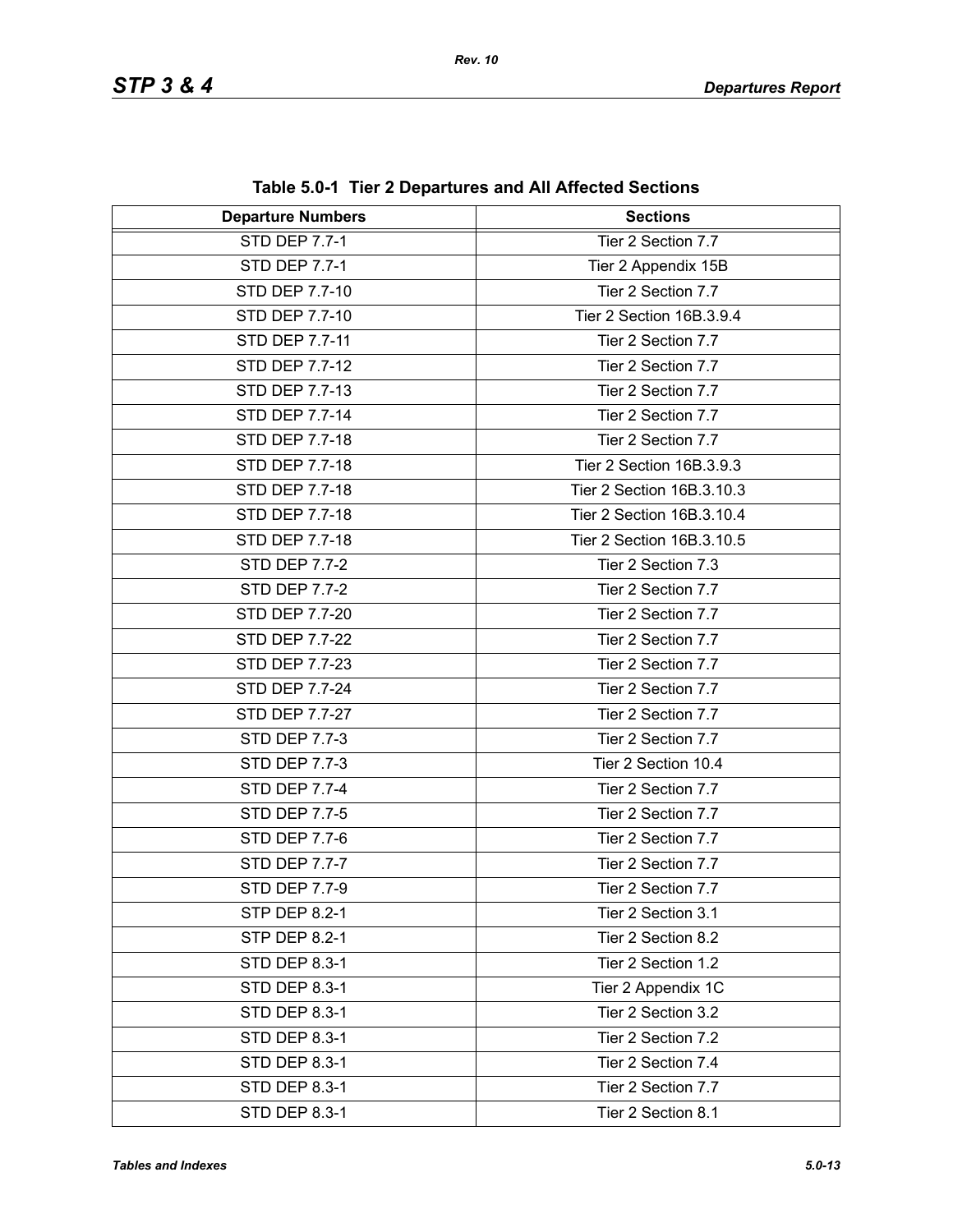| <b>Departure Numbers</b> | <b>Sections</b>            |
|--------------------------|----------------------------|
| STD DEP 8.3-1            | Tier 2 Section 8.2         |
| STD DEP 8.3-1            | Tier 2 Section 8.3         |
| STD DEP 8.3-1            | Tier 2 Section 9.5         |
| STD DEP 8.3-1            | Tier 2 Section 14.2        |
| STD DEP 8.3-1            | Tier 2 Section 15.2        |
| STD DEP 8.3-1            | Tier 2 Section 16.3.3.1.4  |
| STD DEP 8.3-1            | Tier 2 Section 16.3.5.1    |
| STD DEP 8.3-1            | Tier 2 Section 16.3.8.1    |
| STD DEP 8.3-1            | Tier 2 Section 16.3.8.11   |
| STD DEP 8.3-1            | Tier 2 Section 16.3.8.4    |
| STD DEP 8.3-1            | Tier 2 Section 16.3.8.9    |
| STD DEP 8.3-1            | Tier 2 Section 16B.3.3.1.1 |
| STD DEP 8.3-1            | Tier 2 Section 16B.3.3.1.4 |
| STD DEP 8.3-1            | Tier 2 Section 16B.3.3.6.2 |
| STD DEP 8.3-1            | Tier 2 Section 16B.3.8.1   |
| STD DEP 8.3-1            | Tier 2 Section 16B.3.8.2   |
| STD DEP 8.3-1            | Tier 2 Section 16B.3.8.7   |
| STD DEP 8.3-1            | Tier 2 Section 16B.3.8.8   |
| STD DEP 8.3-1            | Tier 2 Section 16B.3.8.9   |
| STD DEP 8.3-1            | Tier 2 Section 16B.3.8.11  |
| STD DEP 8.3-1            | Tier 2 Section 19.11       |
| STD DEP 8.3-1            | Tier 2 Section 19.3        |
| STD DEP 8.3-1            | Tier 2 Section 19.7        |
| STD DEP 8.3-1            | Tier 2 Appendix 19B        |
| STD DEP 8.3-1            | Tier 2 Appendix 19K        |
| <b>STD DEP 8.3-1</b>     | Tier 2 Appendix 19L        |
| STD DEP 8.3-1            | Tier 2 Appendix 19Q        |
| STP DEP 8.3-3            | Tier 2 Section 8.3         |
| STP DEP 8.3-3            | Tier 2 Section 16B.3.8.9   |
| STD DEP 8A.1-1           | Tier 2 Appendix 8A         |
| STD DEP 9.1-1            | Tier 2 Section 1.2         |
| STD DEP 9.1-1            | Tier 2 Section 1.8         |
| STD DEP 9.1-1            | Tier 2 Section 1.8         |
| STD DEP 9.1-1            | Tier 2 Section 3.2         |
| STD DEP 9.1-1            | Tier 2 Section 9.1         |
| STD DEP 9.1-1            | Tier 2 Section 12.4        |

**Table 5.0-1 Tier 2 Departures and All Affected Sections**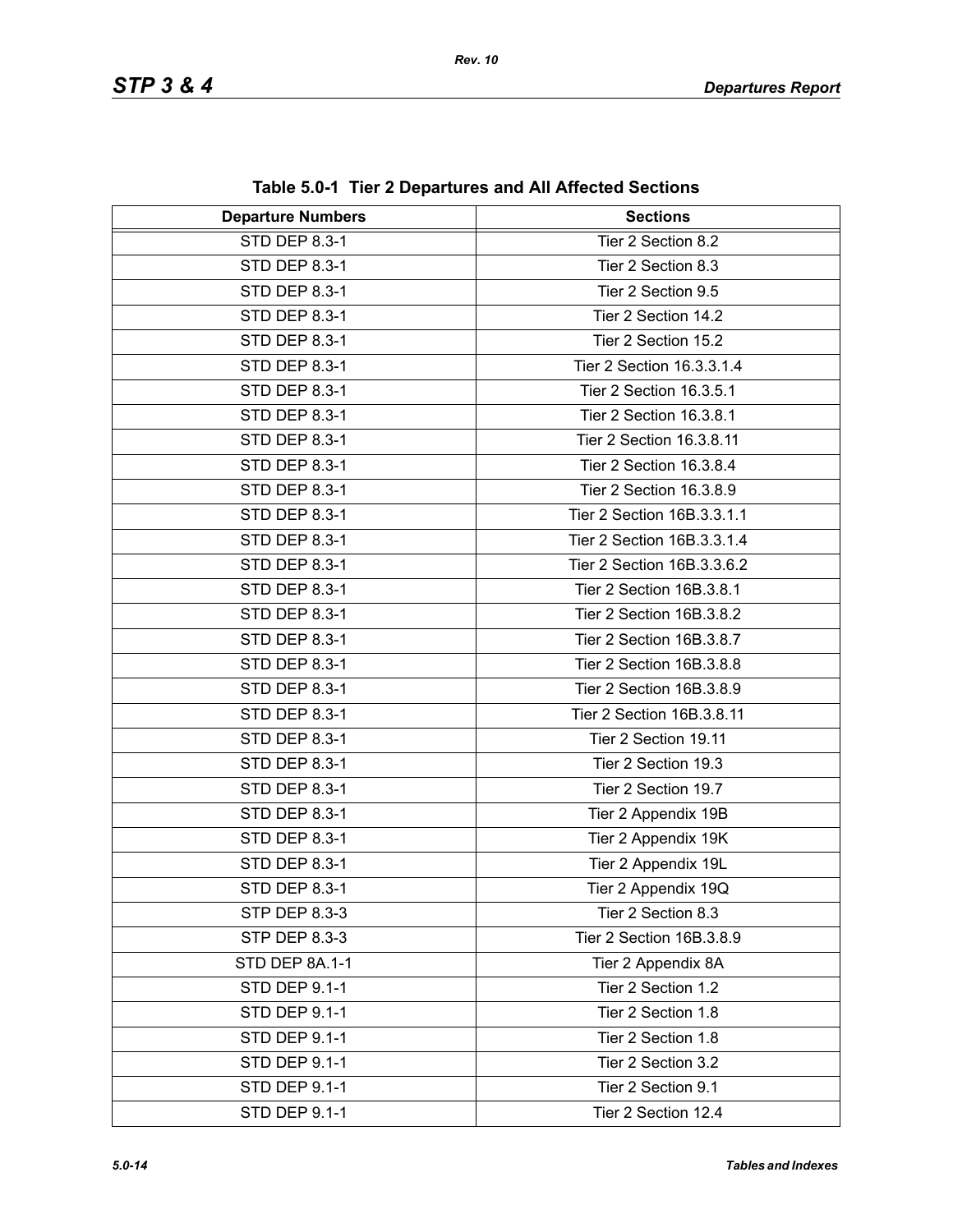| <b>Departure Numbers</b> | $1800$ vives the $\blacktriangle$ propertence and $\blacktriangle$ in $\blacktriangle$ inverted protection<br><b>Sections</b> |
|--------------------------|-------------------------------------------------------------------------------------------------------------------------------|
| <b>STD DEP 9.1-1</b>     | Tier 2 Section 14.2                                                                                                           |
| <b>STD DEP 9.2-1</b>     | Tier 2 Section 9.2                                                                                                            |
| <b>STP DEP 9.2-2</b>     | Tier 2 Section 9.2                                                                                                            |
| STP DEP 9.2-3            | Tier 2 Section 9.2                                                                                                            |
| <b>STP DEP 9.2-3</b>     | Tier 2 Section 10.1                                                                                                           |
| STP DEP 9.2-3            | Tier 2 Section 10.4                                                                                                           |
| STP DEP 9.2-5            | Tier 2 Section 3.9                                                                                                            |
| <b>STP DEP 9.2-5</b>     | Tier 2 Section 9.2                                                                                                            |
| STP DEP 9.2-5            | Tier 2 Section 19.3                                                                                                           |
| STP DEP 9.2-5            | Tier 2 Section 19.9                                                                                                           |
| <b>STD DEP 9.2-7</b>     | Tier 2 Section 9.2                                                                                                            |
| <b>STD DEP 9.2-7</b>     | Tier 2 Section 6.2                                                                                                            |
| STD DEP 9.2-7            | Tier 2 Section 9.4                                                                                                            |
| <b>STP DEP 9.2-8</b>     | Tier 2 Section 9.2                                                                                                            |
| <b>STD DEP 9.2-9</b>     | Tier 2 Section 6.2                                                                                                            |
| <b>STD DEP 9.2-9</b>     | Tier 2 Section 9.2                                                                                                            |
| <b>STD DEP 9.2-9</b>     | Tier 2 Section 9.4                                                                                                            |
| STP DEP 9.2-10           | Tier 2 Section 9.2                                                                                                            |
| STP DEP 9.2-10           | Tier 2 Appendix 19R                                                                                                           |
| STD DEP 9.3-1            | Tier 2 Section 9.3                                                                                                            |
| <b>STD DEP 9.3-2</b>     | Tier 2 Section 3.2                                                                                                            |
| <b>STD DEP 9.3-2</b>     | Tier 2 Section 3.9                                                                                                            |
| <b>STD DEP 9.3-2</b>     | Tier 2 Section 6.2                                                                                                            |
| <b>STD DEP 9.3-2</b>     | Tier 2 Section 9.3                                                                                                            |
| STD DEP 9.3-3            | Tier 2 Section 9.3                                                                                                            |
| <b>STP DEP 9.4-1</b>     | Tier 2 Section 9.4                                                                                                            |
| STP DEP 9.4-1            | Tier 2 Section 12.3                                                                                                           |
| STD DEP 9.4-2            | Tier 2 Section 6.4                                                                                                            |
| STD DEP 9.4-2            | Tier 2 Section 9.4                                                                                                            |
| <b>STD DEP 9.4-2</b>     | Tier 2 Section 9.5                                                                                                            |
| STP DEP 9.4-3            | Tier 2 Section 1.2                                                                                                            |
| STP DEP 9.4-3            | Tier 2 Section 9.4                                                                                                            |
| STD DEP 9.4-4            | Tier 2 Section 1.2                                                                                                            |
| STD DEP 9.4-4            | Tier 2 Section 9.2                                                                                                            |
| <b>STD DEP 9.4-4</b>     | Tier 2 Section 9.4                                                                                                            |
| <b>STD DEP 9.4-5</b>     | Tier 2 Section 9.4                                                                                                            |

**Table 5.0-1 Tier 2 Departures and All Affected Sections**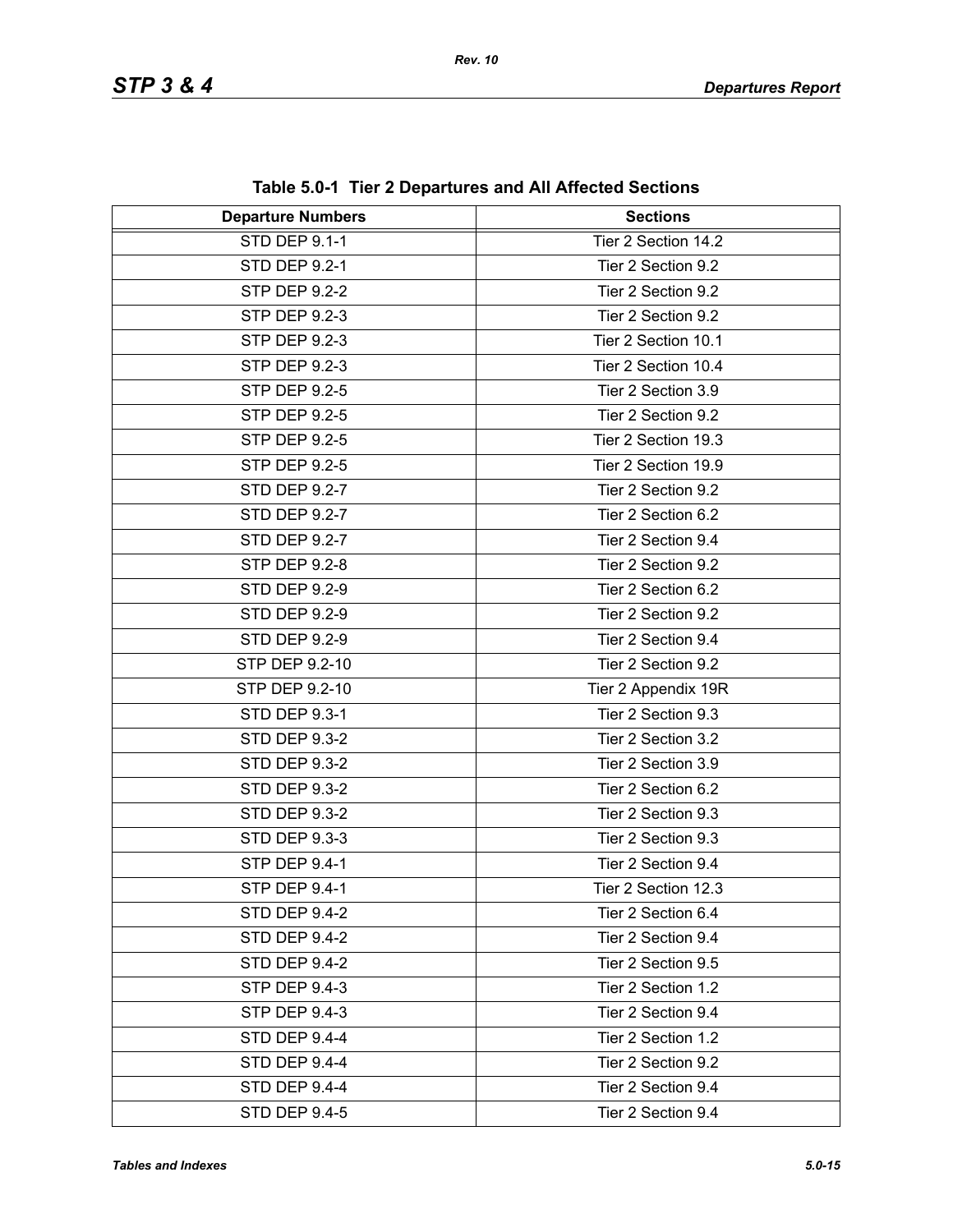| <b>Departure Numbers</b> | $14000$ $0.01$ $1.101$ $\pm$ Departated and full fully died bediening<br><b>Sections</b> |
|--------------------------|------------------------------------------------------------------------------------------|
| STD DEP 9.4-6            | Tier 2 Section 9.4                                                                       |
| STD DEP 9.4-7            | Tier 2 Section 9.2                                                                       |
| <b>STD DEP 9.4-7</b>     | Tier 2 Section 9.4                                                                       |
| STP DEP 9.4-8            | Tier 2 Section 2.0                                                                       |
| <b>STP DEP 9.4-8</b>     | Tier 2 Section 9.2                                                                       |
| STP DEP 9.4-8            | Tier 2 Section 9.4                                                                       |
| <b>STP DEP 9.4-9</b>     | Tier 2 Section 9.4                                                                       |
| <b>STD DEP 9.5-1</b>     | Tier 2 Section 9.5                                                                       |
| <b>STD DEP 9.5-1</b>     | Tier 2 Section 1.8                                                                       |
| <b>STD DEP 9.5-1</b>     | Tier 2 Section 8.1                                                                       |
| <b>STD DEP 9.5-1</b>     | Tier 2 Section 8.3                                                                       |
| <b>STD DEP 9.5-1</b>     | Tier 2 Section 14.2                                                                      |
| <b>STD DEP 9.5-2</b>     | Tier 2 Section 9.5                                                                       |
| <b>STD DEP 9.5-2</b>     | Tier 2 Appendix 19E                                                                      |
| STD DEP 9.5-3            | Tier 2 Section 7.7                                                                       |
| STD DEP 9.5-3            | Tier 2 Section 9.5                                                                       |
| <b>STD DEP 9.5-4</b>     | Tier 2 Section 9.5                                                                       |
| STP DEP 9.5-6            | Tier 2 Section 9.5                                                                       |
| STP DEP 9.5-7            | Tier 2 Section 9.5                                                                       |
| <b>STP DEP 10.1-1</b>    | Tier 2 Section 10.1                                                                      |
| STP DEP 10.1-2           | Tier 2 Section 10.1                                                                      |
| STP DEP 10.1-3           | Tier 2 Section 10.1                                                                      |
| <b>STP DEP 10.1-3</b>    | Tier 2 Section 1.1                                                                       |
| STP DEP 10.1-3           | Tier 2 Section 5.1                                                                       |
| <b>STP DEP 10.1-3</b>    | Tier 2 Section 5.4                                                                       |
| <b>STP DEP 10.1-3</b>    | Tier 2 Section 11.1                                                                      |
| STP DEP 10.1-4           | Tier 2 Section 10.1                                                                      |
| STP DEP 10.2-1           | Tier 2 Section 10.1                                                                      |
| STP DEP 10.2-1           | Tier 2 Section 10.2                                                                      |
| STP DEP 10.2-1           | Tier 2 Section 10.3                                                                      |
| STP DEP 10.2-1           | Tier 2 Section 1.2                                                                       |
| STP DEP 10.2-1           | Tier 2 Section 8.3                                                                       |
| STP DEP 10.2-1           | Tier 2 Section 14.2                                                                      |
| STP DEP 10.2-2           | Tier 2 Section 10.2                                                                      |
| STP DEP 10.2-3           | Tier 2 Section 10.2                                                                      |
| STP DEP 10.2-4           | Tier 2 Section 10.2                                                                      |

**Table 5.0-1 Tier 2 Departures and All Affected Sections**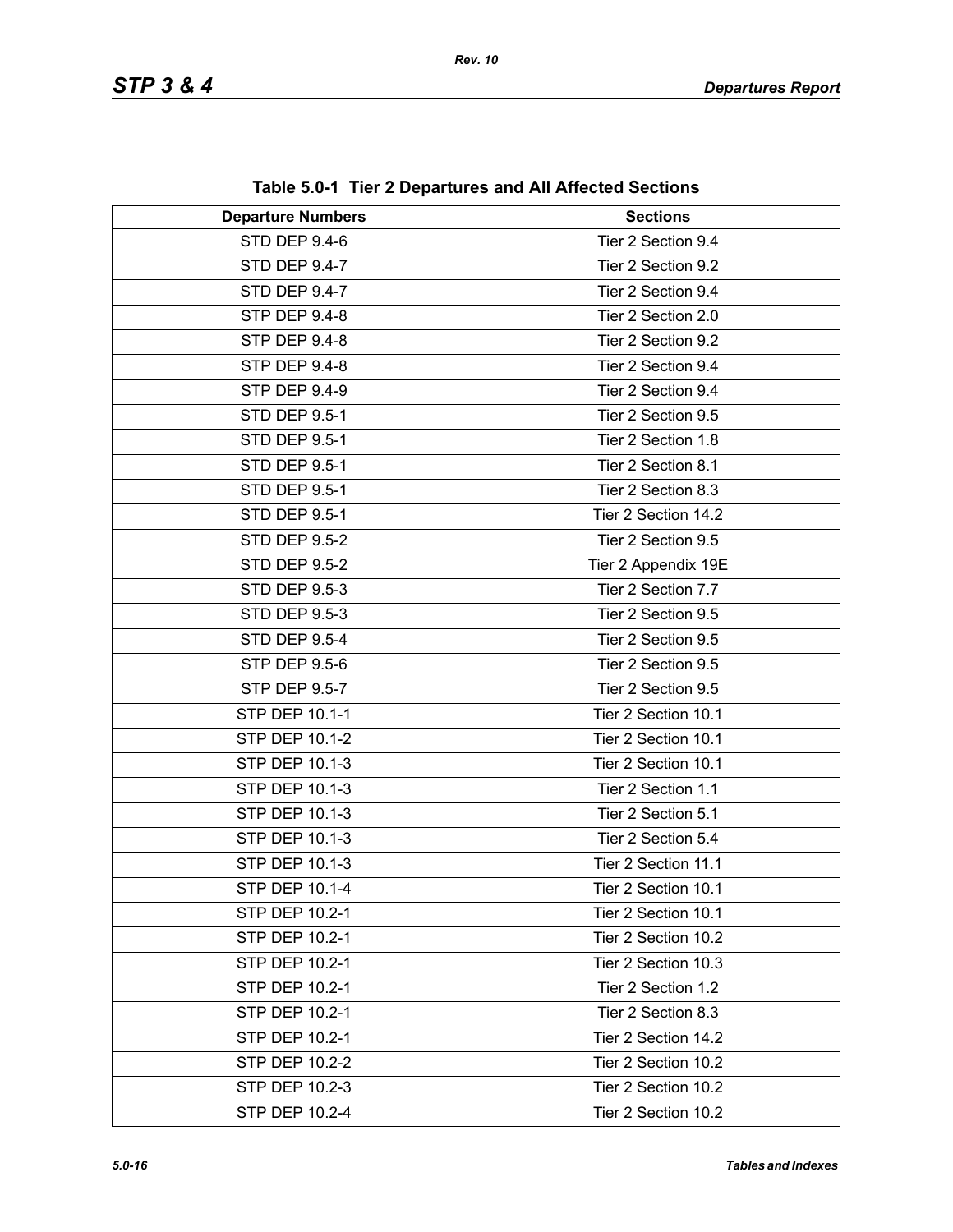| <b>Departure Numbers</b> | <b>Sections</b>            |
|--------------------------|----------------------------|
| STD DEP 10.3-1           | Tier 2 Section 10.3        |
| STP DEP 10.4-1           | Tier 2 Section 10.3        |
| STP DEP 10.4-1           | Tier 2 Section 10.4        |
| STP DEP 10.4-2           | Tier 2 Section 1.2         |
| STP DEP 10.4-2           | Tier 2 Section 10.1        |
| STP DEP 10.4-2           | Tier 2 Section 10.4        |
| STP DEP 10.4-2           | Tier 2 Appendix 19R        |
| STP DEP 10.4-3           | Tier 2 Section 10.3        |
| STP DEP 10.4-3           | Tier 2 Section 10.4        |
| STP DEP 10.4-3           | Tier 2 Section 11.3        |
| STD DEP 10.4-5           | Tier 2 Section 7.7         |
| STD DEP 10.4-5           | Tier 2 Section 10.1        |
| STD DEP 10.4-5           | Tier 2 Section 10.4        |
| STD DEP 10.4-5           | Tier 2 Section 11.3        |
| STD DEP 10.4-5           | Tier 2 Section 16B.3.3.4.2 |
| <b>STD DEP 10.4-5</b>    | Tier 2 Appendix 18H        |
| STD DEP 10.4-5           | Tier 2 Section 19.1        |
| STD DEP 10.4-5           | Tier 2 Section 19.3        |
| STD DEP 10.4-5           | Tier 2 Section 19.9        |
| STD DEP 10.4-5           | Tier 2 Appendix 19L        |
| STD DEP 10.4-5           | Tier 2 Appendix 19Q        |
| STD DEP 10.4-6           | Tier 2 Section 1.2         |
| STD DEP 10.4-6           | Tier 2 Section 10.4        |
| STD DEP 10.4-7           | Tier 2 Section 10.4        |
| STD DEP 11.2-1           | Tier 2 Section 1.8         |
| STD DEP 11.2-1           | Tier 2 Appendix 3M         |
| STD DEP 11.2-1           | Tier 2 Section 11.2        |
| STD DEP 11.2-1           | Tier 2 Section 12.2        |
| STD DEP 11.2-1           | Tier 2 Section 14.2        |
| STD DEP 11.2-1           | Tier 2 Section 12.4        |
| STD DEP 11.3-1           | Tier 2 Section 11.3        |
| STD DEP 11.3-1           | Tier 2 Section 15.7        |
| STD DEP 11.4-1           | Tier 2 Section 1.2         |
| STD DEP 11.4-1           | Tier 2 Section 11.4        |
| STD DEP 11.4-1           | Tier 2 Section 12.2        |
| STD DEP 11.4-1           | Tier 2 Section 14.2        |

**Table 5.0-1 Tier 2 Departures and All Affected Sections**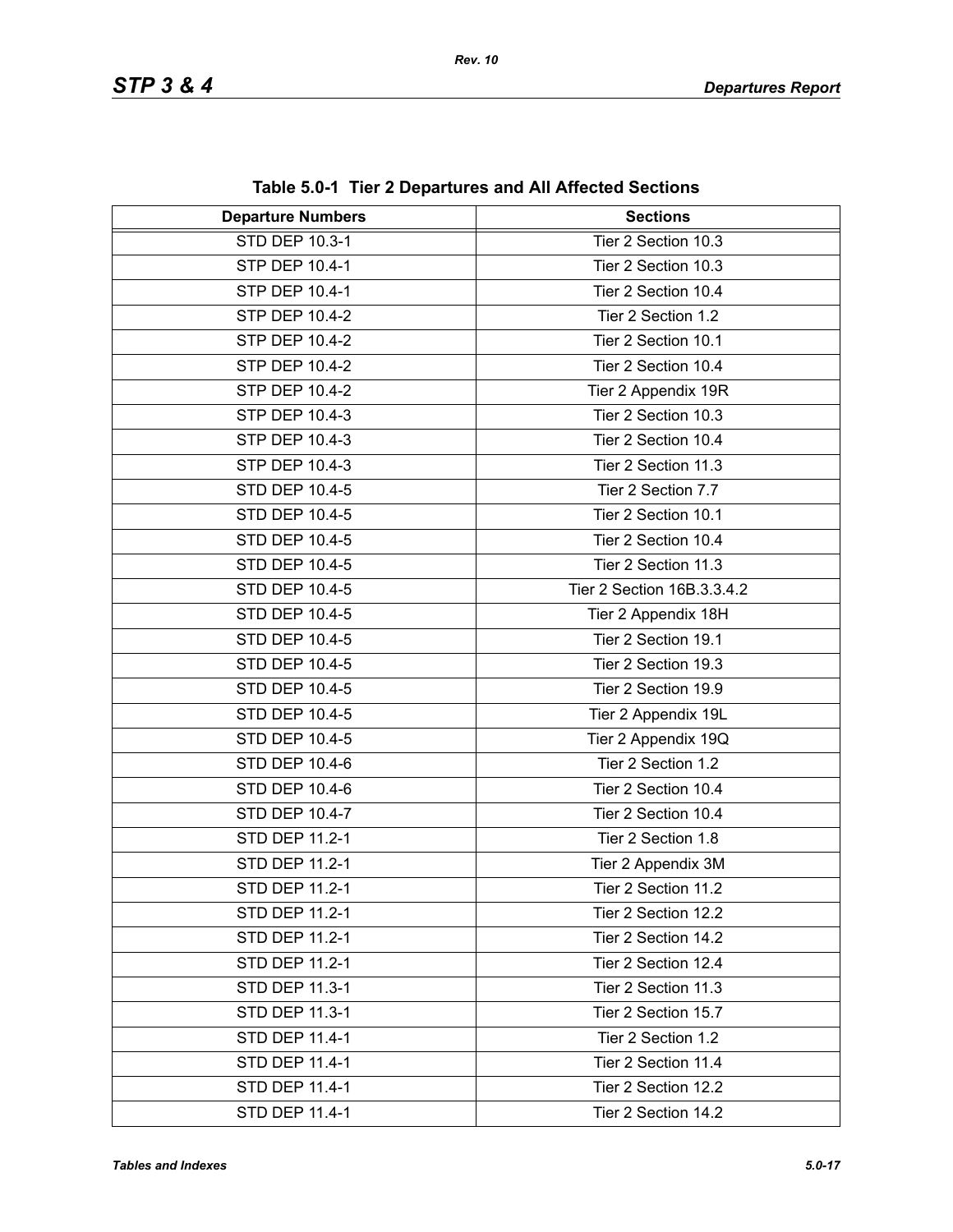| <b>Departure Numbers</b> | <b>Sections</b>           |
|--------------------------|---------------------------|
| <b>STD DEP 11.5-1</b>    | Tier 2 Section 7.5        |
| STD DEP 11.5-1           | Tier 2 Section 7.6        |
| STD DEP 11.5-1           | Tier 2 Section 11.5       |
| STD DEP 11.5-1           | Tier 2 Appendix 9A        |
| STD DEP 11.5-1           | Tier 2 Section 12.3       |
| <b>STD DEP 12.2-1</b>    | Tier 2 Section 12.2       |
| STD DEP 12.3-1           | Tier 2 Section 12.3       |
| STD DEP 12.3-3           | Tier 2 Section 3.8        |
| STD DEP 12.3-3           | Tier 2 Section 12.3       |
| STD DEP 12.3-4           | Tier 2 Section 12.3       |
| STD DEP 14.2-1           | Tier 2 Section 14.2       |
| STD DEP 15.6-1           | Tier 2 Section 15.6       |
| STD DEP 16.2-1           | Tier 2 Section 16.2.0     |
| STD DEP 16.2-1           | Tier 2 Section 16B.2.0    |
| STD DEP 16.2-2           | Tier 2 Section 16B.2.0    |
| STD DEP 16.3-1           | Tier 2 Section 16.3.0     |
| STD DEP 16.3-1           | Tier 2 Section 16B.3.0    |
| STD DEP 16.3-2           | Tier 2 Section 16B.3.0    |
| STD DEP 16.3-4           | Tier 2 Section 16.3.10.7  |
| STD DEP 16.3-4           | Tier 2 Section 16B.3.1.1  |
| STD DEP 16.3-4           | Tier 2 Section 16B.3.10.7 |
| STD DEP 16.3-5           | Tier 2 Section 16.3.4.1   |
| STD DEP 16.3-5           | Tier 2 Section 16B.3.4.1  |
| STD DEP 16.3-6           | Tier 2 Section 16B.3.4.1  |
| STD DEP 16.3-7           | Tier 2 Section 16B.3.4.2  |
| STD DEP 16.3-8           | Tier 2 Section 16.5.0     |
| STD DEP 16.3-8           | Tier 2 Section 16B.3.4.9  |
| STD DEP 16.3-9           | Tier 2 Section 16B.3.4.7  |
| STD DEP 16.3-9           | Tier 2 Section 16B.3.4.8  |
| STD DEP 16.3-9           | Tier 2 Section 16B.3.9.7  |
| STD DEP 16.3-9           | Tier 2 Section 16B.3.9.8  |
| STD DEP 16.3-10          | Tier 2 Section 16B.3.5.1  |
| STD DEP 16.3-11          | Tier 2 Section 16B.3.4.3  |
| STD DEP 16.3-13          | Tier 2 Section 16B.3.9.8  |
| STD DEP 16.3-14          | Tier 2 Section 16B.3.9.2  |
| STD DEP 16.3-15          | Tier 2 Section 16.3.9.5   |

**Table 5.0-1 Tier 2 Departures and All Affected Sections**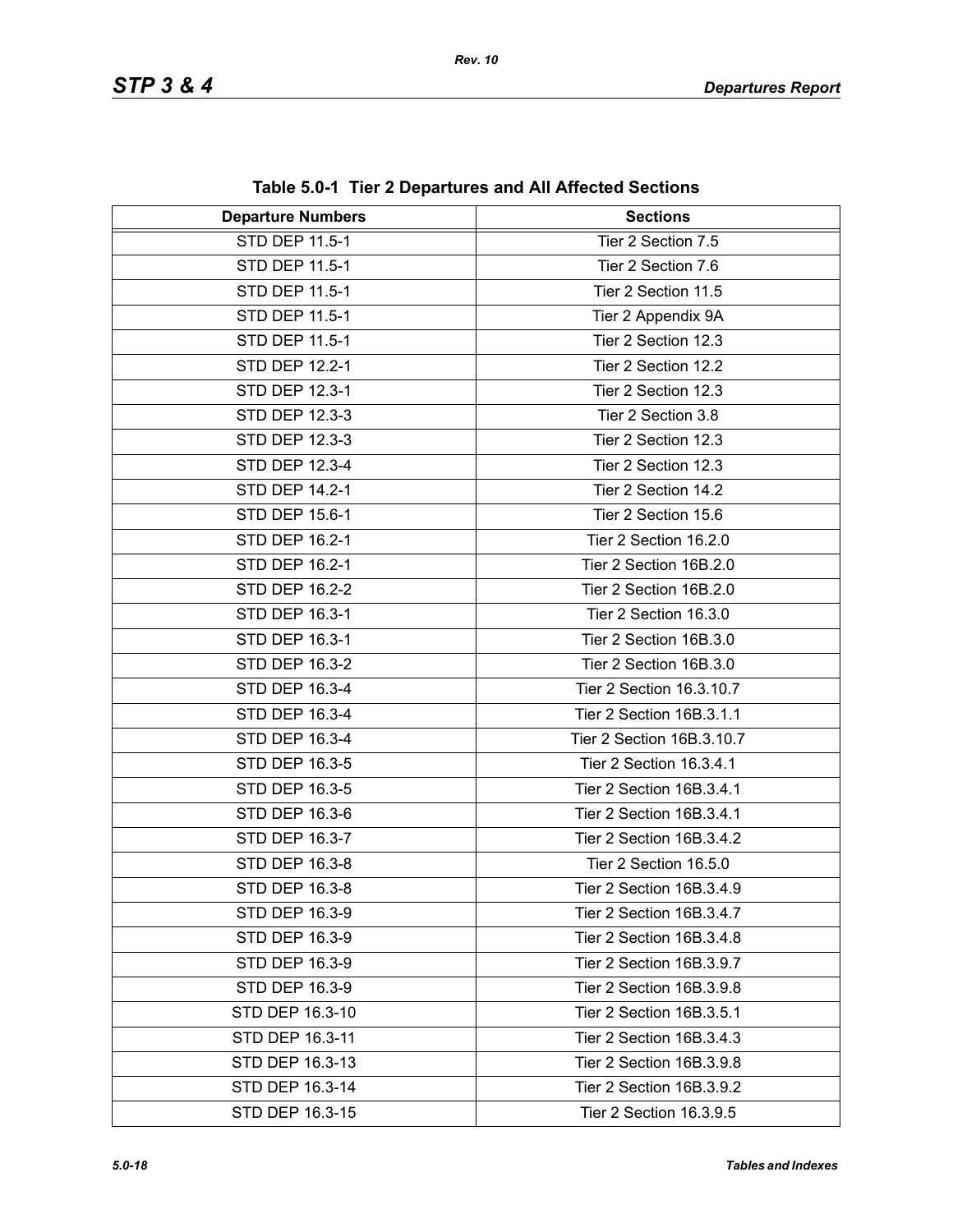| <b>Departure Numbers</b> | $1800$ vives the $\geq$ $\geq$ $\geq$ $\geq$ $\geq$ $\geq$ $\geq$ $\geq$ $\geq$ $\geq$ $\geq$ $\geq$ $\geq$ $\geq$ $\geq$ $\geq$ $\geq$ $\geq$ $\geq$ $\geq$ $\geq$ $\geq$ $\geq$ $\geq$ $\geq$ $\geq$ $\geq$ $\geq$ $\geq$ $\geq$ $\geq$ $\geq$ $\geq$ $\geq$<br><b>Sections</b> |
|--------------------------|-----------------------------------------------------------------------------------------------------------------------------------------------------------------------------------------------------------------------------------------------------------------------------------|
| STD DEP 16.3-16          | Tier 2 Section 16.3.7.1                                                                                                                                                                                                                                                           |
| STD DEP 16.3-16          | Tier 2 Section 16.3.7.2                                                                                                                                                                                                                                                           |
| STD DEP 16.3-16          | Tier 2 Section 16.3.7.3                                                                                                                                                                                                                                                           |
| STD DEP 16.3-16          | Tier 2 Section 16B.3.7.1                                                                                                                                                                                                                                                          |
| STD DEP 16.3-16          | Tier 2 Section 16B.3.7.2                                                                                                                                                                                                                                                          |
| STD DEP 16.3-16          | Tier 2 Section 16B.3.7.3                                                                                                                                                                                                                                                          |
| STD DEP 16.3-17          | Tier 2 Section 16.3.10.12                                                                                                                                                                                                                                                         |
| STD DEP 16.3-17          | Tier 2 Section 16B.3.10.12                                                                                                                                                                                                                                                        |
| STD DEP 16.3-18          | Tier 2 Section 16B.3.10.8                                                                                                                                                                                                                                                         |
| STD DEP 16.3-19          | Tier 2 Section 16.3.10.4                                                                                                                                                                                                                                                          |
| STD DEP 16.3-20          | Tier 2 Section 16B.3.10.4                                                                                                                                                                                                                                                         |
| STD DEP 16.3-21          | Tier 2 Section 16.3.10.5                                                                                                                                                                                                                                                          |
| STD DEP 16.3-22          | Not Used                                                                                                                                                                                                                                                                          |
| STD DEP 16.3-23          | Tier 2 Section 16B.3.10.5                                                                                                                                                                                                                                                         |
| STD DEP 16.3-24          | Tier 2 Section 16B.3.10.3                                                                                                                                                                                                                                                         |
| STD DEP 16.3-25          | Tier 2 Section 16.3.9.1                                                                                                                                                                                                                                                           |
| STD DEP 16.3-25          | Tier 2 Section 16B.3.9.1                                                                                                                                                                                                                                                          |
| STD DEP 16.3-26          | Tier 2 Section 16B.3.10.2                                                                                                                                                                                                                                                         |
| STD DEP 16.3-27          | Tier 2 Section 16B.3.10.2                                                                                                                                                                                                                                                         |
| STD DEP 16.3-28          | Tier 2 Section 16B.3.10.1                                                                                                                                                                                                                                                         |
| STD DEP 16.3-29          | Tier 2 Section 16.3.6.4.1                                                                                                                                                                                                                                                         |
| STD DEP 16.3-29          | Tier 2 Section 16B.3.6.4.1                                                                                                                                                                                                                                                        |
| STD DEP 16.3-30          | Tier 2 Section 16B.3.6.4.1                                                                                                                                                                                                                                                        |
| STD DEP 16.3-31          | Tier 2 Section 16B.3.6.4.3                                                                                                                                                                                                                                                        |
| STD DEP 16.3-32          | Tier 2 Section 16.3.6.2.1                                                                                                                                                                                                                                                         |
| STD DEP 16.3-32          | Tier 2 Section 16B.3.6.2.1                                                                                                                                                                                                                                                        |
| STD DEP 16.3-33          | Tier 2 Section 16B.3.6.2.1                                                                                                                                                                                                                                                        |
| STD DEP 16.3-34          | Tier 2 Section 16B.3.6.1.6                                                                                                                                                                                                                                                        |
| STD DEP 16.3-35          | Tier 2 Section 16B.3.9.6                                                                                                                                                                                                                                                          |
| STD DEP 16.3-36          | Tier 2 Section 16B.3.6.2.3                                                                                                                                                                                                                                                        |
| STD DEP 16.3-37          | Tier 2 Section 16B.3.6.2.3                                                                                                                                                                                                                                                        |
| STD DEP 16.3-38          | Not Used                                                                                                                                                                                                                                                                          |
| STD DEP 16.3-40          | Tier 2 Section 16B.3.8.2                                                                                                                                                                                                                                                          |
| STD DEP 16.3-41          | Tier 2 Section 16.3.8.2                                                                                                                                                                                                                                                           |
| STD DEP 16.3-42          | Tier 2 Section 16B.3.8.4                                                                                                                                                                                                                                                          |
| STD DEP 16.3-43          | Tier 2 Section 16B.3.6.1.1                                                                                                                                                                                                                                                        |

**Table 5.0-1 Tier 2 Departures and All Affected Sections**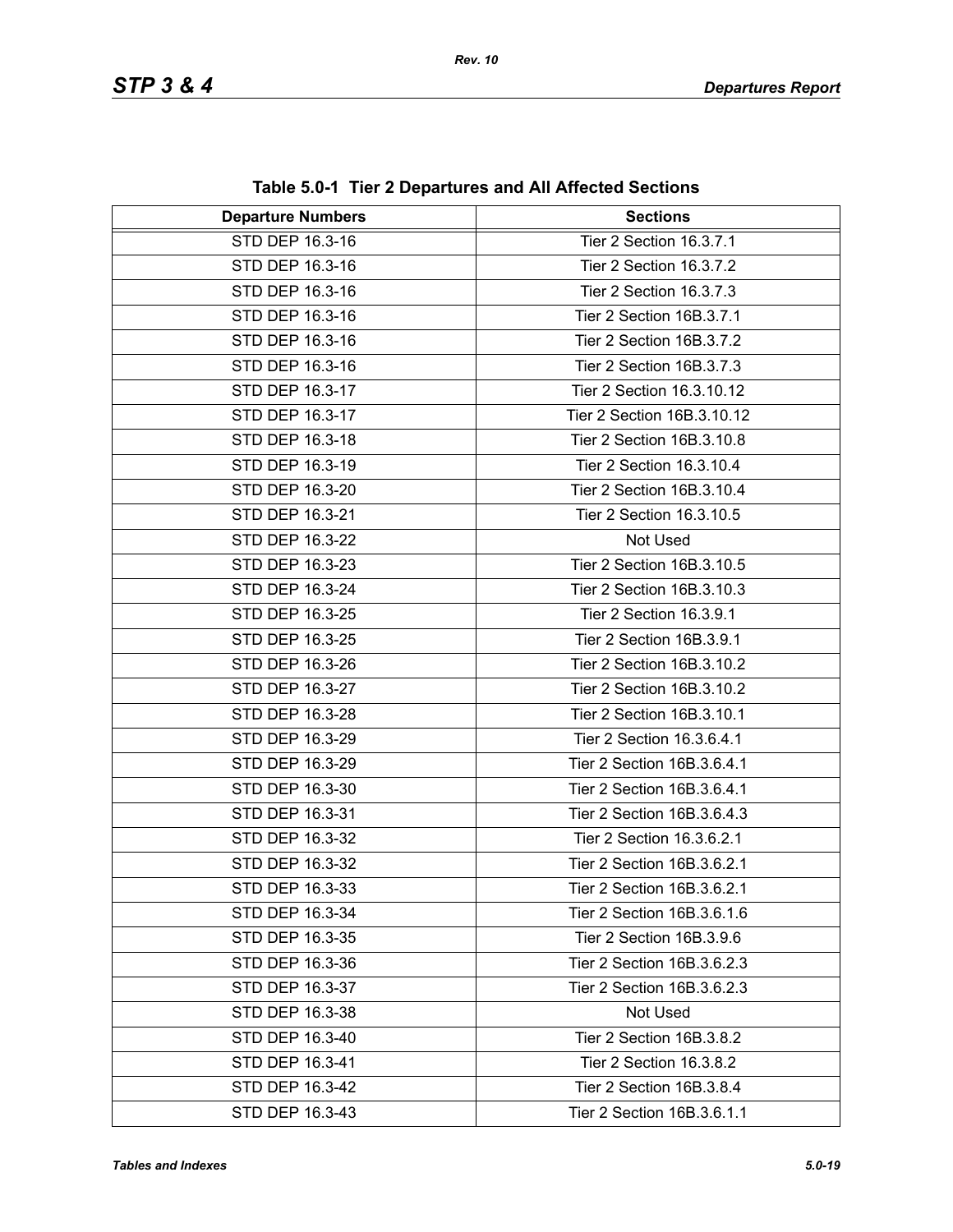| <b>Departure Numbers</b> | <b>Sections</b>            |
|--------------------------|----------------------------|
| STD DEP 16.3-45          | Tier 2 Section 16B.3.6.1.1 |
| STD DEP 16.3-46          | Tier 2 Section 16.3.7.2    |
| STD DEP 16.3-46          | Tier 2 Section 16.3.7.3    |
| STD DEP 16.3-46          | Tier 2 Section 16B.3.7.2   |
| STD DEP 16.3-46          | Tier 2 Section 16B.3.7.3   |
| STD DEP 16.3-47          | Tier 2 Section 16.3.7.4    |
| STD DEP 16.3-47          | Tier 2 Section 16B.3.7.4   |
| STD DEP 16.3-48          | Tier 2 Section 16B.3.7.4   |
| STD DEP 16.3-49          | Tier 2 Section 16.3.8.1    |
| STD DEP 16.3-50          | Tier 2 Section 16.3.3.1.4  |
| STD DEP 16.3-51          | Tier 2 Section 16.3.8.3    |
| STD DEP 16.3-51          | Tier 2 Section 16B.3.8.3   |
| STD DEP 16.3-52          | Tier 2 Section 16B.3.8.8   |
| STD DEP 16.3-53          | Not Used                   |
| STD DEP 16.3-54          | Not Used                   |
| STD DEP 16.3-55          | Tier 2 Section 16B.3.3.4.1 |
| STD DEP 16.3-56          | Not Used                   |
| STD DEP 16.3-57          | Tier 2 Section 16B.3.3.1.2 |
| STD DEP 16.3-58          | Tier 2 Section 16.3.8.6    |
| STD DEP 16.3-59          | Tier 2 Section 16.3.3.6.2  |
| STD DEP 16.3-59          | Tier 2 Section 16B.3.3.6.2 |
| STD DEP 16.3-60          | Tier 2 Section 16.3.3.6.2  |
| STD DEP 16.3-60          | Tier 2 Section 16B.3.3.6.2 |
| STD DEP 16.3-61          | Tier 2 Section 16.3.3.7.1  |
| STD DEP 16.3-62          | Tier 2 Section 16B.3.3.8.1 |
| STD DEP 16.3-63          | Tier 2 Section 16B.3.3.8.2 |
| STD DEP 16.3-64          | Tier 2 Section 16.3.3.5.1  |
| STD DEP 16.3-65          | Tier 2 Section 16.3.3.5.1  |
| STD DEP 16.3-66          | Tier 2 Section 16B.3.3.5.1 |
| STD DEP 16.3-67          | Tier 2 Section 16B.3.3.5.1 |
| STD DEP 16.3-69          | Tier 2 Section 16.3.6.1.2  |
| STD DEP 16.3-70          | Tier 2 Section 16B.3.6.1.2 |
| STD DEP 16.3-73          | Tier 2 Section 16B.3.6.1.3 |
| STD DEP 16.3-74          | Tier 2 Section 16B.3.6.1.3 |
| STD DEP 16.3-75          | Tier 2 Section 16B.3.7.6   |
| STD DEP 16.3-76          | Tier 2 Section 16B.3.7.5   |

**Table 5.0-1 Tier 2 Departures and All Affected Sections**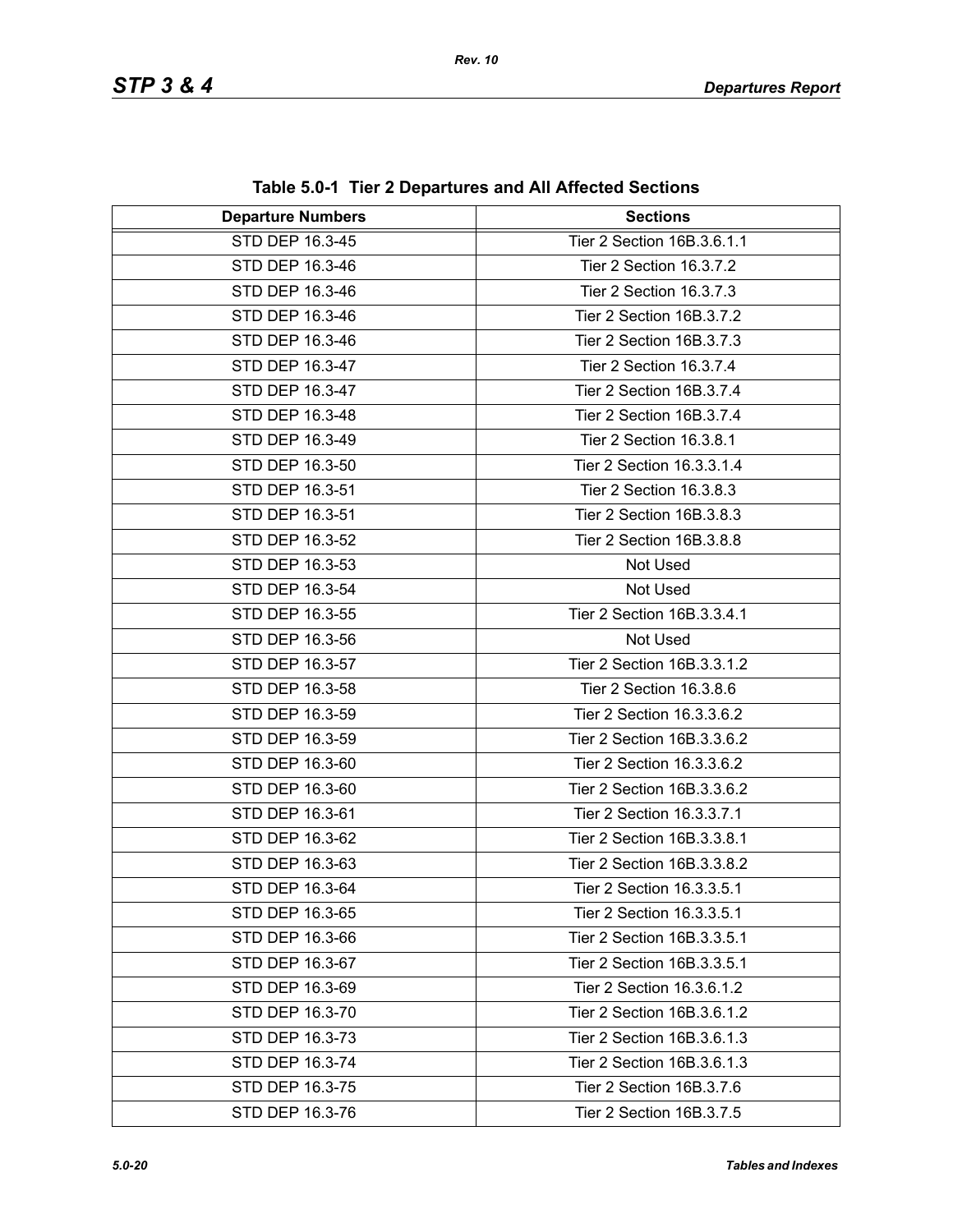| <b>Departure Numbers</b> | <b>Sections</b>               |
|--------------------------|-------------------------------|
| STD DEP 16.3-77          | Tier 2 Section 16B.3.3.6.1    |
| STD DEP 16.3-78          | Tier 2 Section 16.3.3.6.1     |
| STD DEP 16.3-78          | Tier 2 Section 16B.3.3.6.1    |
| STD DEP 16.3-79          | Not Used                      |
| STD DEP 16.3-80          | Tier 2 Section 16B.3.8.1      |
| STD DEP 16.3-81          | Tier 2 Section 16.3.3.1.2     |
| STD DEP 16.3-81          | Tier 2 Section 16B.3.3.1.2    |
| STD DEP 16.3-82          | Tier 2 Section 16B.3.3.1.2    |
| STD DEP 16.3-83          | Tier 2 Section 16B.3.3.1.3    |
| STD DEP 16.3-84          | Tier 2 Section 16.3.3.1.1     |
| STD DEP 16.3-85          | Tier 2 Section 16B.3.3.1.1    |
| STD DEP 16.3-86          | Tier 2 Section 16.3.3.1.4     |
| STD DEP 16.3-87          | Tier 2 Section 16B.3.3.1.4    |
| STD DEP 16.3-88          | Not Used                      |
| STD DEP 16.3-91          | Tier 2 Section 16B.3.3.1.1    |
| STD DEP 16.3-92          | Tier 2 Section 16B.3.3.1.1    |
| STD DEP 16.3-93          | Tier 2 Section 16B.3.3.1.1    |
| STD DEP 16.3-94          | Tier 2 Section 16.3.3.1.4     |
| STD DEP 16.3-95          | Tier 2 Section 16B.3.2.3      |
| STD DEP 16.3-96          | Tier 2 Section 16.3.4.1       |
| STD DEP 16.3-96          | Tier 2 Section 16B.3.4.1      |
| STD DEP 16.3-97          | Tier 2 Section 16.3 (various) |
| STD DEP 16.3-98          | Tier 2 Section 16B.3.3.1.4    |
| STD DEP 16.3-99          | Tier 2 Section 16B.3.3        |
| STD DEP 16.3-100         | Tier 2 Section 16.5.5.2.11    |
| STD DEP 16.3-101         | Tier 2 Section 16B.3.3.5.1    |
| STD DEP 16.3-102         | Tier 2 Section 16B.3.3.5.1    |
| STD DEP 16.3-103         | Tier 2 Section 16.3.8.1       |
| STD DEP 16.3-104         | Tier 2 Section 16B.3.3.4.2    |
| STD DEP 16.3-105         | Tier 2 Section 16B.3.3.1.1    |
| STD DEP 16.3-105         | Tier 2 Section 16B.3.3.1.2    |
| STD DEP 16.3-105         | Tier 2 Section 16B.3.6.1.3    |
| STD DEP 16.5-1           | Tier 2 Section 16.5           |
| STD DEP 16.5-2           | Tier 2 Section 16.5           |
| STD DEP 16.5-3           | Tier 2 Section 16.5           |
| STD DEP 16.5-4           | Tier 2 Section 16.5           |

**Table 5.0-1 Tier 2 Departures and All Affected Sections**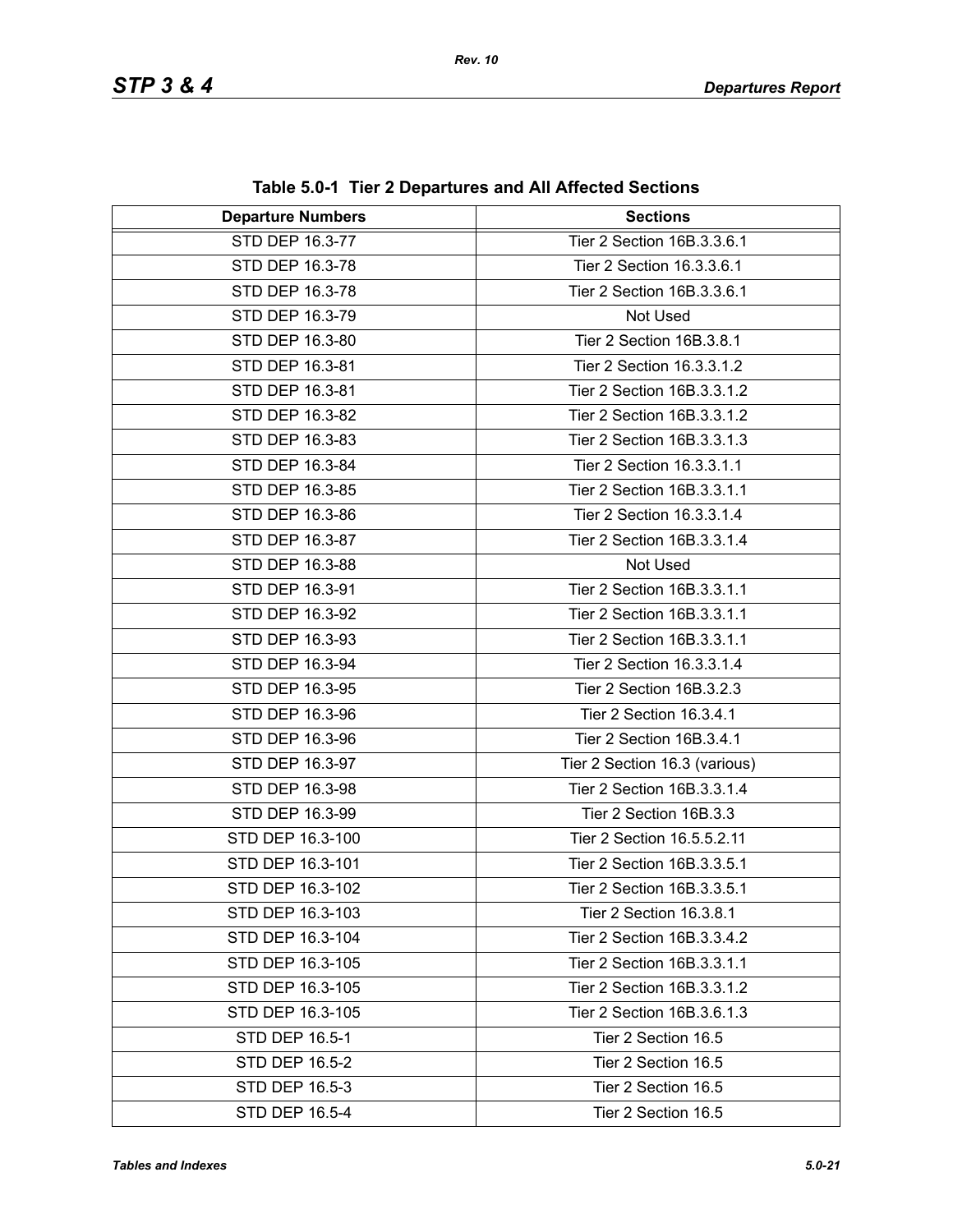| <b>Departure Numbers</b> | <b>Sections</b>         |
|--------------------------|-------------------------|
| STD DEP 16.5-5           | Tier 2 Section 16.5     |
| STD DEP 16.5-6           | Tier 2 Section 16.5     |
| STD DEP 18.4-1           | Tier 2 Section 18.4     |
| STD DEP 19.3-1           | Tier 2 Section 19.3     |
| STD DEP 19.7-1           | Tier 2 Section 19.7     |
| STD DEP 191.7-1          | Tier 2 Appendix 19I     |
| STP DEP 19R-1            | Tier 2 Appendix 19K     |
| STP DEP 19R-1            | Tier 2 Section 19.7.3   |
| STP DEP 19R-1            | Tier 2 Section 19.8.5.3 |
| STP DEP 19R-1            | Tier 2 Section 19.9.10  |
| STP DEP 19R-1            | Tier 2 Section 19.10.1  |
| STP DEP 19R-1            | Tier 2 Appendix 19R     |
| STD DEP Vendor           | Tier 2 Section 4.5      |
| STD DEP Vendor           | Tier 2 Section 5.2      |
| STD DEP Vendor           | Tier 2 Section 5.3      |
| STD DEP Vendor           | Tier 2 Section 5.4      |
| STD DEP Vendor           | Tier 2 Section 6C-1     |
| STD DEP Vendor           | Tier 2 Section 7.5      |

**Table 5.0-1 Tier 2 Departures and All Affected Sections**

## **Table 5.0-2 Tier 1 Sections and Affected Departure Numbers**

| <b>Sections</b>    | <b>Departure Numbers</b> |
|--------------------|--------------------------|
| Tier 1 Section 1.1 | STD DEP T1 1.1-1         |
| Tier 1 Section 2.1 | STD DEP T1 2.1-2         |
| Tier 1 Section 2.2 | STD DEP T1 2.14-1        |
| Tier 1 Section 2.2 | STD DEP T1 2.2-1         |
| Tier 1 Section 2.2 | STD DEP T1 3.4-1         |
| Tier 1 Section 2.2 | STD DEP Admin            |
| Tier 1 Section 2.3 | STD DEP T1 2.14-1        |
| Tier 1 Section 2.3 | STD DEP T1 2.3-1         |
| Tier 1 Section 2.4 | STD DEP T1 2.14-1        |
| Tier 1 Section 2.4 | STD DEP T1 2.4-1         |
| Tier 1 Section 2.4 | STD DEP T1 2.4-2         |
| Tier 1 Section 2.4 | STD DEP T1 2.4-3         |
| Tier 1 Section 2.4 | STD DEP T1 2.4-4         |
| Tier 1 Section 2.5 | STP DEP T1 2.5-1         |
| Tier 1 Section 2.6 | STD DEP T1 2.4-1         |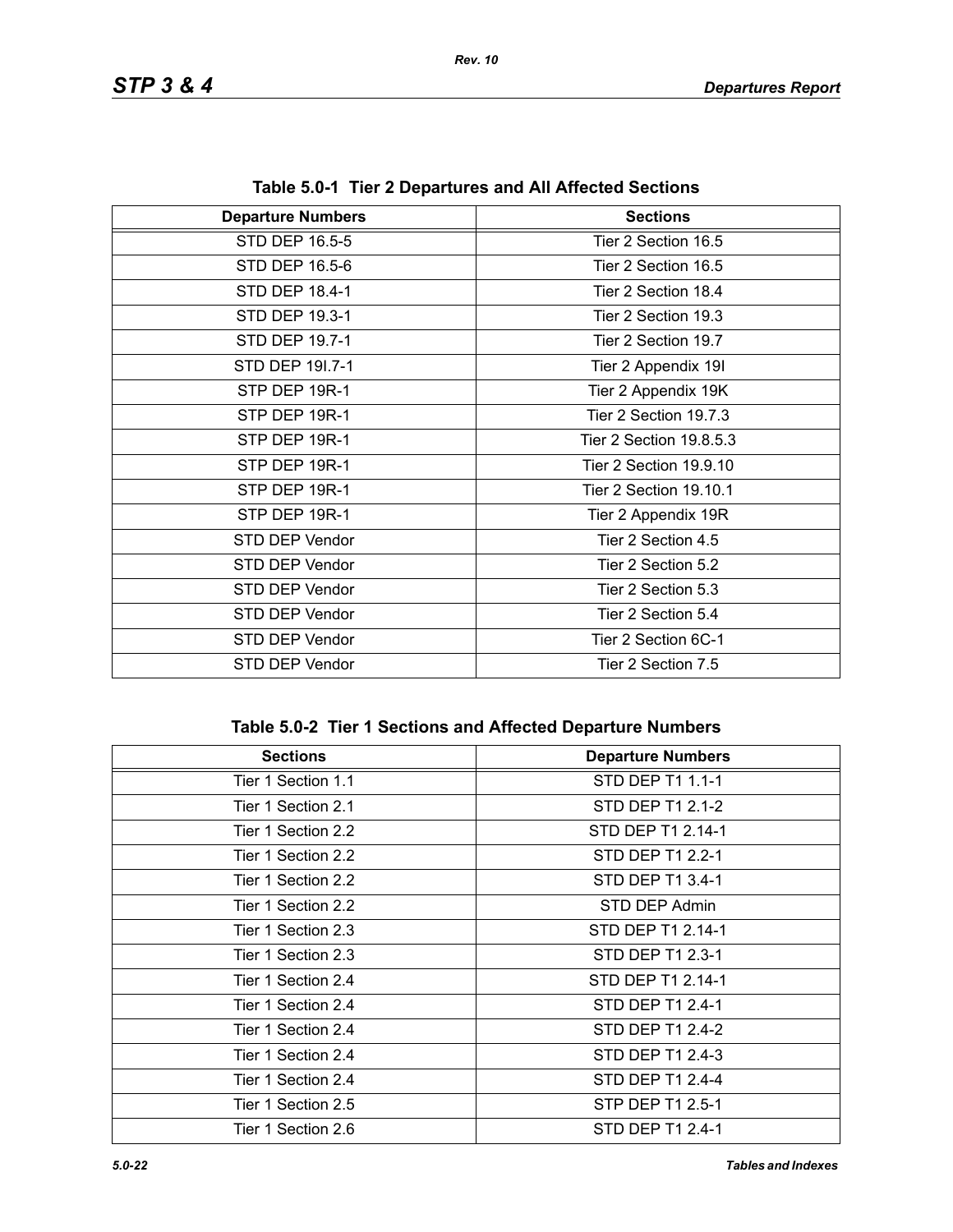| <b>Sections</b>     | <b>Departure Numbers</b> |
|---------------------|--------------------------|
|                     |                          |
| Tier 1 Section 2.7  | STD DEP T1 2.14-1        |
| Tier 1 Section 2.7  | STD DEP T1 2.3-1         |
| Tier 1 Section 2.7  | STD DEP T1 3.4-1         |
| Tier 1 Section 2.10 | STD DEP T1 2.10-1        |
| Tier 1 Section 2.11 | STD DEP T1 2.14-1        |
| Tier 1 Section 2.12 | STD DEP T1 2.12-1        |
| Tier 1 Section 2.12 | STD DEP T1 2.12-2        |
| Tier 1 Section 2.14 | STD DEP T1 2.14-1        |
| Tier 1 Section 2.15 | STD DEP T1 2.14-1        |
| Tier 1 Section 2.15 | STD DEP T1 2.15-1        |
| Tier 1 Section 2.15 | STD DEP T1 2.15-2        |
| Tier 1 Section 3.4  | STD DEP T1 3.4-1         |
| Tier 1 Section 5.0  | STP DEP T1 5.0-1         |

**Table 5.0-2 Tier 1 Sections and Affected Departure Numbers**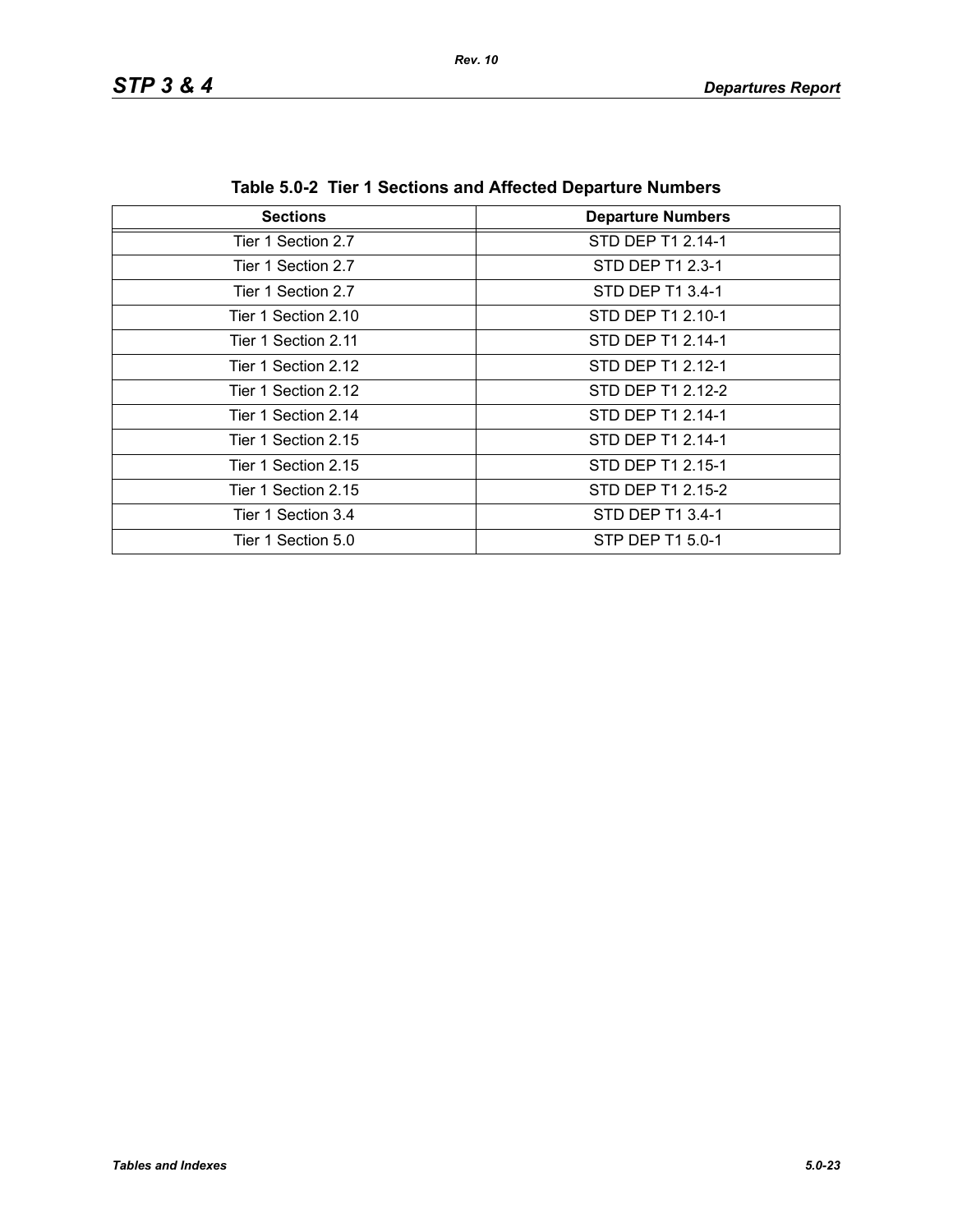| <b>Sections</b>        | <b>Departure Numbers</b> |
|------------------------|--------------------------|
| Tier 2 Section 1.1     | <b>STD DEP 1.1-1</b>     |
| Tier 2 Section 1.1     | STP DEP 1.1-2            |
| Tier 2 Section 1.1     | STP DEP 10.1-3           |
| Tier 2 Section 1.1     | STD DEP Vendor           |
| Tier 2 Section 1.2     | <b>STD DEP 10.4-6</b>    |
| Tier 2 Section 1.2     | STD DEP 11.4-1           |
| Tier 2 Section 1.2     | STD DEP 3.8-1            |
| Tier 2 Section 1.2     | <b>STD DEP 8.3-1</b>     |
| Tier 2 Section 1.2     | <b>STD DEP 9.1-1</b>     |
| Tier 2 Section 1.2     | <b>STP DEP 9.4-3</b>     |
| Tier 2 Section 1.2     | <b>STD DEP 9.4-4</b>     |
| Tier 2 Section 1.2     | STD DEP T1 2.14-1        |
| Tier 2 Section 1.2     | STD DEP T1 2.3-1         |
| Tier 2 Section 1.2     | STD DEP T1 3.4-1         |
| Tier 2 Section 1.2     | <b>STP DEP 1.1-2</b>     |
| Tier 2 Section 1.2     | <b>STP DEP 1.2-1</b>     |
| Tier 2 Section 1.2     | <b>STP DEP 1.2-2</b>     |
| Tier 2 Section 1.2     | STP DEP 10.2-1           |
| Tier 2 Section 1.2     | STP DEP 10.4-2           |
| Tier 2 Section 1.2     | STD DEP Admin            |
| Tier 2 Section 1.2     | STP DEP T1 2.5-1         |
| Tier 2 Section 1.7     | STD DEP T1 2.14-1        |
| Tier 2 Section 1.7     | STD DEP T1 3.4-1         |
| Tier 2 Section 1.8     | <b>STD DEP 1.8-1</b>     |
| Tier 2 Section 1.8     | STD DEP 5A-1             |
| Tier 2 Section 1.8     | STD DEP 6C-1             |
| Tier 2 Section 1.8     | STD DEP T1 2.14-1        |
| Tier 2 Section 1.8     | STD DEP 9.1-1            |
| Tier 2 Section 1.8     | <b>STD DEP 9.1-1</b>     |
| Tier 2 Section 1.8     | STD DEP 11.2-1           |
| Tier 2 Section 1.8     | STD DEP 9.5-1            |
| Tier 2 Section 1.9     | STD DEP T1 3.4-1         |
| Tier 2 Section 1.9     | STD DEP T1 9.4-8         |
| Tier 2 Section 2.0     | STD DEP T1 2.15-1        |
| Tier 2 Section 2.4S.13 | STD DEP T1 2.15-1        |
| Tier 2 Section 2.5S.04 | STD DEP T1 2.15-1        |

**Table 5.0-2 Tier 2 Sections and All Affected Departure Numbers**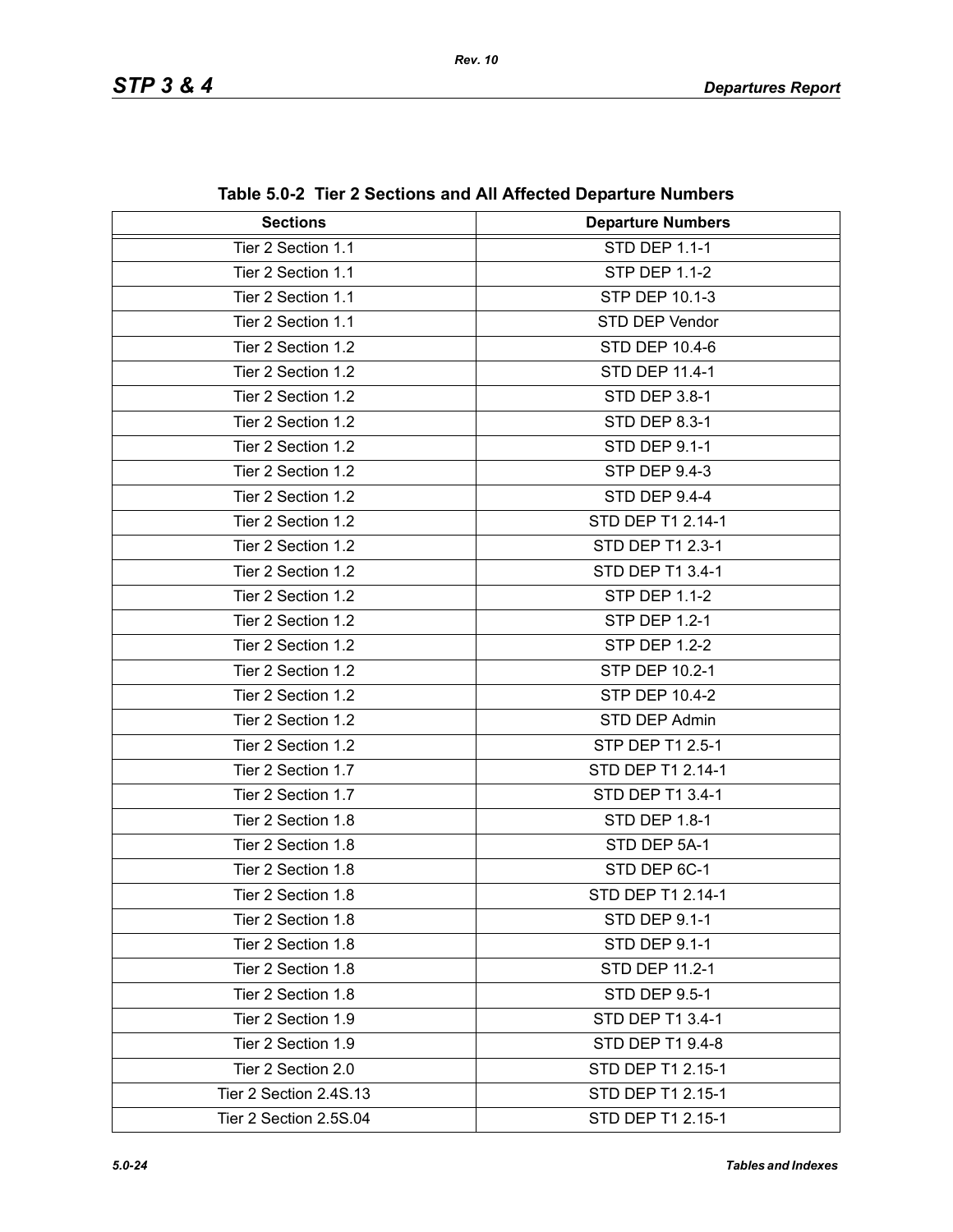| <b>Sections</b>                   | . ,  , oo Dopu. .u. ouo.<br><b>Departure Numbers</b> |
|-----------------------------------|------------------------------------------------------|
| Tier 2 Appendix 1A                | STD DEP T1 2.14-1                                    |
| Tier 2 Appendix 1A                | STD DEP T1 2.3-1                                     |
| Tier 2 Appendix 1A                | STD DEP T1 2.4-3                                     |
| Tier 2 Appendix 1AA               | STD DEP 1AA-1                                        |
| Tier 2 Appendix 1AA               | STD DEP T1 2.14-1                                    |
| Tier 2 Appendix 1AA               | STD DEP T1 2.4-1                                     |
| Tier 2 Appendix 1C                | STD DEP 1.8-1                                        |
| Tier 2 Appendix 1C                | STD DEP 8.3-1                                        |
| Tier 2 Section 2.0                | <b>STP DEP 9.4-8</b>                                 |
| Tier 2 Section 2.2                | <b>STD DEP 2.2-5</b>                                 |
| Tier 2 Section 2.2                | STP DEP T1 5.0-1                                     |
| Tier 2 Section 3, List of Tables  | STD DEP T1 2.15-1                                    |
| Tier 2 Section 3, List of Figures | STD DEP T1 2.15-1                                    |
| Tier 2 Section 3.1                | STD DEP T1 2.15-1                                    |
| Tier 2 Section 3.1                | STD DEP T1 2.4-1                                     |
| Tier 2 Section 3.1                | STD DEP T1 3.4-1                                     |
| Tier 2 Section 3.1                | <b>STP DEP 1.1-2</b>                                 |
| Tier 2 Section 3.1                | <b>STP DEP 8.2-1</b>                                 |
| Tier 2 Section 3.1                | STP DEP T1 5.0-1                                     |
| Tier 2 Section 3.1                | STP DEP T1 2.5-1                                     |
| Tier 2 Section 3.2                | STD DEP 8.3-1                                        |
| Tier 2 Section 3.2                | STD DEP 9.1-1                                        |
| Tier 2 Section 3.2                | <b>STD DEP 9.3-2</b>                                 |
| Tier 2 Section 3.2                | STD DEP T1 2.14-1                                    |
| Tier 2 Section 3.2                | STD DEP T1 2.4-3                                     |
| Tier 2 Section 3.2                | STD DEP T1 3.4-1                                     |
| Tier 2 Section 3.2                | STD DEP T1 2.15-1                                    |
| Tier 2 Section 3.3                | STD DEP T1 2.15-1                                    |
| Tier 2 Section 3.4                | STD DEP T1 2.15-1                                    |
| Tier 2 Section 3.4                | STD DEP 3.8-1                                        |
| Tier 2 Section 3.4                | <b>STP DEP 1.2-2</b>                                 |
| Tier 2 Section 3.4                | STD DEP T1 2.3-1                                     |
| Tier 2 Section 3.4                | STP DEP T1 5.0-1                                     |
| Tier 2 Section 3.5                | <b>STP DEP 3.5-1</b>                                 |
| Tier 2 Section 3.6                | STD DEP 3.6-1                                        |
| Tier 2 Section 3.7                | STD DEP 1.8-1                                        |

**Table 5.0-2 Tier 2 Sections and All Affected Departure Numbers**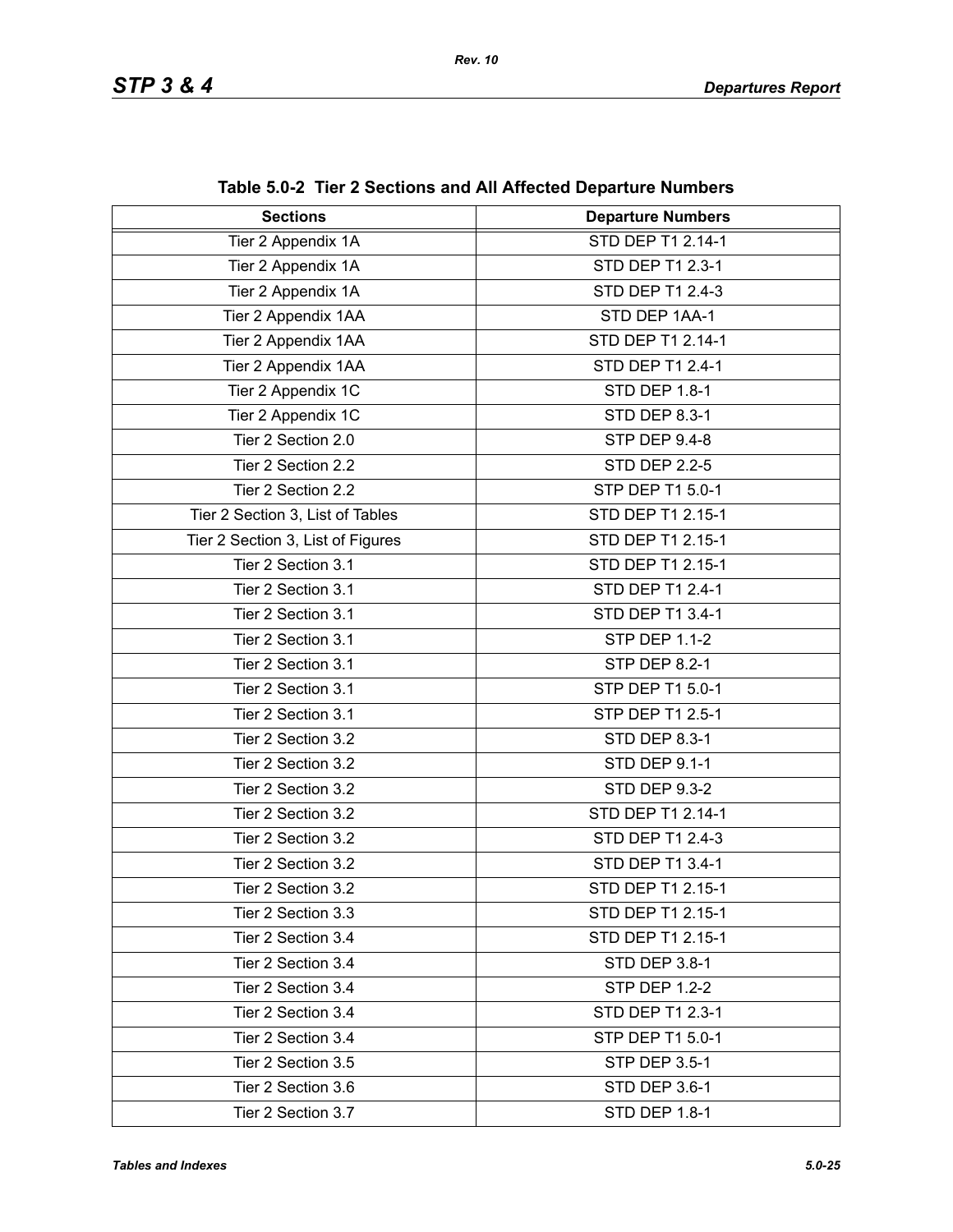| <b>Sections</b>     | <b>Departure Numbers</b> |
|---------------------|--------------------------|
| Tier 2 Section 3.7  | STD DEP T1 2.15-1        |
| Tier 2 Section 3.8  | STD DEP T1 2.15-1        |
| Tier 2 Section 3.8  | STD DEP 1.8-1            |
| Tier 2 Section 3.8  | STD DEP 12.3-3           |
| Tier 2 Section 3.9  | <b>STD DEP 9.3-2</b>     |
| Tier 2 Section 3.9  | STD DEP T1 2.14-1        |
| Tier 2 Section 3.9  | STD DEP T1 2.4-1         |
| Tier 2 Section 3.9  | STD DEP T1 2.4-3         |
| Tier 2 Section 3.9  | <b>STD DEP 1.8-1</b>     |
| Tier 2 Section 3.9  | STD DEP 3.9-1            |
| Tier 2 Section 3.9  | <b>STP DEP 9.2-5</b>     |
| Tier 2 Section 3.13 | STD DEP T1 3.4-1         |
| Tier 2 Appendix 3B  | STD DEP 3B-1             |
| Tier 2 Appendix 3B  | STD DEP 3B-2             |
| Tier 2 Appendix 3B  | STD DEP T1 2.4-3         |
| Tier 2 Appendix 3C  | STD DEP T1 2.15-1        |
| Tier 2 Appendix 3E  | STD DEP 7.3-11           |
| Tier 2 Appendix 3H  | STD DEP T1 2.15-1        |
| Tier 2 Appendix 3H  | STD DEP 1.8-1            |
| Tier 2 Appendix 3H  | STP DEP T1 5.0-1         |
| Tier 2 Appendix 3H  | STD DEP 3H-1             |
| Tier 2 Appendix 3I  | STD DEP 3I-1             |
| Tier 2 Appendix 3I  | STD DEP 3I-2             |
| Tier 2 Appendix 3I  | STD DEP T1 2.14-1        |
| Tier 2 Appendix 3I  | STD DEP T1 2.15-1        |
| Tier 2 Appendix 3M  | STD DEP T1 2.4-3         |
| Tier 2 Appendix 3M  | STD DEP 11.2-1           |
| Tier 2 Appendix 3MA | STD DEP T1 2.14-1        |
| Tier 2 Appendix 3MA | STD DEP T1 2.4-1         |
| Tier 2 Appendix 3MA | STD DEP T1 2.4-3         |
| Tier 2 Appendix 3MA | STD DEP 3MA-1            |
| Tier 2 Section 4.5  | STD DEP 4.5-1            |
| Tier 2 Section 4.5  | STD DEP Vendor           |
| Tier 2 Section 4.6  | <b>STD DEP 7.7-1</b>     |
| Tier 2 Section 4.6  | STD DEP 4.6-1            |
| Tier 2 Section 5.1  | STP DEP 10.1-3           |

| Table 5.0-2 Tier 2 Sections and All Affected Departure Numbers |  |
|----------------------------------------------------------------|--|
|----------------------------------------------------------------|--|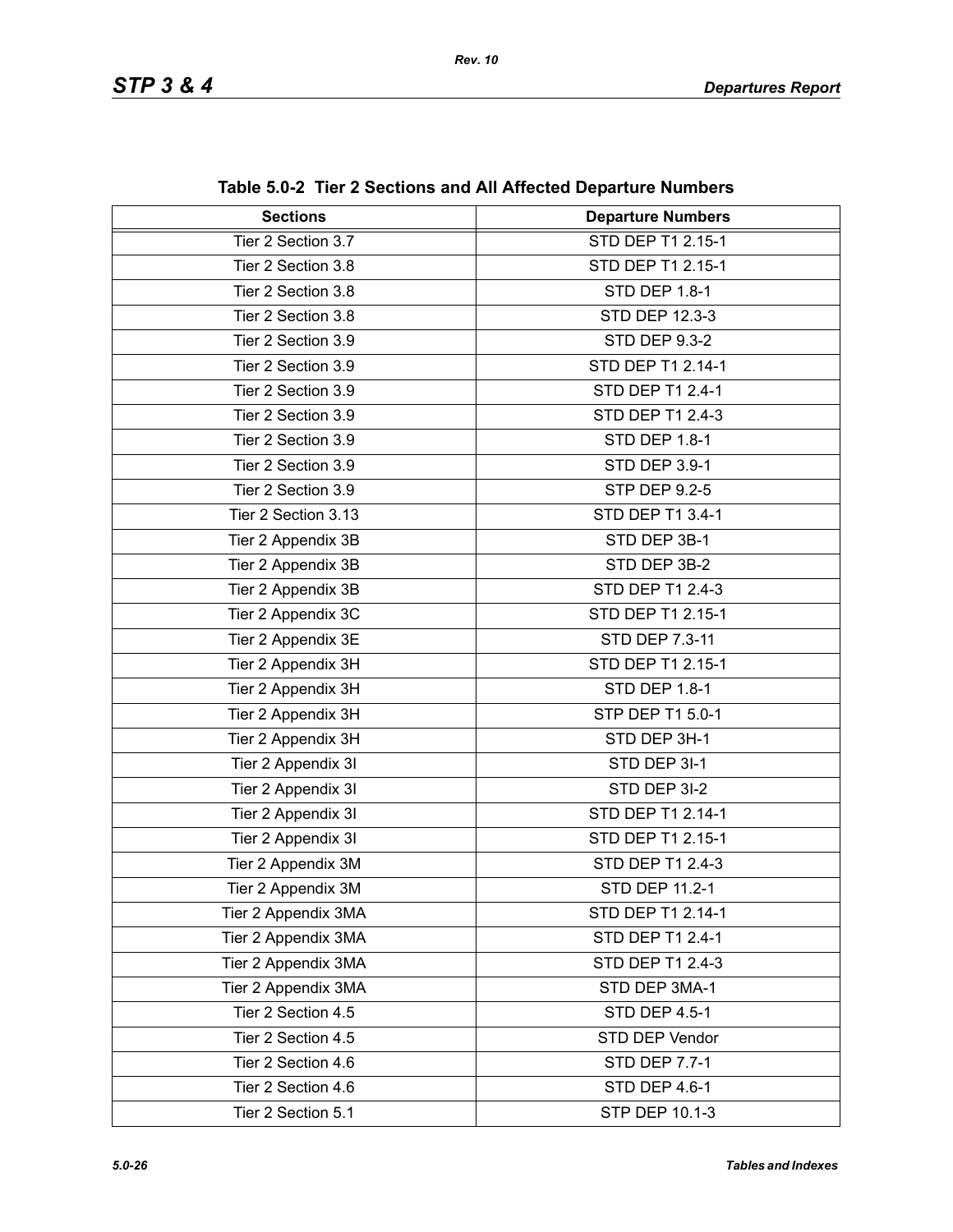| <b>Sections</b>    | adio 0.02 Troi 2 Occupiis and An Ancolou Departare Nambers<br><b>Departure Numbers</b> |
|--------------------|----------------------------------------------------------------------------------------|
| Tier 2 Section 5.1 | STD DEP 7.3-6                                                                          |
| Tier 2 Section 5.1 | STD DEP 7.3-11                                                                         |
| Tier 2 Section 5.1 |                                                                                        |
|                    | <b>STD DEP 5.4-1</b>                                                                   |
| Tier 2 Section 5.1 | <b>STD DEP 5.4-5</b>                                                                   |
| Tier 2 Section 5.2 | <b>STD DEP 4.5-1</b>                                                                   |
| Tier 2 Section 5.2 | <b>STD DEP 5.2-2</b>                                                                   |
| Tier 2 Section 5.2 | STD DEP 5A-1                                                                           |
| Tier 2 Section 5.2 | STD DEP 7.3-11                                                                         |
| Tier 2 Section 5.2 | STD DEP 7.3-12                                                                         |
| Tier 2 Section 5.2 | STD DEP T1 2.14-1                                                                      |
| Tier 2 Section 5.2 | STD DEP T1 2.3-1                                                                       |
| Tier 2 Section 5.2 | STD DEP T1 2.4-2                                                                       |
| Tier 2 Section 5.2 | <b>STD DEP 1.8-1</b>                                                                   |
| Tier 2 Section 5.2 | STD DEP Vendor                                                                         |
| Tier 2 Section 5.2 | STD DEP Admin                                                                          |
| Tier 2 Section 5.3 | STD DEP 5.3-1                                                                          |
| Tier 2 Section 5.3 | <b>STD DEP T1 2.1-2</b>                                                                |
| Tier 2 Section 5.3 | STD DEP Vendor                                                                         |
| Tier 2 Section 5.3 | STD DEP Admin                                                                          |
| Tier 2 Section 5.4 | STD DEP T1 2.4-1                                                                       |
| Tier 2 Section 5.4 | STD DEP T1 2.4-3                                                                       |
| Tier 2 Section 5.4 | STD DEP T1 2.4-4                                                                       |
| Tier 2 Section 5.4 | STD DEP T1 2.14-1                                                                      |
| Tier 2 Section 5.4 | STD DEP 5B-1                                                                           |
| Tier 2 Section 5.4 | <b>STD DEP 5.4-2</b>                                                                   |
| Tier 2 Section 5.4 | <b>STD DEP 5.4-1</b>                                                                   |
| Tier 2 Section 5.4 | <b>STD DEP 5.4-3</b>                                                                   |
| Tier 2 Section 5.4 | <b>STD DEP 5.4-4</b>                                                                   |
| Tier 2 Section 5.4 | STD DEP Vendor                                                                         |
| Tier 2 Section 5.4 | STP DEP 10.1-3                                                                         |
| Tier 2 Section 5.4 | STD DEP 6C-1                                                                           |
| Tier 2 Section 5.4 | <b>STD DEP 5.4-5</b>                                                                   |
| Tier 2 Section 5.4 | STD DEP 7.3-11                                                                         |
| Tier 2 Appendix 5A | STD DEP 5A-1                                                                           |
| Tier 2 Appendix 5B | STD DEP 5B-1                                                                           |
| Tier 2 Section 6.2 | <b>STD DEP 6.2-2</b>                                                                   |

**Table 5.0-2 Tier 2 Sections and All Affected Departure Numbers**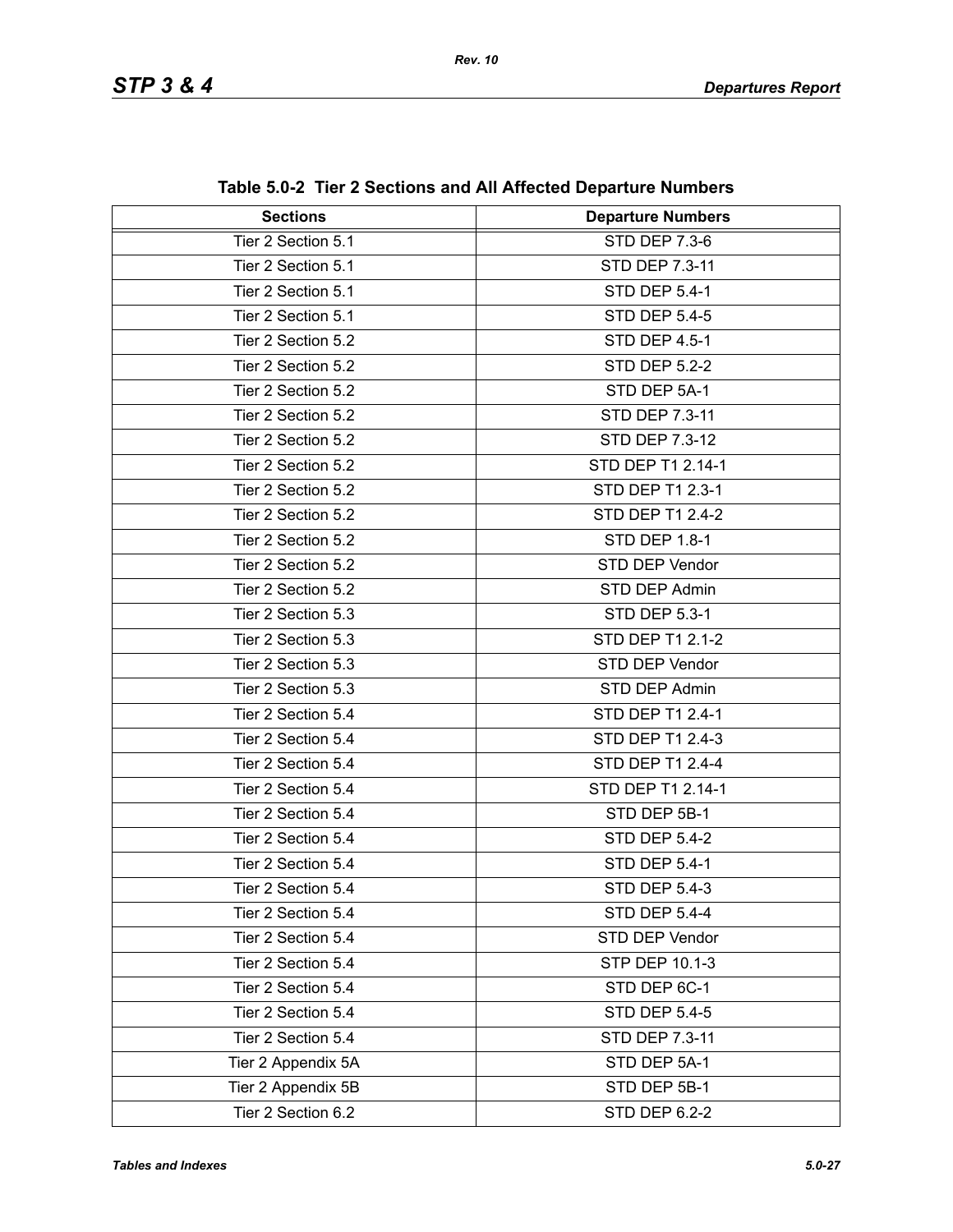| <b>Sections</b>    | <b>Departure Numbers</b> |
|--------------------|--------------------------|
| Tier 2 Section 6.2 | STD DEP 6.2-3            |
| Tier 2 Section 6.2 | <b>STD DEP 9.2-7</b>     |
| Tier 2 Section 6.2 | <b>STD DEP 9.2-9</b>     |
| Tier 2 Section 6.2 | <b>STD DEP 9.3-2</b>     |
| Tier 2 Section 6.2 | STD DEP T1 2.14-1        |
| Tier 2 Section 6.2 | STD DEP T1 2.4-3         |
|                    |                          |
| Tier 2 Section 6.2 | STD DEP T1 3.4-1         |
| Tier 2 Section 6.2 | STD DEP 6C-1             |
| Tier 2 Section 6.2 | STP DEP T1 2.4-2         |
| Tier 2 Section 6.2 | STD DEP T1 2.3-1         |
| Tier 2 Section 6.2 | <b>STD DEP T1 2.4-4</b>  |
| Tier 2 Section 6.3 | STD DEP T1 2.4-1         |
| Tier 2 Section 6.3 | STD DEP T1 2.4-3         |
| Tier 2 Section 6.3 | STD DEP 6C-1             |
| Tier 2 Section 6.3 | STD DEP T1 2.4-4         |
| Tier 2 Section 6.4 | <b>STD DEP 9.4-2</b>     |
| Tier 2 Section 6.5 | STD DEP T1 2.14-1        |
| Tier 2 Section 6.6 | STD DEP 6.6-1            |
| Tier 2 Section 6.6 | STD DEP T1 2.4-3         |
| Tier 2 Section 6.6 | STD DEP T1 2.14-1        |
| Tier 2 Section 6.6 | STD DEP T1 2.4-1         |
| Tier 2 Section 6.6 | STD DEP 6.6-2            |
| Tier 2 Appendix 6B | <b>STD DEP 7.1-1</b>     |
| Tier 2 Appendix 6C | STD DEP 6C-1             |
| Tier 2 Appendix 6C | STD DEP Vendor           |
| Tier 2 Appendix 6C | STD DEP T1 2.4-4         |
| Tier 2 Section 7.1 | STD DEP 1.8-1            |
| Tier 2 Section 7.1 | STD DEP 7.1-1            |
| Tier 2 Section 7.1 | <b>STD DEP 7.1-2</b>     |
| Tier 2 Section 7.1 | <b>STD DEP 7.4-1</b>     |
| Tier 2 Section 7.1 | STD DEP T1 2.14-1        |
| Tier 2 Section 7.1 | STD DEP T1 2.3-1         |
| Tier 2 Section 7.1 | STD DEP T1 3.4-1         |
| Tier 2 Section 7.1 | STD DEP Admin            |
| Tier 2 Section 7.2 | <b>STD DEP 1.8-1</b>     |
| Tier 2 Section 7.2 | <b>STD DEP 7.1-1</b>     |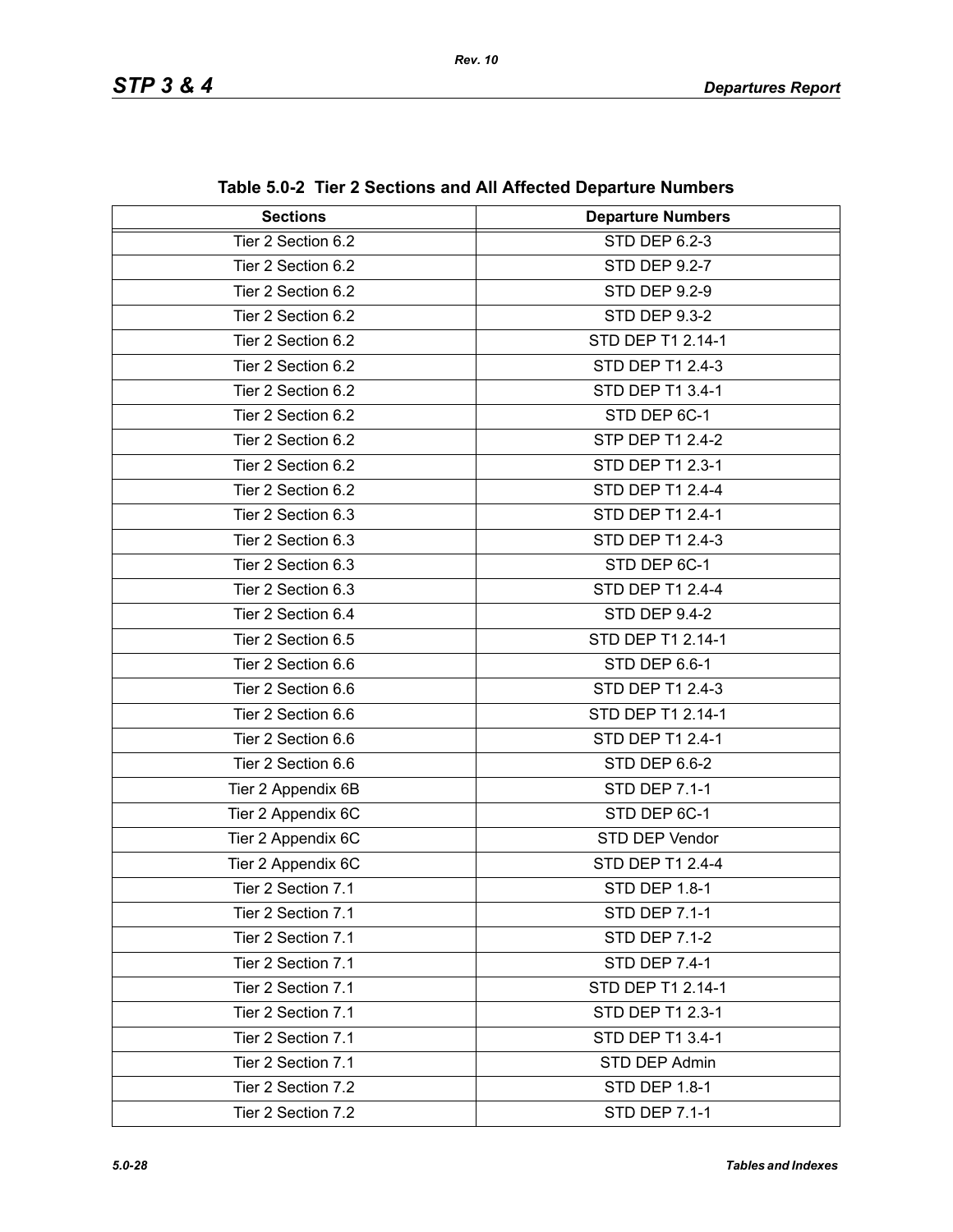| <b>Sections</b>    | <b>Departure Numbers</b> |
|--------------------|--------------------------|
| Tier 2 Section 7.2 | <b>STD DEP 7.2-4</b>     |
| Tier 2 Section 7.2 | <b>STD DEP 7.2-6</b>     |
| Tier 2 Section 7.2 | <b>STD DEP 8.3-1</b>     |
| Tier 2 Section 7.2 | STD DEP T1 2.3-1         |
| Tier 2 Section 7.2 | STD DEP T1 3.4-1         |
| Tier 2 Section 7.2 | STD DEP Admin            |
| Tier 2 Section 7.3 | <b>STD DEP 1.8-1</b>     |
| Tier 2 Section 7.3 | <b>STD DEP 7.1-1</b>     |
| Tier 2 Section 7.3 | <b>STD DEP 7.3-1</b>     |
| Tier 2 Section 7.3 | STD DEP 7.3-10           |
| Tier 2 Section 7.3 | STD DEP 7.3-11           |
| Tier 2 Section 7.3 | STD DEP 7.3-12           |
| Tier 2 Section 7.3 | STD DEP 7.3-13           |
| Tier 2 Section 7.3 | STD DEP 7.3-14           |
| Tier 2 Section 7.3 | STD DEP 7.3-15           |
| Tier 2 Section 7.3 | STD DEP 7.3-16           |
| Tier 2 Section 7.3 | STD DEP 7.3-17           |
| Tier 2 Section 7.3 | <b>STD DEP 7.3-2</b>     |
| Tier 2 Section 7.3 | <b>STD DEP 7.3-4</b>     |
| Tier 2 Section 7.3 | <b>STD DEP 7.3-5</b>     |
| Tier 2 Section 7.3 | <b>STD DEP 7.3-6</b>     |
| Tier 2 Section 7.3 | <b>STD DEP 7.3-7</b>     |
| Tier 2 Section 7.3 | <b>STD DEP 7.3-9</b>     |
| Tier 2 Section 7.3 | <b>STD DEP 7.7-2</b>     |
| Tier 2 Section 7.3 | STD DEP T1 2.14-1        |
| Tier 2 Section 7.3 | STD DEP T1 2.3-1         |
| Tier 2 Section 7.3 | STD DEP T1 2.4-1         |
| Tier 2 Section 7.3 | STD DEP T1 2.4-2         |
| Tier 2 Section 7.3 | STD DEP T1 2.4-3         |
| Tier 2 Section 7.3 | STD DEP T1 3.4-1         |
| Tier 2 Section 7.3 | <b>STP DEP 1.1-2</b>     |
| Tier 2 Section 7.3 | STD DEP Admin            |
| Tier 2 Section 7.4 | <b>STD DEP 1.8-1</b>     |
| Tier 2 Section 7.4 | <b>STD DEP 7.4-1</b>     |
| Tier 2 Section 7.4 | <b>STD DEP 7.4-2</b>     |
| Tier 2 Section 7.4 | STD DEP 8.3-1            |

**Table 5.0-2 Tier 2 Sections and All Affected Departure Numbers**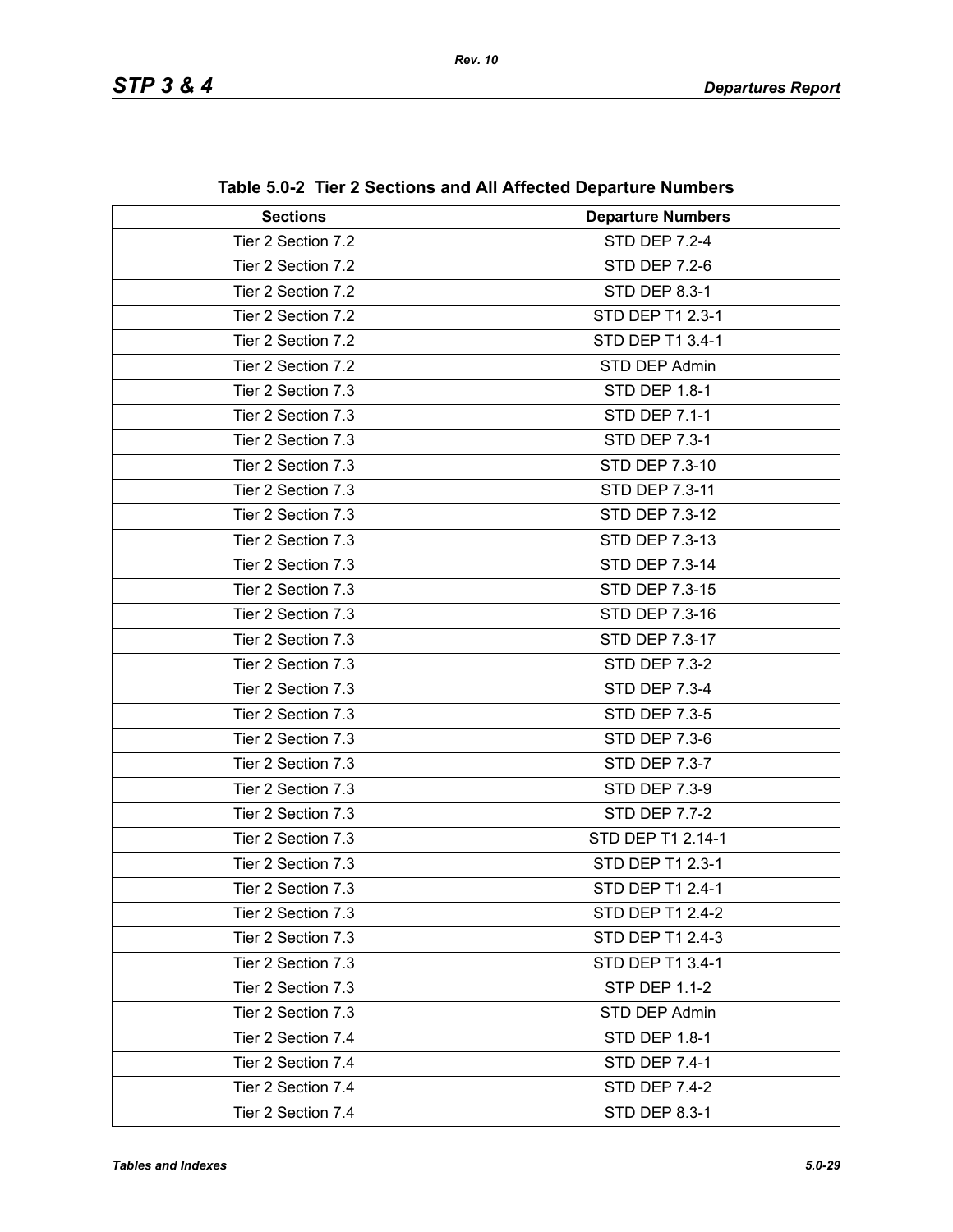| <b>Sections</b>    | <b>Departure Numbers</b> |
|--------------------|--------------------------|
| Tier 2 Section 7.4 | STD DEP T1 2.14-1        |
| Tier 2 Section 7.4 | STD DEP T1 2.4-1         |
| Tier 2 Section 7.4 | STD DEP T1 3.4-1         |
| Tier 2 Section 7.4 | <b>STP DEP 1.1-2</b>     |
| Tier 2 Section 7.4 | STD DEP Admin            |
| Tier 2 Section 7.5 | <b>STD DEP 1.8-1</b>     |
| Tier 2 Section 7.5 | STD DEP 11.5-1           |
| Tier 2 Section 7.5 | <b>STD DEP 7.5-1</b>     |
| Tier 2 Section 7.5 | STD DEP T1 2.14-1        |
| Tier 2 Section 7.5 | STD DEP T1 2.3-1         |
| Tier 2 Section 7.5 | STD DEP Admin            |
| Tier 2 Section 7.6 | <b>STD DEP 1.8-1</b>     |
| Tier 2 Section 7.6 | STD DEP 11.5-1           |
| Tier 2 Section 7.6 | <b>STD DEP 7.1-1</b>     |
| Tier 2 Section 7.6 | <b>STD DEP 7.1-2</b>     |
| Tier 2 Section 7.6 | <b>STD DEP 7.6-1</b>     |
| Tier 2 Section 7.6 | <b>STD DEP 7.6-2</b>     |
| Tier 2 Section 7.6 | STD DEP 7.6-3            |
| Tier 2 Section 7.6 | STD DEP 7.6-4            |
| Tier 2 Section 7.6 | STD DEP T1 2.14-1        |
| Tier 2 Section 7.6 | STD DEP T1 3.4-1         |
| Tier 2 Section 7.6 | <b>STP DEP 1.1-2</b>     |
| Tier 2 Section 7.6 | STD DEP T1 2.2-1         |
| Tier 2 Section 7.6 | STD DEP T1 2.3-1         |
| Tier 2 Section 7.6 | STD DEP Admin            |
| Tier 2 Section 7.7 | <b>STD DEP 1.8-1</b>     |
| Tier 2 Section 7.7 | STD DEP 5.4-1            |
| Tier 2 Section 7.7 | <b>STD DEP 7.7-1</b>     |
| Tier 2 Section 7.7 | STD DEP 7.7-10           |
| Tier 2 Section 7.7 | STD DEP 7.7-11           |
| Tier 2 Section 7.7 | STD DEP 7.7-12           |
| Tier 2 Section 7.7 | STD DEP 7.7-13           |
| Tier 2 Section 7.7 | STD DEP 7.7-18           |
| Tier 2 Section 7.7 | <b>STD DEP 7.7-2</b>     |
| Tier 2 Section 7.7 | STD DEP 7.7-20           |
| Tier 2 Section 7.7 | STD DEP 7.7-22           |

**Table 5.0-2 Tier 2 Sections and All Affected Departure Numbers**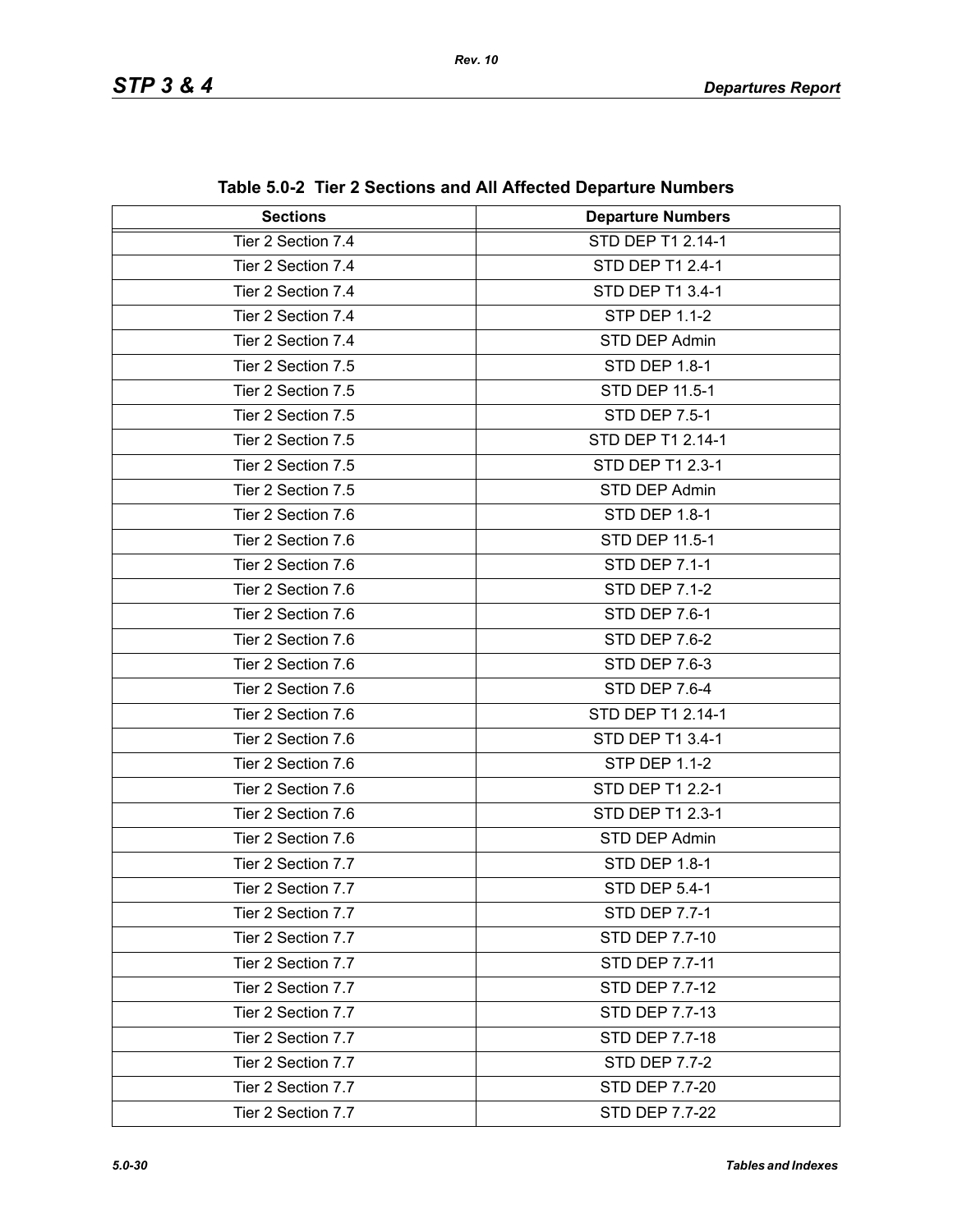| <b>Sections</b>    | <b>Departure Numbers</b> |
|--------------------|--------------------------|
| Tier 2 Section 7.7 | STD DEP 7.7-23           |
| Tier 2 Section 7.7 | <b>STD DEP 7.7-24</b>    |
| Tier 2 Section 7.7 | <b>STD DEP 7.7-27</b>    |
| Tier 2 Section 7.7 | <b>STD DEP 7.7-3</b>     |
| Tier 2 Section 7.7 | <b>STD DEP 7.7-4</b>     |
| Tier 2 Section 7.7 | <b>STD DEP 7.7-5</b>     |
| Tier 2 Section 7.7 | <b>STD DEP 7.7-6</b>     |
| Tier 2 Section 7.7 | <b>STD DEP 7.7-7</b>     |
| Tier 2 Section 7.7 | <b>STD DEP 7.7-9</b>     |
| Tier 2 Section 7.7 | STD DEP 8.3-1            |
| Tier 2 Section 7.7 | <b>STD DEP 9.5-3</b>     |
| Tier 2 Section 7.7 | STD DEP T1 3.4-1         |
| Tier 2 Section 7.7 | <b>STD DEP 10.4-5</b>    |
| Tier 2 Section 7.7 | STD DEP Admin            |
| Tier 2 Section 7.8 | STD DEP T1 3.4-1         |
| Tier 2 Appendix 7A | STD DEP 1.8-1            |
| Tier 2 Appendix 7A | <b>STD DEP 7.7-1</b>     |
| Tier 2 Appendix 7A | STD DEP T1 3.4-1         |
| Tier 2 Appendix 7A | STD DEP T1 2.14-1        |
| Tier 2 Appendix 7A | STD DEP Admin            |
| Tier 2 Appendix 7C | STD DEP T1 3.4-1         |
| Tier 2 Appendix 7C | STD DEP Admin            |
| Tier 2 Section 8.1 | STD DEP 8.3-1            |
| Tier 2 Section 8.1 | STD DEP T1 2.12-2        |
| Tier 2 Section 8.1 | STD DEP T1 2.4-2         |
| Tier 2 Section 8.1 | <b>STP DEP 1.1-2</b>     |
| Tier 2 Section 8.1 | STD DEP 9.5-1            |
| Tier 2 Section 8.2 | STD DEP 8.3-1            |
| Tier 2 Section 8.2 | <b>STP DEP 1.1-2</b>     |
| Tier 2 Section 8.2 | <b>STP DEP 8.2-1</b>     |
| Tier 2 Section 8.3 | STD DEP 8.3-1            |
| Tier 2 Section 8.3 | STP DEP 10.2-1           |
| Tier 2 Section 8.3 | STD DEP T1 2.12-2        |
| Tier 2 Section 8.3 | STD DEP T1 2.4-2         |
| Tier 2 Section 8.3 | STD DEP T1 2.14-1        |
| Tier 2 Section 8.3 | <b>STP DEP 1.1-2</b>     |

**Table 5.0-2 Tier 2 Sections and All Affected Departure Numbers**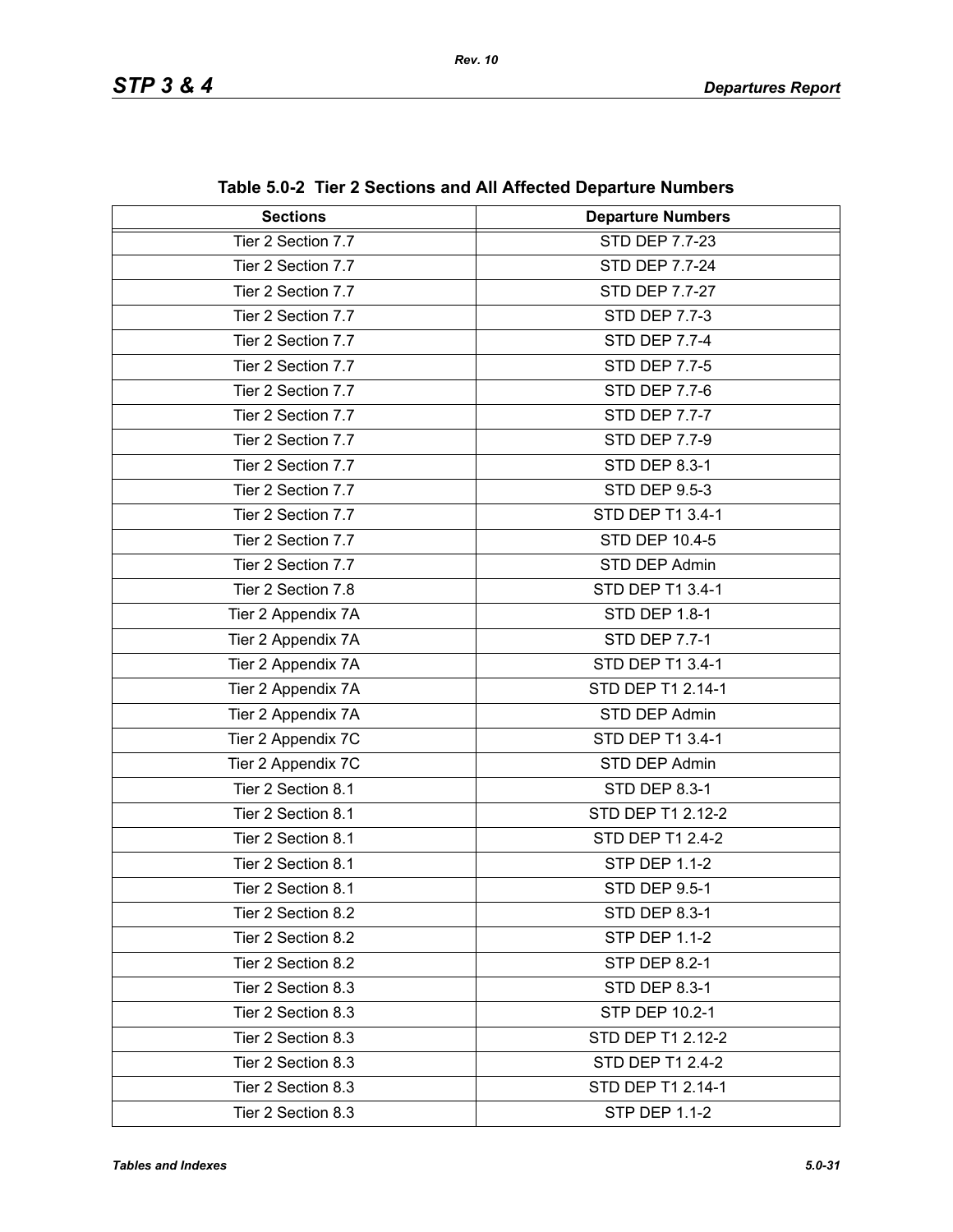| <b>Sections</b>    | <b>Departure Numbers</b> |  |
|--------------------|--------------------------|--|
| Tier 2 Section 8.3 | STP DEP 8.3-3            |  |
| Tier 2 Section 8.3 | <b>STD DEP 9.5-1</b>     |  |
| Tier 2 Appendix 8A | STD DEP 8A.1-1           |  |
| Tier 2 Appendix 8A | <b>STP DEP 1.1-2</b>     |  |
| Tier 2 Section 9.1 | STD DEP 9.1-1            |  |
| Tier 2 Section 9.1 | STD DEP T1 2.4-1         |  |
| Tier 2 Section 9.1 | STP DEP T1 2.5-1         |  |
| Tier 2 Section 9.2 | <b>STD DEP 9.2-1</b>     |  |
| Tier 2 Section 9.2 | <b>STD DEP 9.2-7</b>     |  |
| Tier 2 Section 9.2 | STD DEP 9.4-7            |  |
| Tier 2 Section 9.2 | STD DEP T1 2.14-1        |  |
| Tier 2 Section 9.2 | <b>STP DEP 1.1-2</b>     |  |
| Tier 2 Section 9.2 | <b>STD DEP 1.8-1</b>     |  |
| Tier 2 Section 9.2 | <b>STP DEP 9.2-2</b>     |  |
| Tier 2 Section 9.2 | STP DEP 9.2-3            |  |
| Tier 2 Section 9.2 | <b>STP DEP 9.2-5</b>     |  |
| Tier 2 Section 9.2 | <b>STP DEP 9.2-8</b>     |  |
| Tier 2 Section 9.2 | <b>STD DEP 9.2-9</b>     |  |
| Tier 2 Section 9.2 | STP DEP 9.2-10           |  |
| Tier 2 Section 9.2 | STD DEP 9.4-4            |  |
| Tier 2 Section 9.2 | <b>STP DEP 9.4-8</b>     |  |
| Tier 2 Section 9.3 | <b>STP DEP 1.1-2</b>     |  |
| Tier 2 Section 9.3 | STD DEP 9.3-1            |  |
| Tier 2 Section 9.3 | <b>STD DEP 9.3-2</b>     |  |
| Tier 2 Section 9.3 | STP DEP 9.3-3            |  |
| Tier 2 Section 9.4 | STP DEP 9.4-1            |  |
| Tier 2 Section 9.4 | <b>STD DEP 9.4-2</b>     |  |
| Tier 2 Section 9.4 | STP DEP 9.4-3            |  |
| Tier 2 Section 9.4 | <b>STD DEP 9.2-7</b>     |  |
| Tier 2 Section 9.4 | <b>STD DEP 9.2-9</b>     |  |
| Tier 2 Section 9.4 | STD DEP 9.4-4            |  |
| Tier 2 Section 9.4 | <b>STD DEP 9.4-5</b>     |  |
| Tier 2 Section 9.4 | <b>STD DEP 9.4-7</b>     |  |
| Tier 2 Section 9.4 | STD DEP 9.4-6            |  |
| Tier 2 Section 9.4 | <b>STD DEP 9.4-9</b>     |  |
| Tier 2 Section 9.4 | STD DEP T1 2.14-1        |  |

**Table 5.0-2 Tier 2 Sections and All Affected Departure Numbers**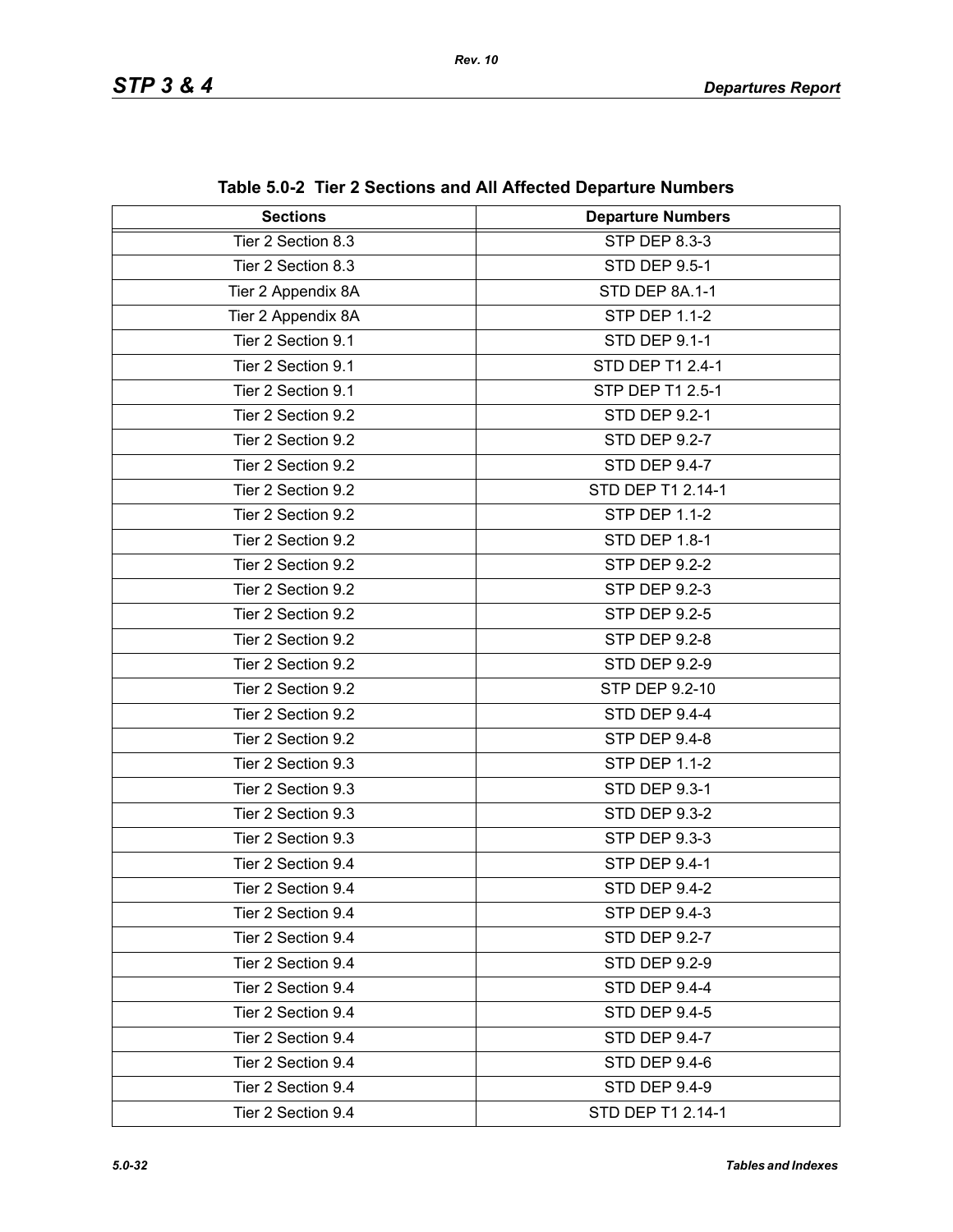| <b>Sections</b>     | $\frac{1}{2}$ and $\frac{1}{2}$ and $\frac{1}{2}$ and $\frac{1}{2}$ and $\frac{1}{2}$ and $\frac{1}{2}$ are paired in the manner of<br><b>Departure Numbers</b> |  |
|---------------------|-----------------------------------------------------------------------------------------------------------------------------------------------------------------|--|
| Tier 2 Section 9.4  | <b>STD DEP T1 2.15-2</b>                                                                                                                                        |  |
| Tier 2 Section 9.4  | STP DEP T1 5.0-1                                                                                                                                                |  |
| Tier 2 Section 9.4  | STP DEP 9.4-8                                                                                                                                                   |  |
| Tier 2 Section 9.5  | STD DEP T1 3.4-1                                                                                                                                                |  |
| Tier 2 Section 9.5  | <b>STD DEP 8.3-1</b>                                                                                                                                            |  |
| Tier 2 Section 9.5  | STD DEP 9.4-2                                                                                                                                                   |  |
| Tier 2 Section 9.5  | <b>STD DEP 9.5-1</b>                                                                                                                                            |  |
| Tier 2 Section 9.5  | <b>STD DEP 9.5-2</b>                                                                                                                                            |  |
| Tier 2 Section 9.5  | <b>STD DEP 9.5-3</b>                                                                                                                                            |  |
| Tier 2 Section 9.5  | <b>STD DEP 9.5-4</b>                                                                                                                                            |  |
| Tier 2 Section 9.5  | <b>STP DEP 1.1-2</b>                                                                                                                                            |  |
| Tier 2 Section 9.5  | <b>STP DEP 9.5-6</b>                                                                                                                                            |  |
| Tier 2 Section 9.5  | <b>STP DEP 9.5-7</b>                                                                                                                                            |  |
|                     |                                                                                                                                                                 |  |
| Tier 2 Appendix 9A  | STP DEP 1.2-1                                                                                                                                                   |  |
| Tier 2 Appendix 9A  | STD DEP 3.8-1                                                                                                                                                   |  |
| Tier 2 Appendix 9A  | STD DEP T1 2.4-1                                                                                                                                                |  |
| Tier 2 Appendix 9A  | STD DEP T1 2.14-1                                                                                                                                               |  |
| Tier 2 Appendix 9A  | STP DEP 11.5-1                                                                                                                                                  |  |
| Tier 2 Appendix 9A  | <b>STP DEP 1.2-2</b>                                                                                                                                            |  |
| Tier 2 Appendix 9A  | STD DEP T1 2.4-3                                                                                                                                                |  |
| Tier 2 Appendix 9A  | STD DEP T1 3.4-1                                                                                                                                                |  |
| Tier 2 Appendix 9B  | STD DEP T1 3.4-1                                                                                                                                                |  |
| Tier 2 Appendix 9C  | <b>STD DEP 1.8.1</b>                                                                                                                                            |  |
| Tier 2 Section 10.1 | STD DEP T1 3.4-1                                                                                                                                                |  |
| Tier 2 Section 10.1 | STD DEP 9.2-3                                                                                                                                                   |  |
| Tier 2 Section 10.1 | <b>STP DEP 10.1-1</b>                                                                                                                                           |  |
| Tier 2 Section 10.1 | STP DEP 10.1-2                                                                                                                                                  |  |
| Tier 2 Section 10.1 | STP DEP 10.1-3                                                                                                                                                  |  |
| Tier 2 Section 10.1 | STP DEP 10.1-4                                                                                                                                                  |  |
| Tier 2 Section 10.1 | STP DEP 10.2-1                                                                                                                                                  |  |
| Tier 2 Section 10.1 | <b>STP DEP 10.4-2</b>                                                                                                                                           |  |
| Tier 2 Section 10.1 | STP DEP 10.4-5                                                                                                                                                  |  |
| Tier 2 Section 10.2 | STD DEP T1 2.4-2                                                                                                                                                |  |
| Tier 2 Section 10.2 | <b>STP DEP 1.1-2</b>                                                                                                                                            |  |
| Tier 2 Section 10.2 | STP DEP 10.2-1                                                                                                                                                  |  |
| Tier 2 Section 10.2 | STP DEP 10.2-2                                                                                                                                                  |  |

**Table 5.0-2 Tier 2 Sections and All Affected Departure Numbers**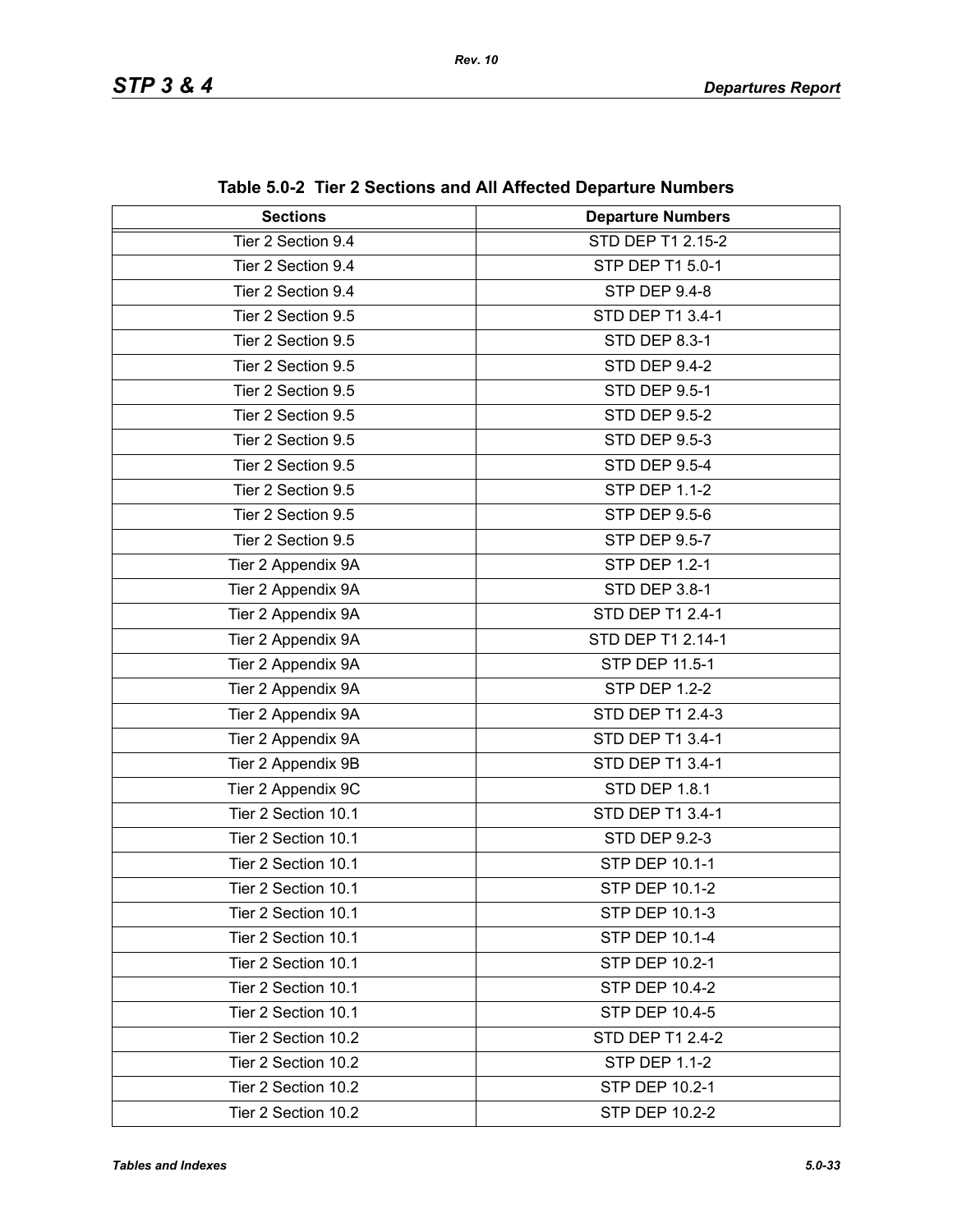| <b>Sections</b>     | <b>Departure Numbers</b> |  |
|---------------------|--------------------------|--|
| Tier 2 Section 10.2 | STP DEP 10.2-3           |  |
| Tier 2 Section 10.2 | STP DEP 10.2-4           |  |
| Tier 2 Section 10.3 | STP DEP 10.2-1           |  |
| Tier 2 Section 10.3 | STD DEP 10.3-1           |  |
| Tier 2 Section 10.3 | STP DEP 10.4-1           |  |
| Tier 2 Section 10.3 | STP DEP 10.4-3           |  |
| Tier 2 Section 10.4 | <b>STP DEP 1.2-2</b>     |  |
| Tier 2 Section 10.4 | <b>STD DEP 7.7-3</b>     |  |
| Tier 2 Section 10.4 | <b>STD DEP 10.4-6</b>    |  |
| Tier 2 Section 10.4 | STD DEP 10.4-7           |  |
| Tier 2 Section 10.4 | STD DEP T1 3.4-1         |  |
| Tier 2 Section 10.4 | <b>STD DEP 9.2-3</b>     |  |
| Tier 2 Section 10.4 | STP DEP 10.4-1           |  |
| Tier 2 Section 10.4 | STP DEP 10.4-2           |  |
| Tier 2 Section 10.4 | STP DEP 10.4-3           |  |
| Tier 2 Section 10.4 | STP DEP 10.4-5           |  |
| Tier 2 Section 11.1 | STP DEP 10.1-3           |  |
| Tier 2 Section 11.2 | STD DEP 11.2-1           |  |
| Tier 2 Section 11.3 | <b>STD DEP 10.4-5</b>    |  |
| Tier 2 Section 11.3 | STD DEP 11.3-1           |  |
| Tier 2 Section 11.3 | STP DEP 10.4-3           |  |
| Tier 2 Section 11.4 | STD DEP 11.4-1           |  |
| Tier 2 Section 11.5 | STD DEP 11.5-1           |  |
| Tier 2 Section 11.5 | STD DEP 7.1-1            |  |
| Tier 2 Section 11.5 | STD DEP T1 3.4-1         |  |
| Tier 2 Section 11.5 | STD DEP T1 2.3-1         |  |
| Tier 2 Section 12.2 | STD DEP 11.2-1           |  |
| Tier 2 Section 12.2 | STD DEP 11.4-1           |  |
| Tier 2 Section 12.2 | <b>STD DEP 5.4-1</b>     |  |
| Tier 2 Section 12.2 | STD DEP T1 2.15-1        |  |
| Tier 2 Section 12.2 | STD DEP 12.2-1           |  |
| Tier 2 Section 12.3 | <b>STD DEP 1.8-1</b>     |  |
| Tier 2 Section 12.3 | STP DEP 11.5-1           |  |
| Tier 2 Section 12.3 | STD DEP T1 2.14-1        |  |
| Tier 2 Section 12.3 | STD DEP 12.3-1           |  |
| Tier 2 Section 12.3 | STD DEP 12.3-3           |  |

**Table 5.0-2 Tier 2 Sections and All Affected Departure Numbers**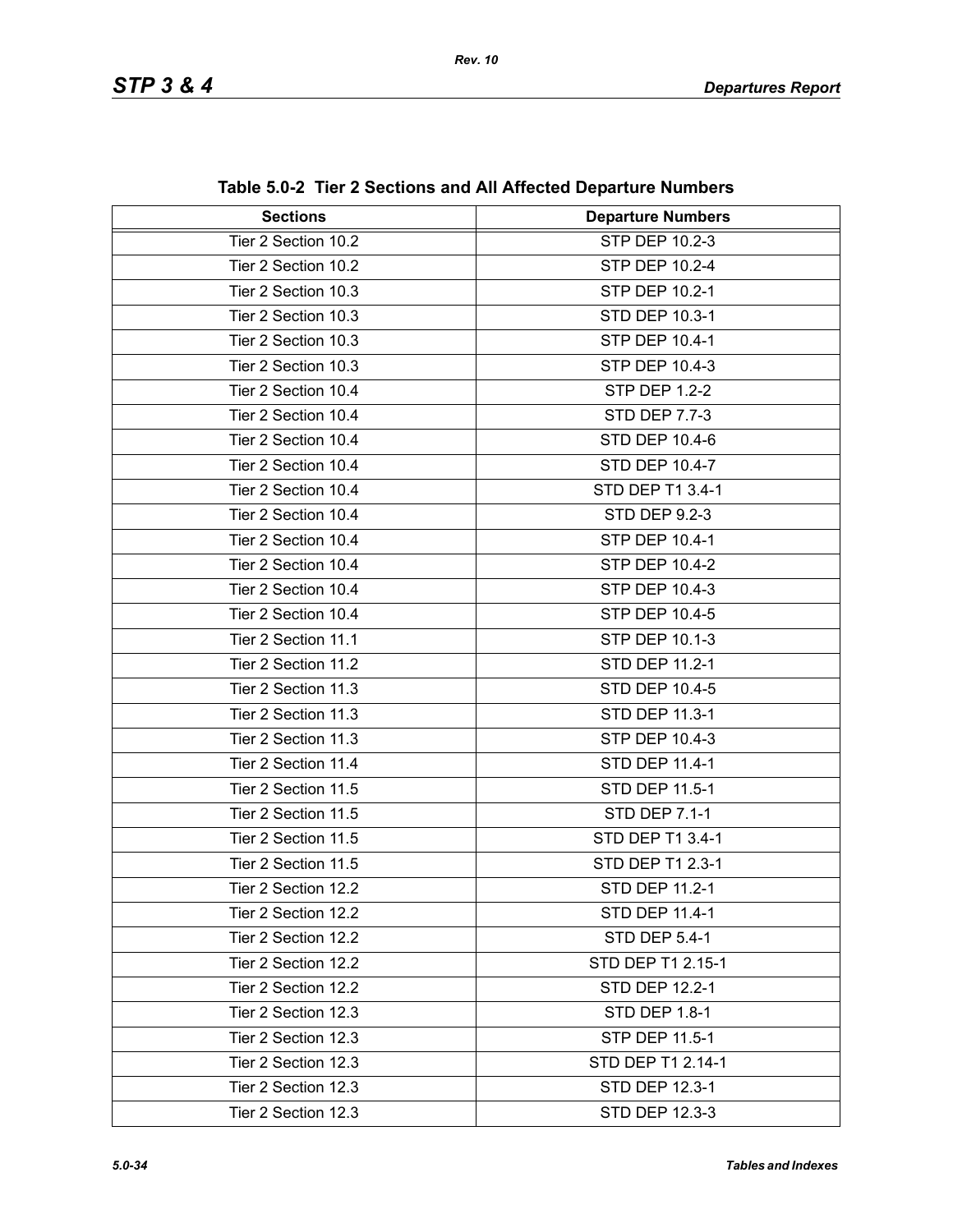| <b>Sections</b>           | <b>Departure Numbers</b> |  |
|---------------------------|--------------------------|--|
| Tier 2 Section 12.3       | STD DEP 12.3-4           |  |
| Tier 2 Section 12.3       | STD DEP 3.8-1            |  |
| Tier 2 Section 12.3       | STD DEP T1 3.4-1         |  |
| Tier 2 Section 12.3       | <b>STP DEP 1.2-2</b>     |  |
| Tier 2 Section 12.3       | STP DEP 9.4-1            |  |
| Tier 2 Section 12.3       | STP DEP T1 2.5-1         |  |
| Tier 2 Section 12.4       | <b>STD DEP 11.2-1</b>    |  |
| Tier 2 Section 12.4       | <b>STD DEP 9.1-1</b>     |  |
| Tier 2 Section 13.5       | STD DEP T1 2.14-1        |  |
| Tier 2 Section 14.2       | STP DEP 10.2-1           |  |
| Tier 2 Section 14.2       | <b>STD DEP 11.2-1</b>    |  |
| Tier 2 Section 14.2       | STD DEP 11.4-1           |  |
| Tier 2 Section 14.2       | <b>STD DEP 14.2-1</b>    |  |
| Tier 2 Section 14.2       | <b>STD DEP 8.3-1</b>     |  |
| Tier 2 Section 14.2       | <b>STD DEP 9.1-1</b>     |  |
| Tier 2 Section 14.2       | STD DEP T1 2.14-1        |  |
| Tier 2 Section 14.2       | STD DEP T1 2.4-3         |  |
| Tier 2 Section 14.2       | STD DEP T1 2.4-4         |  |
| Tier 2 Section 14.2       | STD DEP T1 3.4-1         |  |
| Tier 2 Section 14.2       | <b>STD DEP 9.5-1</b>     |  |
| Tier 2 Section 14.2       | STD DEP 4.6-1            |  |
| Tier 2 Section 14.3       | STD DEP T1 2.15-1        |  |
| Tier 2 Section 15.2       | STD DEP 8.3-1            |  |
| Tier 2 Section 15.2       | STD DEP T1 2.3-1         |  |
| Tier 2 Section 15.6       | <b>STD DEP 15.6-1</b>    |  |
| Tier 2 Section 15.7       | STD DEP 11.3-1           |  |
| Tier 2 Section 15.7       | STD DEP T1 2.15-1        |  |
| Tier 2 Appendix 15A       | STD DEP T1 2.14-1        |  |
| Tier 2 Appendix 15B       | <b>STD DEP 7.7-1</b>     |  |
| Tier 2 Appendix 15B       | STD DEP T1 3.4-1         |  |
| Tier 2 Appendix 15E       | STD DEP T1 3.4-1         |  |
| Tier 2 Section 16.1.0     | STD DEP T1 3.4-1         |  |
| Tier 2 Section 16.2.0     | STD DEP 16.2-1           |  |
| Tier 2 Section 16.3.0     | STD DEP 16.3-1           |  |
| Tier 2 Section 16.3.2.3   | STD DEP 16.3-95          |  |
| Tier 2 Section 16.3.3.1.1 | STD DEP 16.3-84          |  |

|  | Table 5.0-2 Tier 2 Sections and All Affected Departure Numbers |  |  |  |
|--|----------------------------------------------------------------|--|--|--|
|--|----------------------------------------------------------------|--|--|--|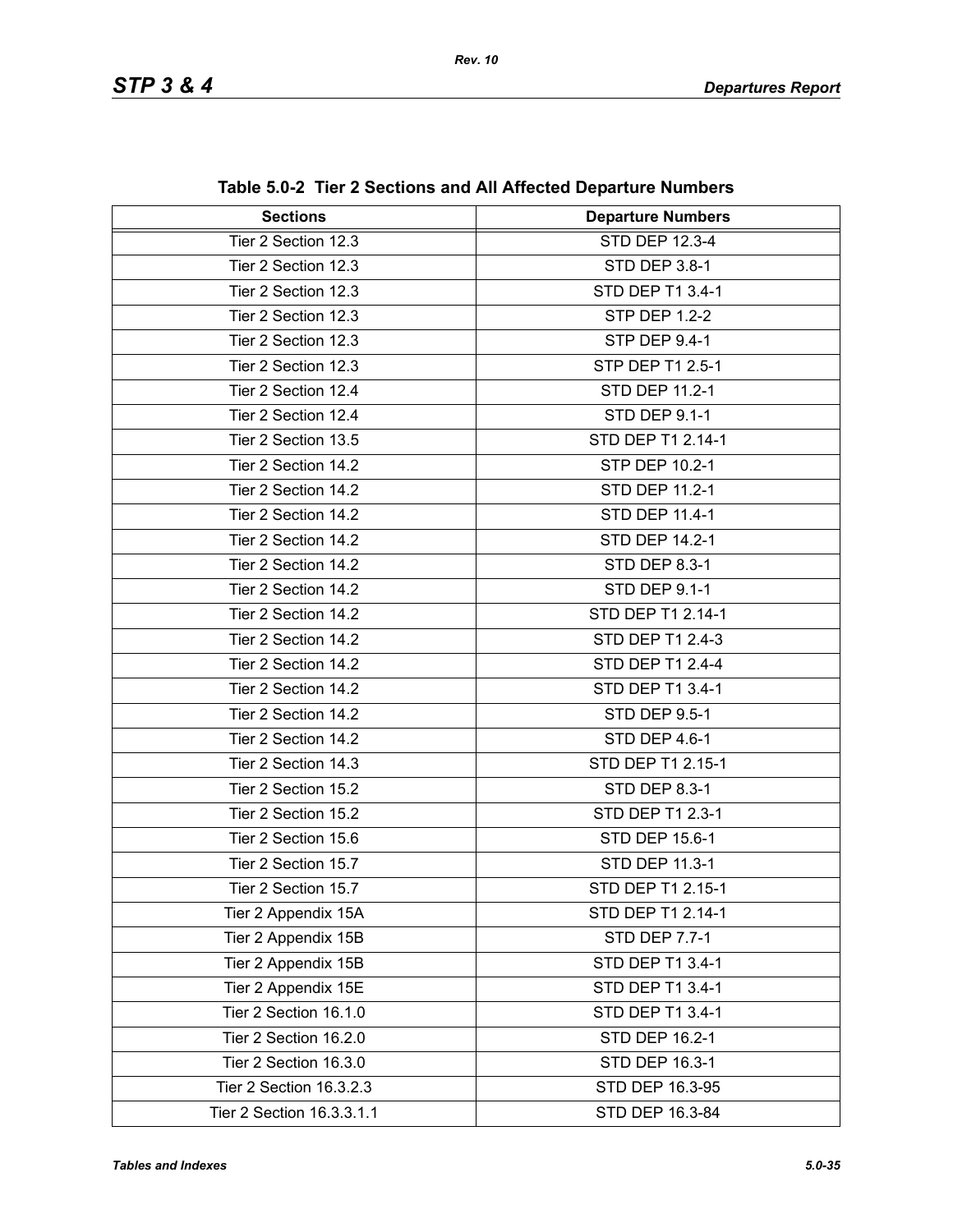| <b>Sections</b>           | <b>Departure Numbers</b> |  |
|---------------------------|--------------------------|--|
| Tier 2 Section 16.3.3.1.1 | STD DEP T1 2.3-1         |  |
| Tier 2 Section 16.3.3.1.1 | STD DEP T1 2.4-2         |  |
| Tier 2 Section 16.3.3.1.1 | STD DEP T1 2.4-3         |  |
| Tier 2 Section 16.3.3.1.2 | STD DEP 16.3-81          |  |
| Tier 2 Section 16.3.3.1.4 | STD DEP 16.3-50          |  |
| Tier 2 Section 16.3.3.1.4 | STD DEP 16.3-86          |  |
| Tier 2 Section 16.3.3.1.4 | STD DEP 16.3-94          |  |
| Tier 2 Section 16.3.3.1.4 | STD DEP 16.3-98          |  |
| Tier 2 Section 16.3.3.1.4 | <b>STD DEP 8.3-1</b>     |  |
| Tier 2 Section 16.3.3.1.4 | STD DEP T1 2.4-2         |  |
| Tier 2 Section 16.3.3.1.4 | STD DEP T1 2.4-3         |  |
| Tier 2 Section 16.3.3.1.4 | STD DEP T1 3.4-1         |  |
| Tier 2 Section 16.3.3.3.1 | STD DEP T1 3.4-1         |  |
| Tier 2 Section 16.3.3.5.1 | STD DEP 16.3-64          |  |
| Tier 2 Section 16.3.3.5.1 | STD DEP 16.3-65          |  |
| Tier 2 Section 16.3.3.6.1 | STD DEP 16.3-78          |  |
| Tier 2 Section 16.3.3.6.1 | STD DEP 7.5-1            |  |
| Tier 2 Section 16.3.3.6.1 | STD DEP T1 2.14-1        |  |
| Tier 2 Section 16.3.3.6.1 | STD DEP T1 2.3-1         |  |
| Tier 2 Section 16.3.3.6.2 | STD DEP 16.3-59          |  |
| Tier 2 Section 16.3.3.6.2 | STD DEP 16.3-60          |  |
| Tier 2 Section 16.3.3.6.2 | STD DEP T1 2.14-1        |  |
| Tier 2 Section 16.3.3.7.1 | STD DEP 16.3-61          |  |
| Tier 2 Section 16.3.4.1   | STD DEP 16.3-5           |  |
| Tier 2 Section 16.3.4.1   | STD DEP 16.3-96          |  |
| Tier 2 Section 16.3.4.3   | STD DEP 7.3-12           |  |
| Tier 2 Section 16.3.5.1   | STD DEP 8.3-1            |  |
| Tier 2 Section 16.3.6.1.2 | STD DEP 16.3-69          |  |
| Tier 2 Section 16.3.6.2.1 | STD DEP 16.3-32          |  |
| Tier 2 Section 16.3.6.3.1 | STD DEP T1 2.14-1        |  |
| Tier 2 Section 16.3.6.4.1 | STD DEP 16.3-29          |  |
| Tier 2 Section 16.3.7.1   | STD DEP 16.3-16          |  |
| Tier 2 Section 16.3.7.2   | STD DEP 16.3-16          |  |
| Tier 2 Section 16.3.7.2   | STD DEP 16.3-46          |  |
| Tier 2 Section 16.3.7.3   | STD DEP 16.3-16          |  |
| Tier 2 Section 16.3.7.3   | STD DEP 16.3-46          |  |

**Table 5.0-2 Tier 2 Sections and All Affected Departure Numbers**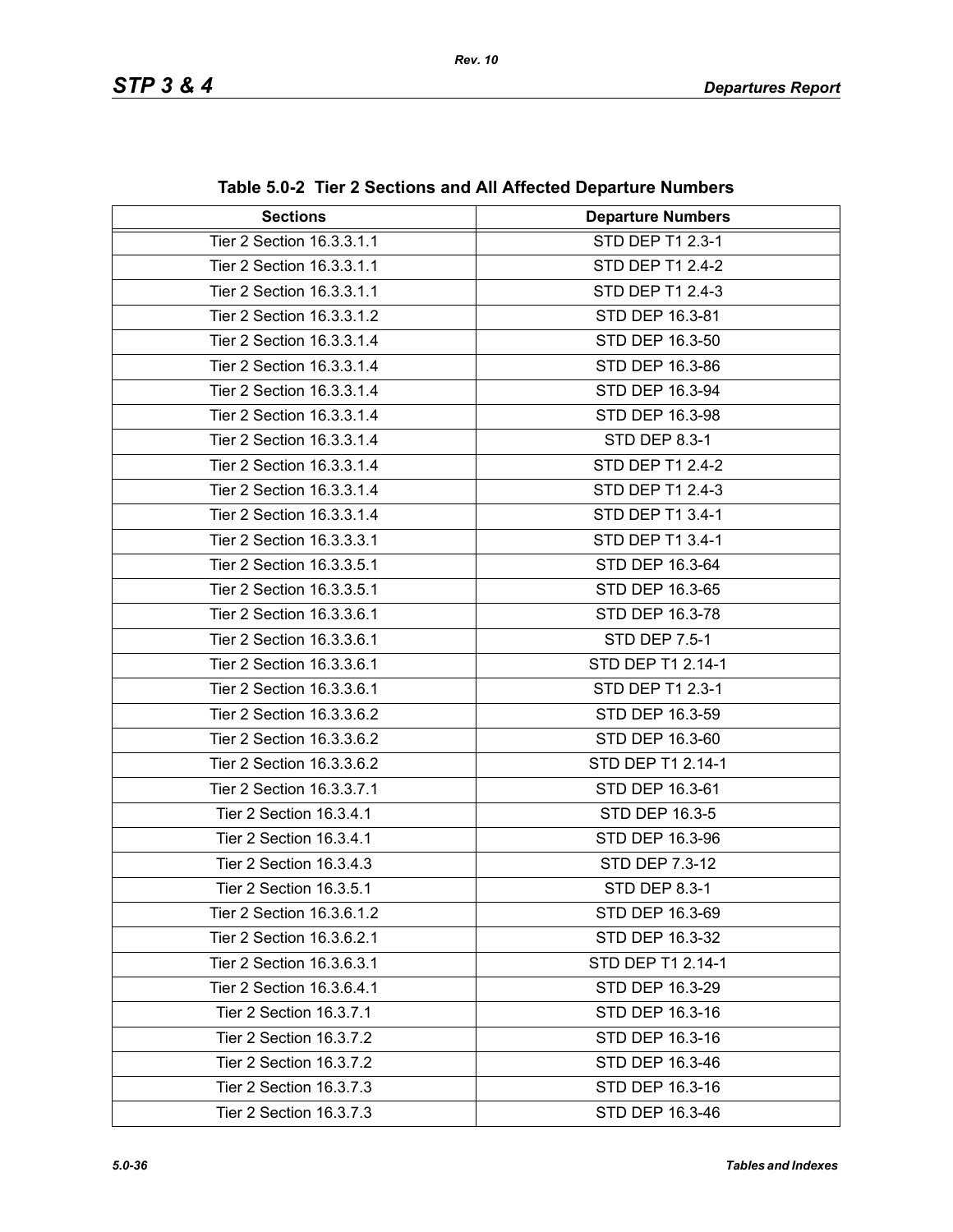| <b>Sections</b>            | <b>Departure Numbers</b> |  |
|----------------------------|--------------------------|--|
| Tier 2 Section 16.3.7.4    | STD DEP 16.3-47          |  |
| Tier 2 Section 16.3.8.1    | STD DEP 16.3-49          |  |
| Tier 2 Section 16.3.8.1    | STD DEP 16.3-103         |  |
| Tier 2 Section 16.3.8.1    | STD DEP 8.3-1            |  |
| Tier 2 Section 16.3.8.2    | STD DEP 16.3-41          |  |
| Tier 2 Section 16.3.8.3    | STD DEP 16.3-51          |  |
| Tier 2 Section 16.3.8.4    | STD DEP 8.3-1            |  |
| Tier 2 Section 16.3.8.6    | STD DEP 16.3-58          |  |
| Tier 2 Section 16.3.8.9    | <b>STD DEP 8.3-1</b>     |  |
| Tier 2 Section 16.3.8.11   | <b>STD DEP 8.3-1</b>     |  |
| Tier 2 Section 16.3.9.1    | STD DEP 16.3-25          |  |
| Tier 2 Section 16.3.9.5    | STD DEP 16.3-15          |  |
| Tier 2 Section 16.3.10.12  | STD DEP 16.3-17          |  |
| Tier 2 Section 16.3.10.4   | STD DEP 16.3-19          |  |
| Tier 2 Section 16.3.10.5   | STD DEP 16.3-21          |  |
| Tier 2 Section 16.3.10.7   | STD DEP 16.3-4           |  |
| Tier 2 Section 16.4.3.1.2  | STP DEP T1 2.5-1         |  |
| Tier 2 Section 16.5.0      | STD DEP 16.3-100         |  |
| Tier 2 Section 16.5.0      | STD DEP 16.5-1           |  |
| Tier 2 Section 16.5.0      | <b>STD DEP 16.5-2</b>    |  |
| Tier 2 Section 16.5.0      | STD DEP 16.5-3           |  |
| Tier 2 Section 16.5.0      | STD DEP 16.5-4           |  |
| Tier 2 Section 16.5.0      | STD DEP 16.5-5           |  |
| Tier 2 Section 16.5.0      | STD DEP 16.5-6           |  |
| Tier 2 Section 16.5.0      | STD DEP T1 2.14-1        |  |
| Tier 2 Section 16.5.0      | STD DEP T1 2.14-1        |  |
| Tier 2 Section 16.5.0      | STD DEP T1 3.4-1         |  |
| Tier 2 Section 16B.2.0     | STD DEP 16.2-1           |  |
| Tier 2 Section 16B.2.0     | STD DEP 16.2-2           |  |
| Tier 2 Section 16B.3.0     | STD DEP 16.3-1           |  |
| Tier 2 Section 16B.3.0     | STD DEP 16.3-2           |  |
| Tier 2 Section 16B.3.1.1   | STD DEP 16.3-4           |  |
| Tier 2 Section 16B.3.2.3   | STD DEP 16.3-95          |  |
| Tier 2 Section 16B.3.3.1.1 | STD DEP 16.3-85          |  |
| Tier 2 Section 16B.3.3.1.1 | STD DEP 16.3-91          |  |
| Tier 2 Section 16B.3.3.1.1 | STD DEP 16.3-92          |  |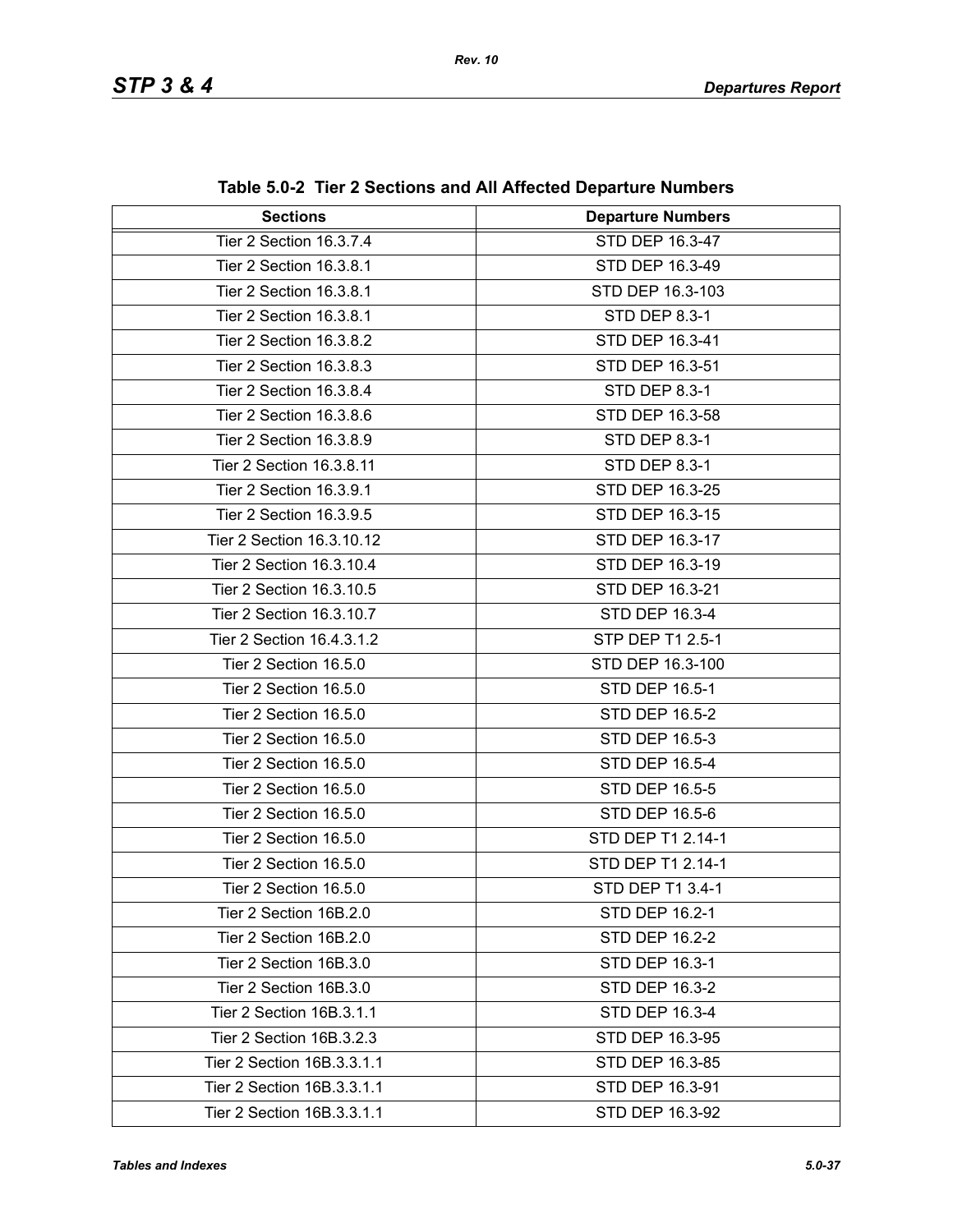| <b>Sections</b>            | <b>Departure Numbers</b> |  |
|----------------------------|--------------------------|--|
| Tier 2 Section 16B.3.3.1.1 | STD DEP 16.3-93          |  |
| Tier 2 Section 16B.3.3.1.1 | STD DEP 16.3-99          |  |
| Tier 2 Section 16B.3.3.1.1 | STD DEP 8.3-1            |  |
| Tier 2 Section 16B.3.3.1.1 | STD DEP T1 2.3-1         |  |
| Tier 2 Section 16B.3.3.1.1 | STD DEP T1 2.4-2         |  |
| Tier 2 Section 16B.3.3.1.1 | STD DEP T1 2.4-3         |  |
| Tier 2 Section 16B.3.3.1.1 | STD DEP T1 3.4-1         |  |
| Tier 2 Section 16B.3.3.1.2 | STD DEP 16.3-57          |  |
| Tier 2 Section 16B.3.3.1.2 | STD DEP 16.3-81          |  |
| Tier 2 Section 16B.3.3.1.2 | STD DEP 16.3-82          |  |
| Tier 2 Section 16B.3.3.1.2 | STD DEP T1 3.4-1         |  |
| Tier 2 Section 16B.3.3.1.3 | STD DEP 16.3-83          |  |
| Tier 2 Section 16B.3.3.1.4 | STD DEP 16.3-87          |  |
| Tier 2 Section 16B.3.3.1.4 | STD DEP 16.3-98          |  |
| Tier 2 Section 16B.3.3.1.4 | STD DEP 16.3-99          |  |
| Tier 2 Section 16B.3.3.1.4 | STD DEP 7.3-17           |  |
| Tier 2 Section 16B.3.3.1.4 | STD DEP 8.3-1            |  |
| Tier 2 Section 16B.3.3.1.4 | STD DEP T1 2.4-2         |  |
| Tier 2 Section 16B.3.3.1.4 | STD DEP T1 2.4-3         |  |
| Tier 2 Section 16B.3.3.1.4 | STD DEP T1 3.4-1         |  |
| Tier 2 Section 16B.3.3.3.1 | STD DEP T1 3.4-1         |  |
| Tier 2 Section 16B.3.3.4.1 | STD DEP 16.3-55          |  |
| Tier 2 Section 16B.3.3.4.1 | STD DEP 16.3-99          |  |
| Tier 2 Section 16B.3.3.4.1 | STD DEP T1 3.4-1         |  |
| Tier 2 Section 16B.3.3.4.2 | STD DEP 16.3-99          |  |
| Tier 2 Section 16B.3.3.4.2 | STD DEP 16.3-104         |  |
| Tier 2 Section 16B.3.3.4.2 | STP DEP 10.4-5           |  |
| Tier 2 Section 16B.3.3.5.1 | STD DEP 16.3-66          |  |
| Tier 2 Section 16B.3.3.5.1 | STD DEP 16.3-67          |  |
| Tier 2 Section 16B.3.3.5.1 | STD DEP 16.3-99          |  |
| Tier 2 Section 16B.3.3.5.1 | STD DEP 16.3-101         |  |
| Tier 2 Section 16B.3.3.5.1 | STD DEP 16.3-102         |  |
| Tier 2 Section 16B.3.3.5.1 | STD DEP T1 3.4-1         |  |
| Tier 2 Section 16B.3.3.6.1 | STD DEP 16.3-77          |  |
| Tier 2 Section 16B.3.3.6.1 | STD DEP 16.3-78          |  |
| Tier 2 Section 16B.3.3.6.1 | <b>STD DEP 7.5-1</b>     |  |

| Table 5.0-2 Tier 2 Sections and All Affected Departure Numbers |
|----------------------------------------------------------------|
|----------------------------------------------------------------|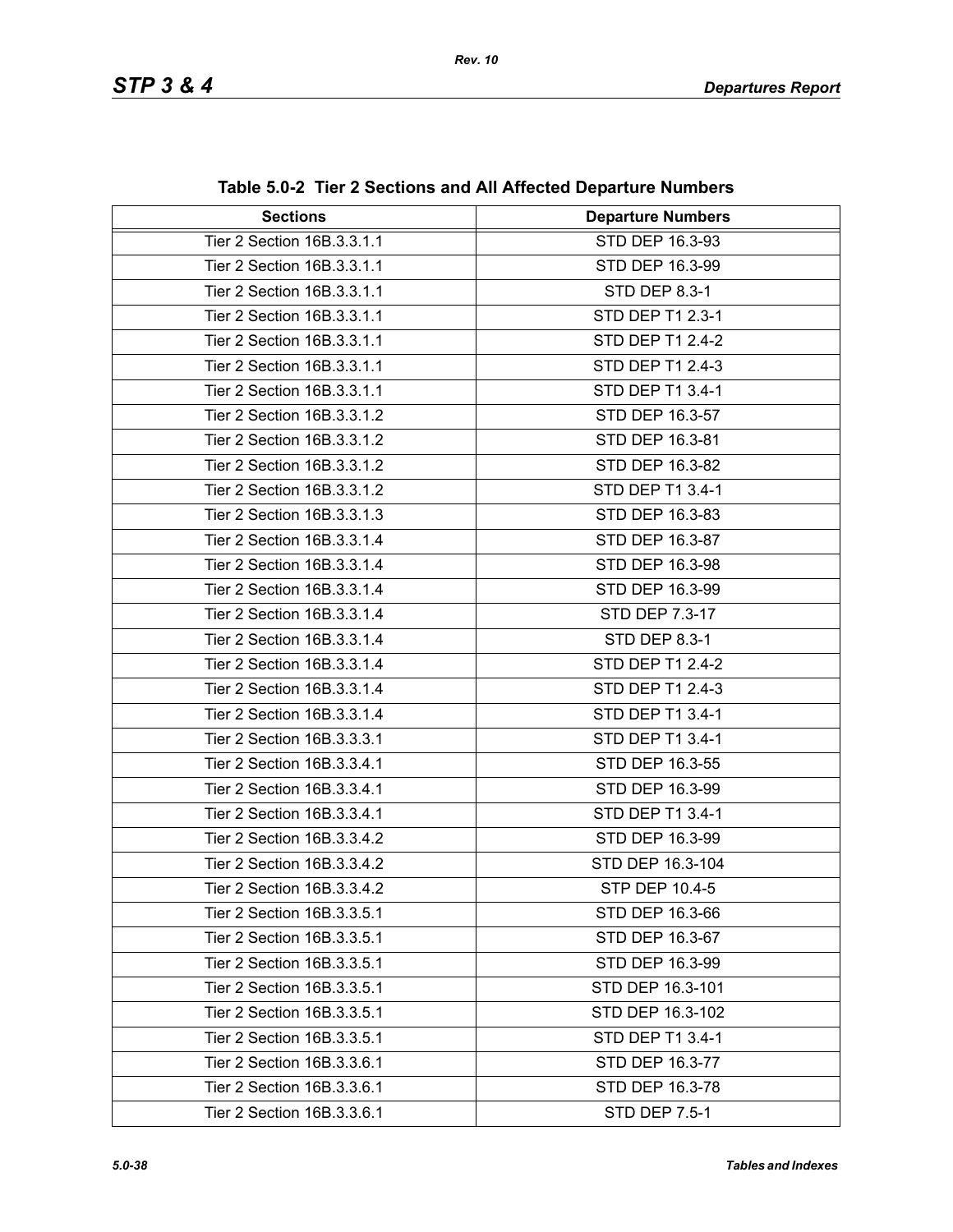| <b>Sections</b>            | <b>Departure Numbers</b> |  |
|----------------------------|--------------------------|--|
| Tier 2 Section 16B.3.3.6.1 | STD DEP T1 2.14-1        |  |
| Tier 2 Section 16B.3.3.6.1 | STD DEP T1 2.3-1         |  |
| Tier 2 Section 16B.3.3.6.1 | STD DEP T1 3.4-1         |  |
| Tier 2 Section 16B.3.3.6.2 | STD DEP 16.3-59          |  |
| Tier 2 Section 16B.3.3.6.2 | STD DEP 16.3-60          |  |
| Tier 2 Section 16B.3.3.6.2 | STD DEP T1 2.14-1        |  |
| Tier 2 Section 16B.3.3.6.2 | STD DEP T1 3.4-1         |  |
| Tier 2 Section 16B.3.3.6.2 | STD DEP 8.3-1            |  |
| Tier 2 Section 16B.3.3.7.1 | STD DEP 16.3-99          |  |
| Tier 2 Section 16B.3.3.8.1 | STD DEP 16.3-62          |  |
| Tier 2 Section 16B.3.3.8.2 | STD DEP 16.3-63          |  |
| Tier 2 Section 16B.3.4.1   | STD DEP 16.3-5           |  |
| Tier 2 Section 16B.3.4.1   | STD DEP 16.3-6           |  |
| Tier 2 Section 16B.3.4.1   | STD DEP 16.3-96          |  |
| Tier 2 Section 16B.3.4.2   | STD DEP 16.3-7           |  |
| Tier 2 Section 16B.3.4.3   | STD DEP 16.3-11          |  |
| Tier 2 Section 16B.3.4.3   | STD DEP 7.3-12           |  |
| Tier 2 Section 16B.3.4.7   | STD DEP 16.3-9           |  |
| Tier 2 Section 16B.3.4.8   | STD DEP 16.3-9           |  |
| Tier 2 Section 16B.3.4.9   | STD DEP 16.3-8           |  |
| Tier 2 Section 16B.3.5.1   | STD DEP 16.3-10          |  |
| Tier 2 Section 16B.3.6.1.1 | STD DEP 16.3-43          |  |
| Tier 2 Section 16B.3.6.1.1 | STD DEP 16.3-45          |  |
| Tier 2 Section 16B.3.6.1.1 | STD DEP 6.2-2            |  |
| Tier 2 Section 16B.3.6.1.2 | STD DEP 16.3-70          |  |
| Tier 2 Section 16B.3.6.1.2 | STD DEP 6.2-2            |  |
| Tier 2 Section 16B.3.6.1.3 | STD DEP 16.3-73          |  |
| Tier 2 Section 16B.3.6.1.3 | STD DEP 16.3-74          |  |
| Tier 2 Section 16B.3.6.1.4 | STD DEP 6.2-2            |  |
| Tier 2 Section 16B.3.6.1.6 | STD DEP 16.3-34          |  |
| Tier 2 Section 16B.3.6.2.1 | STD DEP 16.3-32          |  |
| Tier 2 Section 16B.3.6.2.1 | STD DEP 16.3-33          |  |
| Tier 2 Section 16B.3.6.2.3 | STD DEP 16.3-36          |  |
| Tier 2 Section 16B.3.6.2.3 | STD DEP 16.3-37          |  |
| Tier 2 Section 16B.3.6.3.1 | STD DEP T1 2.14-1        |  |
| Tier 2 Section 16B.3.6.3.2 | STD DEP T1 2.14-1        |  |

| Table 5.0-2 Tier 2 Sections and All Affected Departure Numbers |  |
|----------------------------------------------------------------|--|
|----------------------------------------------------------------|--|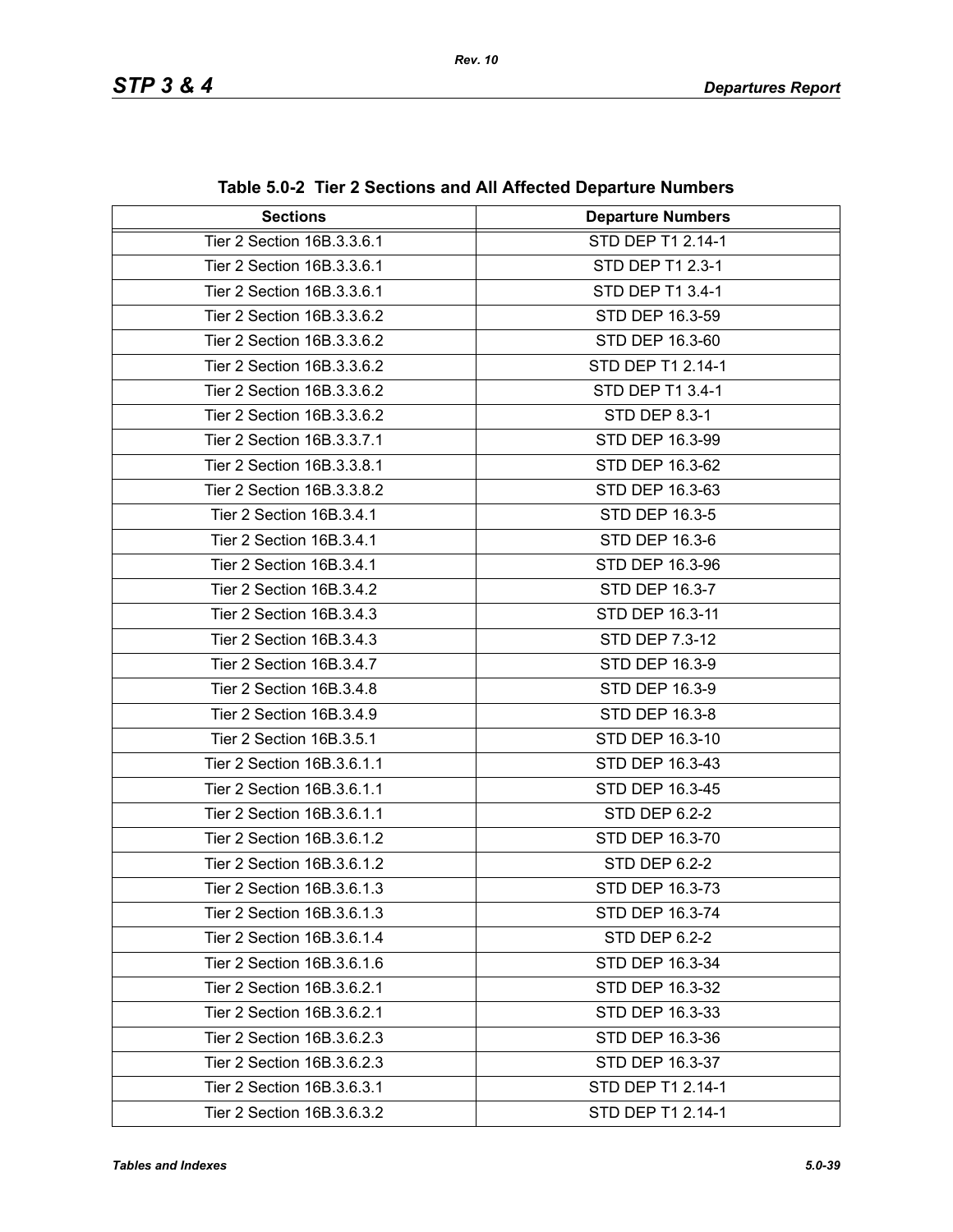| <b>Sections</b>            | <b>Departure Numbers</b> |
|----------------------------|--------------------------|
| Tier 2 Section 16B.3.6.4.1 | STD DEP 16.3-29          |
| Tier 2 Section 16B.3.6.4.1 | STD DEP 16.3-30          |
| Tier 2 Section 16B.3.6.4.3 | STD DEP 16.3-31          |
|                            |                          |
| Tier 2 Section 16B.3.7.1   | STD DEP 16.3-16          |
| Tier 2 Section 16B.3.7.2   | STD DEP 16.3-16          |
| Tier 2 Section 16B.3.7.2   | STD DEP 16.3-46          |
| Tier 2 Section 16B.3.7.3   | STD DEP 16.3-16          |
| Tier 2 Section 16B.3.7.3   | STD DEP 16.3-46          |
| Tier 2 Section 16B.3.7.4   | STD DEP 16.3-47          |
| Tier 2 Section 16B.3.7.4   | STD DEP 16.3-48          |
| Tier 2 Section 16B.3.7.5   | STD DEP 16.3-76          |
| Tier 2 Section 16B.3.7.6   | STD DEP 16.3-75          |
| Tier 2 Section 16B.3.8.1   | STD DEP 16.3-80          |
| Tier 2 Section 16B.3.8.1   | <b>STD DEP 8.3-1</b>     |
| Tier 2 Section 16B.3.8.2   | STD DEP 16.3-40          |
| Tier 2 Section 16B.3.8.2   | STD DEP 8.3-1            |
| Tier 2 Section 16B.3.8.3   | STD DEP 16.3-51          |
| Tier 2 Section 16B.3.8.4   | STD DEP 16.3-42          |
| Tier 2 Section 16B.3.8.4   | STD DEP T1 3.4-1         |
| Tier 2 Section 16B.3.8.7   | STD DEP 8.3-1            |
| Tier 2 Section 16B.3.8.8   | STD DEP 16.3-52          |
| Tier 2 Section 16B.3.8.8   | <b>STD DEP 8.3-1</b>     |
| Tier 2 Section 16B.3.8.9   | STD DEP 8.3-1            |
| Tier 2 Section 16B.3.8.9   | STD DEP T1 2.12-2        |
| Tier 2 Section 16B.3.8.9   | STP DEP 8.3-3            |
| Tier 2 Section 16B.3.8.11  | <b>STD DEP 8.3-1</b>     |
| Tier 2 Section 16B.3.9.1   | STD DEP 16.3-25          |
| Tier 2 Section 16B.3.9.2   | STD DEP 16.3-14          |
| Tier 2 Section 16B.3.9.3   | STD DEP 7.7-18           |
| Tier 2 Section 16B.3.9.4   | STD DEP 7.7-10           |
| Tier 2 Section 16B.3.9.6   | STD DEP 16.3-35          |
| Tier 2 Section 16B.3.9.7   | STD DEP 16.3-9           |
| Tier 2 Section 16B.3.9.8   | STD DEP 16.3-13          |
| Tier 2 Section 16B.3.9.8   | STD DEP 16.3-9           |
| Tier 2 Section 16B.3.10.1  | STD DEP 16.3-28          |
| Tier 2 Section 16B.3.10.2  | STD DEP 16.3-26          |

**Table 5.0-2 Tier 2 Sections and All Affected Departure Numbers**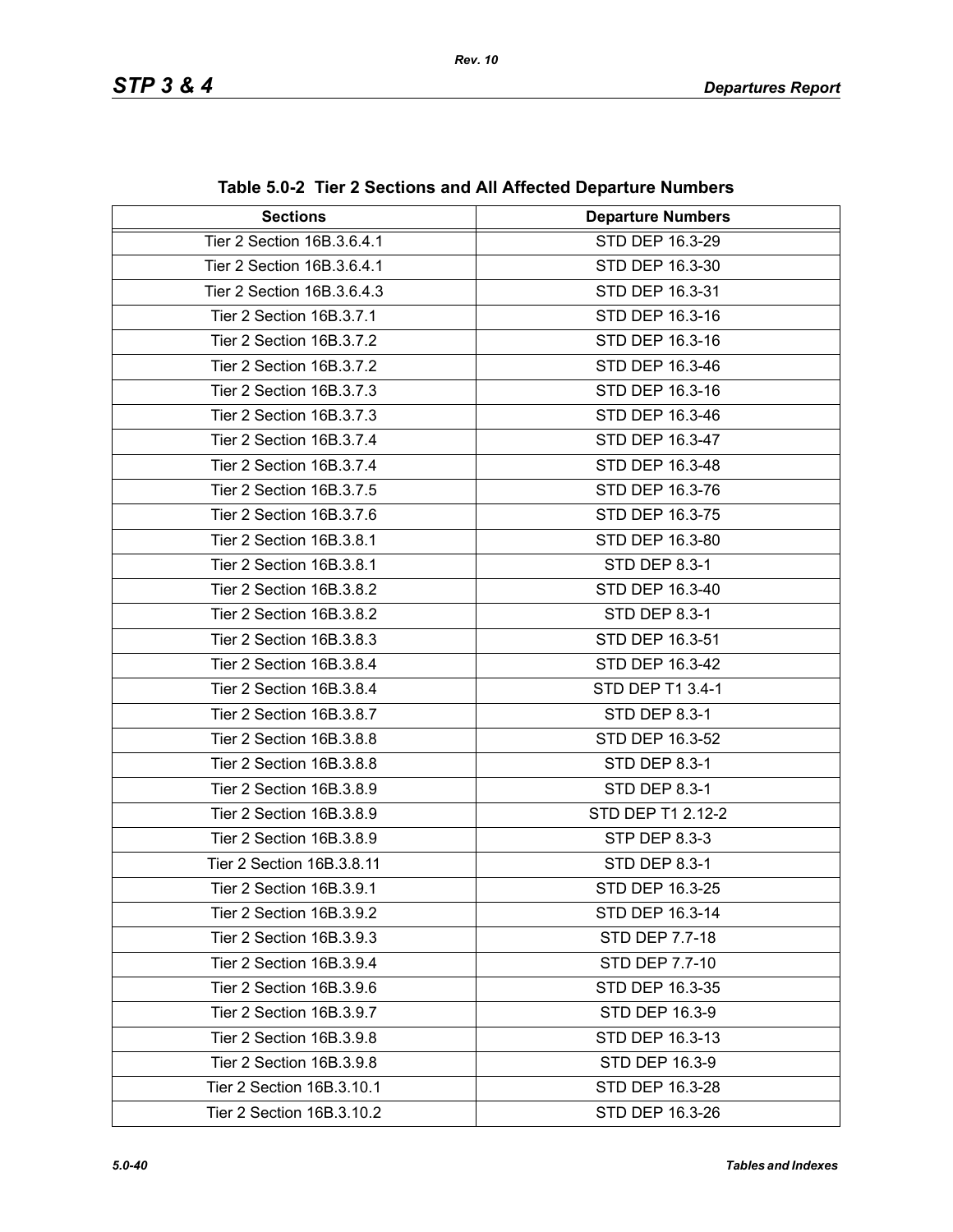| <b>Sections</b>            | <b>Departure Numbers</b> |
|----------------------------|--------------------------|
| Tier 2 Section 16B.3.10.2  | STD DEP 16.3-27          |
| Tier 2 Section 16B.3.10.3  | STD DEP 16.3-24          |
| Tier 2 Section 16B.3.10.3  | <b>STD DEP 7.7-18</b>    |
| Tier 2 Section 16B.3.10.4  | STD DEP 16.3-20          |
| Tier 2 Section 16B.3.10.4  | STD DEP 7.7-18           |
| Tier 2 Section 16B.3.10.5  | STD DEP 16.3-23          |
| Tier 2 Section 16B.3.10.5  | STD DEP 7.7-18           |
| Tier 2 Section 16B.3.10.7  | STD DEP 16.3-4           |
| Tier 2 Section 16B.3.10.8  | STD DEP 16.3-18          |
| Tier 2 Section 16B.3.10.12 | STD DEP 16.3-17          |
| Tier 2 Section 18.4        | STD DEP 18.4-1           |
| Tier 2 Section 18.4        | <b>STD DEP 7.5-1</b>     |
| Tier 2 Section 18.4        | STD DEP T1 3.4-1         |
| Tier 2 Section 18.6        | STD DEP T1 3.4-1         |
| Tier 2 Section 18.8        | STD DEP T1 3.4-1         |
| Tier 2 Appendix 18A        | STD DEP T1 2.14-1        |
| Tier 2 Appendix 18B        | STD DEP T1 2.14-1        |
| Tier 2 Appendix 18C        | STD DEP T1 3.4-1         |
| Tier 2 Appendix 18E        | STD DEP T1 2.3-1         |
| Tier 2 Appendix 18E        | STD DEP T1 3.4-1         |
| Tier 2 Appendix 18E        | <b>STD DEP 1.8-1</b>     |
| Tier 2 Appendix 18E        | <b>STD DEP 10.4-5</b>    |
| Tier 2 Appendix 18F        | STD DEP T1 2.14-1        |
| Tier 2 Appendix 18F        | STD DEP T1 2.3-1         |
| Tier 2 Appendix 18H        | STD DEP T1 2.3-1         |
| Tier 2 Appendix 18H        | STD DEP T1 2.14-1        |
| Tier 2 Appendix 18H        | STD DEP 10.4-5           |
| Tier 2 Section 19.1        | STD DEP T1 3.4-1         |
| Tier 2 Section 19.1        | STD DEP 10.4-5           |
| Tier 2 Section 19.3        | STD DEP T1 2.4-3         |
| Tier 2 Section 19.3        | STD DEP T1 3.4-1         |
| Tier 2 Section 19.3        | STP DEP T1 5.0-1         |
| Tier 2 Section 19.3        | <b>STD DEP 2.2-5</b>     |
| Tier 2 Section 19.3        | <b>STD DEP 8.3-1</b>     |
| Tier 2 Section 19.3        | STP DEP 9.2-5            |
| Tier 2 Section 19.3        | STD DEP 10.4-5           |

**Table 5.0-2 Tier 2 Sections and All Affected Departure Numbers**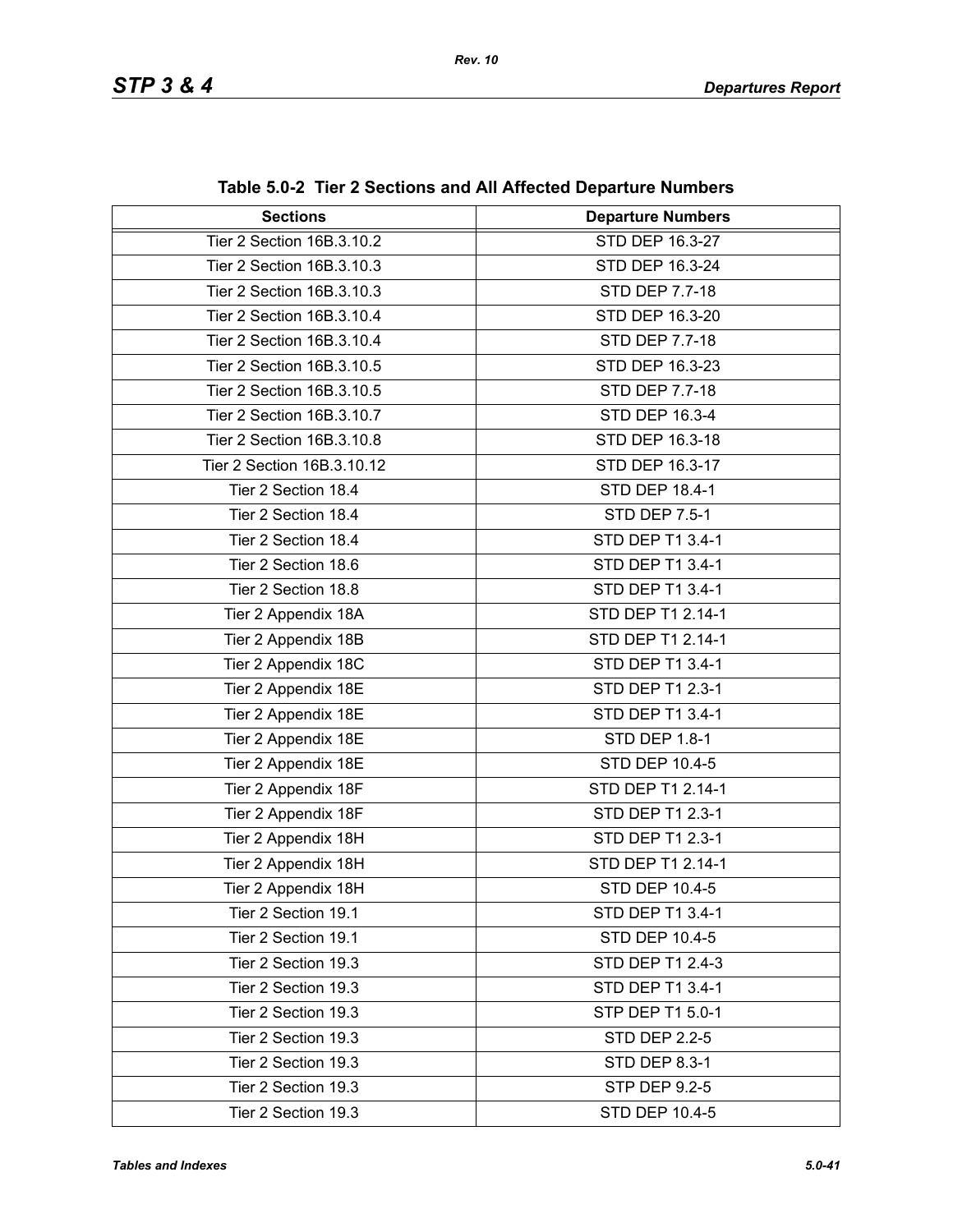| <b>Sections</b>      | <b>Departure Numbers</b> |
|----------------------|--------------------------|
| Tier 2 Section 19.3  | STD DEP 19.3-1           |
| Tier 2 Section 19.4  | STD DEP T1 2.15-1        |
| Tier 2 Section 19.7  | STD DEP T1 3.4-1         |
| Tier 2 Section 19.7  | <b>STD DEP 8.3-1</b>     |
| Tier 2 Section 19.7  | STD DEP 19.7-1           |
| Tier 2 Section 19.7  | STP DEP 19R-1            |
| Tier 2 Section 19.8  | STD DEP T1 3.4-1         |
| Tier 2 Section 19.8  | STP DEP T1 5.0-1         |
| Tier 2 Section 19.8  | STP DEP 19R-1            |
| Tier 2 Section 19.9  | STD DEP T1 2.4-3         |
| Tier 2 Section 19.9  | STD DEP T1 3.4-1         |
| Tier 2 Section 19.9  | STP DEP T1 5.0-1         |
| Tier 2 Section 19.9  | <b>STP DEP 9.2-5</b>     |
| Tier 2 Section 19.9  | STD DEP 10.4-5           |
| Tier 2 Section 19.9  | STP DEP 19R-1            |
| Tier 2 Section 19.10 | STP DEP 19R-1            |
| Tier 2 Section 19.11 | <b>STD DEP 8.3-1</b>     |
| Tier 2 Section 19.11 | STD DEP T1 2.4-3         |
| Tier 2 Section 19.11 | STD DEP T1 3.4-1         |
| Tier 2 Section 19.13 | STD DEP T1 3.4-1         |
| Tier 2 Section 19.13 | STP DEP T1 5.0-1         |
| Tier 2 Appendix 19A  | STD DEP T1 2.14-1        |
| Tier 2 Appendix 19B  | STD DEP T1 2.14-1        |
| Tier 2 Appendix 19B  | <b>STD DEP 1.1-2</b>     |
| Tier 2 Appendix 19B  | <b>STD DEP 8.3-1</b>     |
| Tier 2 Appendix 19E  | <b>STD DEP 2.2-5</b>     |
| Tier 2 Appendix 19E  | <b>STD DEP 9.5-2</b>     |
| Tier 2 Appendix 19E  | STD DEP T1 2.14-1        |
| Tier 2 Appendix 19H  | STD DEP T1 2.15-1        |
| Tier 2 Appendix 19I  | <b>STP DEP 1.1-2</b>     |
| Tier 2 Appendix 19I  | STD DEP 191.7-1          |
| Tier 2 Appendix 19K  | STD DEP 8.3-1            |
| Tier 2 Appendix 19K  | STD DEP T1 2.4-3         |
| Tier 2 Appendix 19K  | STD DEP T1 3.4-1         |
| Tier 2 Appendix 19K  | <b>STP DEP 9.2-5</b>     |
| Tier 2 Appendix 19K  | STP DEP T1 5.0-1         |

| Table 5.0-2 Tier 2 Sections and All Affected Departure Numbers |
|----------------------------------------------------------------|
|----------------------------------------------------------------|